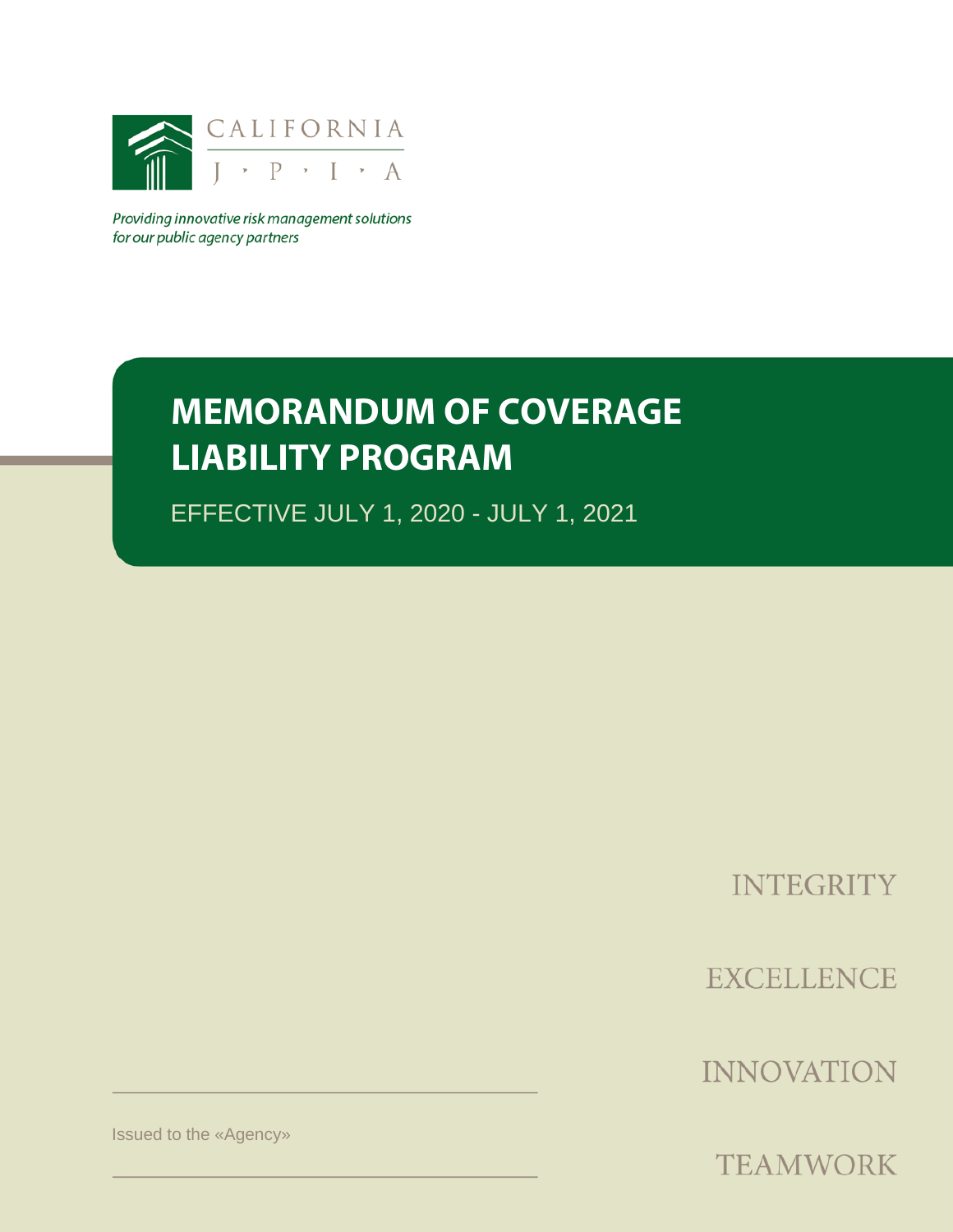

# **MEMORANDUM OF COVERAGE LIABILITY PROGRAM**

# ADMINISTERED BY THE CALIFORNIA JOINT POWERS INSURANCE AUTHORITY

| <b>MEMBER:</b>            | «Member Name»                                                                                                            |
|---------------------------|--------------------------------------------------------------------------------------------------------------------------|
| <b>MAILING ADDRESS:</b>   | «Member_Address»<br>«City», «State» «Zip»                                                                                |
| <b>PROTECTION LIMITS:</b> | Primary layer: \$30,000,000                                                                                              |
|                           | <b>PROTECTION PERIOD:</b> From July 1, 2020 at 12:01 a.m. Pacific Time until July 1, 2021 at<br>12:01 a.m. Pacific Time. |

## **ENDORSEMENT(S):**

This Memorandum and any endorsements thereto are a description of the terms and conditions of the Program through which certain specified and limited self-insured risks of liability are administered by the Authority and shared by its Members. *This Memorandum is not an insurance policy*. As provided in Section 990.8 of the California Government Code and appellate court cases of *Orange County Water District v. Association of California Water Agencies JPIA* (1997) and *City of South El Monte v. Southern California Joint Powers Insurance Authority* (1995), the pooling of self-insured claims or losses among the Members of the Authority shall not be considered insurance nor be subject to regulation under the Insurance Code.

California JPIA

Manganet E. Finlay

President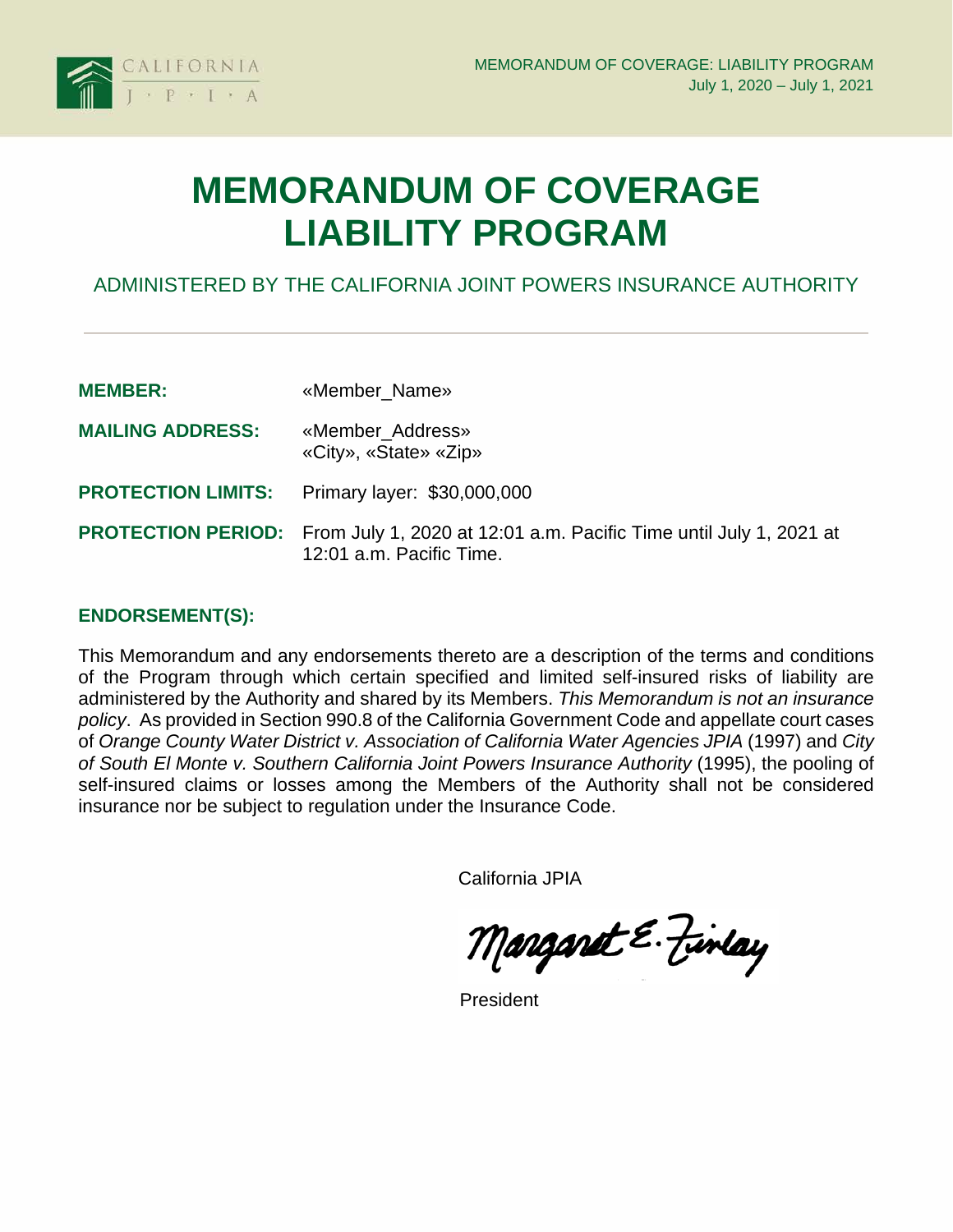

# **TABLE OF CONTENTS**

| I.   |     |
|------|-----|
| Ш.   |     |
|      |     |
|      |     |
|      |     |
|      |     |
|      |     |
|      |     |
| III. |     |
| IV.  |     |
| V.   | 24  |
|      |     |
|      |     |
|      |     |
|      |     |
|      |     |
|      | -26 |
|      |     |
|      |     |
|      |     |
|      |     |
|      | 28  |
|      |     |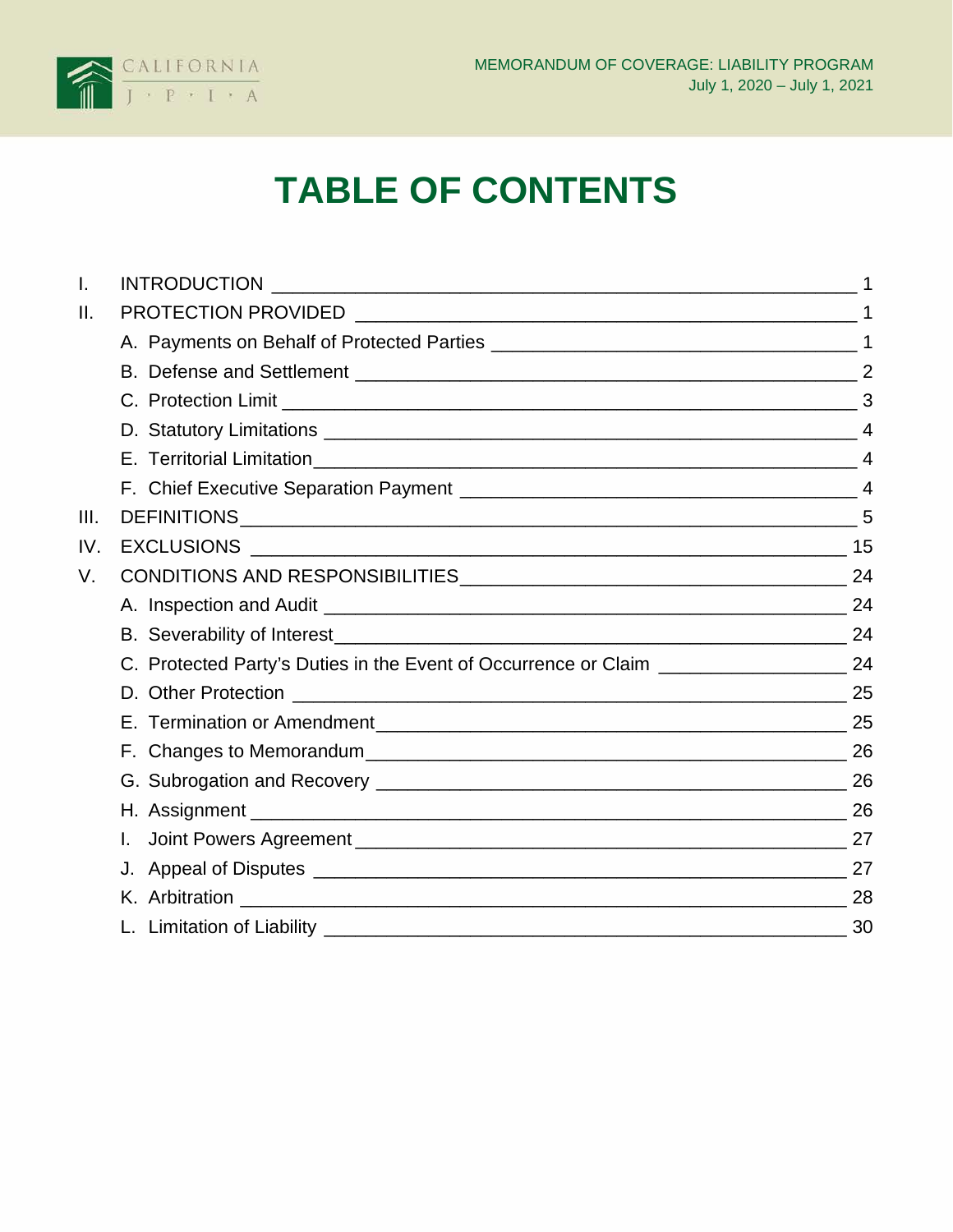

# <span id="page-3-0"></span>**I. INTRODUCTION**

This **Memorandum of Coverage** (hereinafter **Memorandum**) is a description of the terms and conditions of the **Liability Program** (hereinafter **Program**) through which certain selfinsured risks of liability are administered by the **California Joint Powers Insurance Authority** (hereinafter **Authority**) and shared by its **Members** pursuant to the Joint Powers Agreement creating the **Authority** under the provisions of Section 6500 et seq. of the Government Code.

As provided in Section 990.8 of the Government Code, pooling of losses in this **Program** is not insurance. The sole duty of the **Authority** is to administer the **Program** adopted by the **Members**. The **Authority** can indemnify only **Claims** or losses, which are pooled under the terms of this **Memorandum** and the Joint Powers Agreement. There is no transfer of risk from the **Member** or any **Protected Party** to the **Authority** nor assumption of risk by the **Authority**.

The provisions of the **Program** are subject to and subordinated to the Joint Powers Agreement or any action taken by the Executive Committee or the Board of Directors in connection with the **Program**. This **Program** has been adopted pursuant to action taken by the Executive Committee, and is subject to any amendment, modification or extension by the Executive Committee or the Board of Directors.

The terms of this **Memorandum** shall be construed in an evenhanded fashion in accordance with the principles of California contract law. If the language of this **Memorandum** is alleged to be ambiguous or unclear, the issue of how the protection should apply shall be resolved in a manner most consistent with the relevant terms of this **Memorandum** without regard to authorship of the language and without any presumption of arbitrary interpretation or construction in favor of either the **Protected Party** or the **Authority**. Any controversy or dispute arising out of or related to an interpretation or breach of this **Memorandum** shall be settled in accordance with the appeals procedures as set forth in this **Memorandum**.

Throughout this Memorandum, words and phrases that appear in bold print are defined in Section **III. DEFINITIONS**.

## <span id="page-3-2"></span><span id="page-3-1"></span>**II. PROTECTION PROVIDED**

*A. Payments on Behalf of Protected Parties* – Excess Liability Program – please see Endorsement

Subject to all provisions of this **Memorandum**, the **Authority** will cause the **Program** to pay on behalf of the **Protected Party** all sums that the **Protected Party** shall become legally obligated to pay as **Damages** by reason of **Tort Liability** imposed by law, or the **Tort Liability** of others assumed in a **Protected Contract**, because of:

- 1. Bodily Injury or Property Damage, including **Automobile Liability**
- 2. Personal Injury;
- 3. Public Officials Errors and Omissions;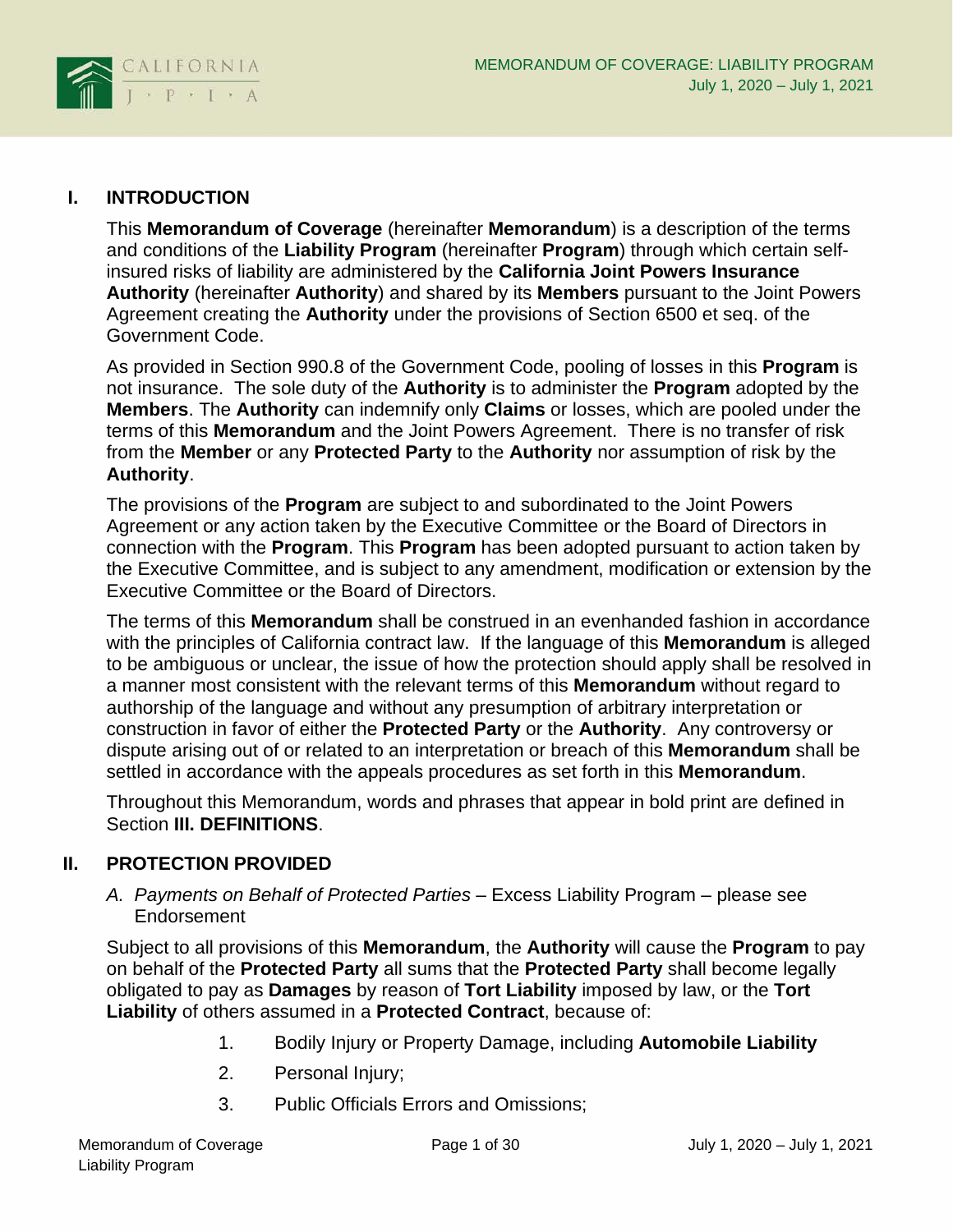

- 4. Broadcast/Publication Injury;
- 5. Employment Practices Injury; or
- 6. Employee Benefit Administration Liability

caused by an **Occurrence** during the **Protection Period**, to which this **Memorandum** applies.

Coverage provided under this **Memorandum** is funded through **Member** contributions for a pooled layer of coverage, and backed by reinsurance purchased by the **Authority** on behalf of its **Members** for higher layers of coverage, per Government Code section 990.8(d). In the event of failure by the reinsurer to pay or reimburse for **Damages** or **Defense Costs** within the reinsured layer of coverage, due to insolvency, the maximum **Protection Limit** will be not more than the pooled layer of coverage, provided that this limitation shall not relieve any reinsurer of its obligations under its reinsurance agreement, and shall not relieve the **Authority** of its coverage obligations if reinsurance coverage is established and is collectible. In the event of a failure by the reinsurer to pay or reimburse for **Damages** or **Defense Costs** within the reinsured layer of coverage, due to the application of an exclusion in the reinsurance agreement, no coverage shall apply under this **Memorandum** within that layer.

### <span id="page-4-0"></span>*B. Defense and Settlement* – Excess Liability Program – please see Endorsement

The **Authority**, at the shared expense of its **Members**, and out of funds of the **Program** deposited or obligated to be deposited by its **Members**, shall investigate, negotiate, settle, or **Defend**, at the **Authority**'s sole discretion, any **Claim** which has been tendered to the **Authority** and which in the sole opinion of the **Authority** is encompassed by this **Program**. The **Authority** shall control selection of defense counsel. **Defense Costs** incurred by the **Protected Party** prior to the tender of the **Claim**, as required by Section **V. CONDITIONS AND RESPONSIBILITIES**, to the **Authority** are the sole obligation of the **Protected Party**. The date of the tender of the **Claim** shall be the date written notice of said **Claim** is received at the **Authority**'s offices (or it's designated Claims Administrator).

The obligation of the **Authority** as described above shall cease to apply after the **Protection Limit** has been exhausted by any combination of payments hereunder for judgments, settlements, or **Defense Costs**, or if the **Authority** tenders the **Protection Limit** on behalf of any **Protected Party**. For purposes of excess insurance or reinsurance, any **Defense Costs** incurred prior to the tender of the **Protection Limit** shall be deducted from the **Protection Limit** that is tendered.

With respect to any **Claim** or part thereof which has been tendered to the **Authority** and over which the **Authority** assumes full or partial responsibility or charge of the settlement or **Defense**, the **Authority** shall, if applicable, cause the **Program** to pay:

- 1. All expenses incurred by the **Authority** on behalf of a **Protected Party**;
- 2. Costs taxed against a **Protected Party** in the **Claim**; and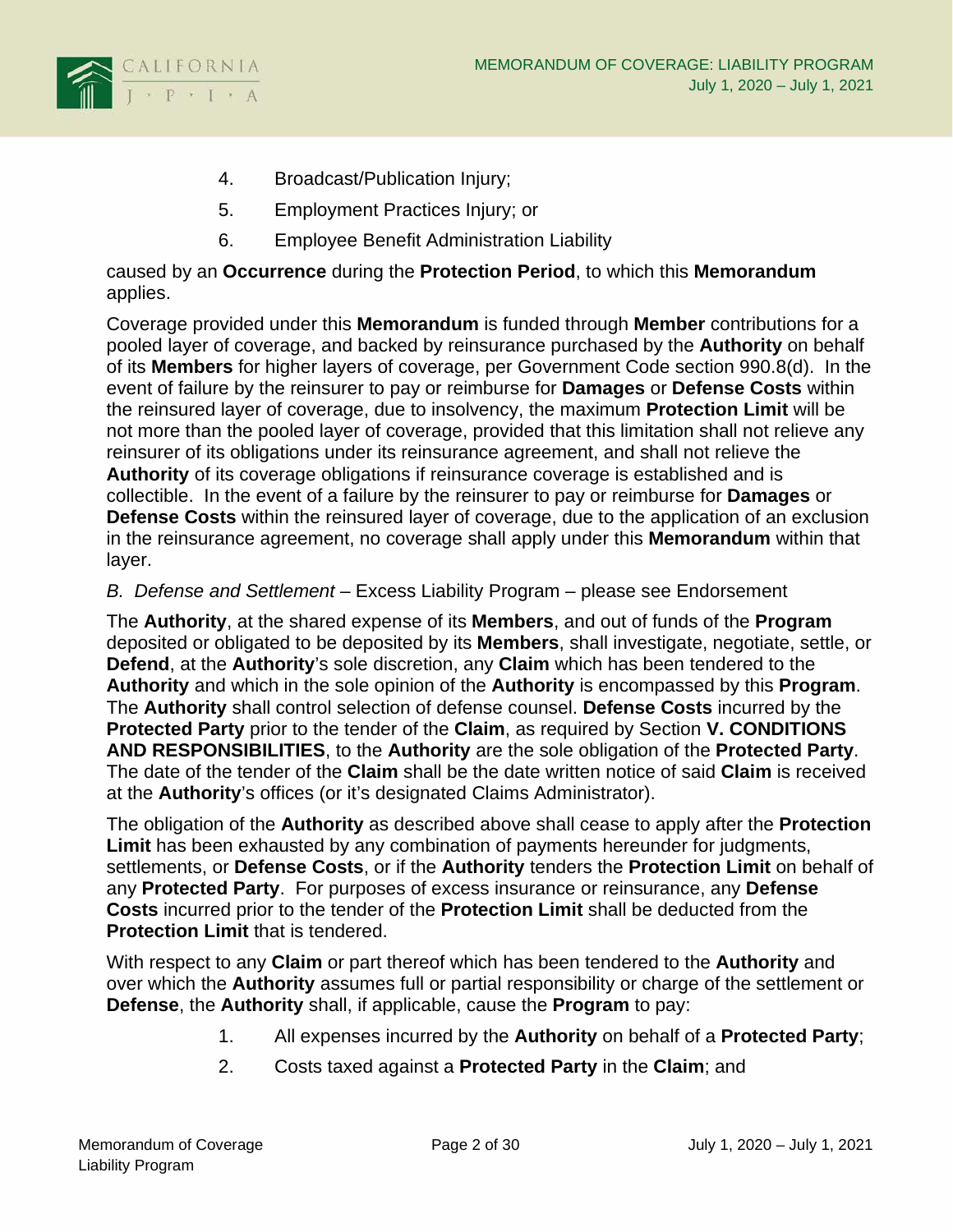

3. Other reasonable expenses incurred by a **Protected Party** at the **Authority**'s request to assist the **Authority** in the investigation or **Defense** of the **Claim**; but this shall not include the office expenses of the **Protected Party**, the salaries of **Employees** or officials of the **Protected Party**, nor expenses of any claims administrator engaged by the **Protected Party**.

With respect to a **Claim** for which the **Authority** has determined that only a portion is encompassed by this **Program**, the **Authority** shall cause the **Program** to fund any **Defense** to the **Claim** against the **Member** and any settlement or final judgment of that **Claim**, subject to the reservation by the **Authority** of the right to recover from the **Member** any amounts paid by the **Authority** for such settlement or final judgment which are paid to claimants for **Claims**, or portions thereof, not encompassed by the **Program**.

With respect to a **Claim** for which the **Authority** has determined that no portion is encompassed by this **Program**, the **Claim** shall be referred, in its entirety, back to the **Protected Party**. With respect to a **Claim** for which the **Authority**, its **Employee**, or an Executive Committee member is a defendant or the claimant, special counsel shall be assigned to monitor the handling of the case by the **Authority**.

The payment of **Defense Costs** will reduce the **Protection Limit** under this **Program**.

#### <span id="page-5-0"></span>*C. Protection Limit*

The **Protection Limit** shown on the Cover Page and the rules below determine the most the **Program** will pay, inclusive of **Defense Costs**, regardless of the number of:

- 1. Protected Parties;
- 2. **Claims** made; or
- 3. Persons or organizations that sustain injuries or **Damages**.

The **Protection Limit** stated on the Cover Page is the most the **Program** will pay per **Member** for the sum of **Damages**, **Defense Costs** and expenses as included in Section *B. Defense and Settlement* under any or all or any combination of **Bodily Injury, Property Damage, Personal Injury, Public Officials Errors and Omissions, Broadcast/Publication Injury, Employment Practices Injury, Employee Benefit Administration Injury,** or **Chief Executive Separation Payment** arising out of any one **Occurrence**.

For the purpose of determining the **Protection Limit** all **Bodily Injury**, **Property Damage**, **Personal Injury**, **Public Officials Errors and Omissions**, **Broadcast/Publication Injury**, **Employment Practices Injury**, **Employee Benefit Administration Liability**, or **Chief Executive Separation Payment** arising out of exposure to substantially the same general condition(s) shall be considered as arising out of one **Occurrence**. All protection shall be deemed to arise from a single **Occurrence** where the underlying cause is continuous or repeated exposure to the same generally harmful conditions, such as a breach or breaches of security, malware, virus, hacking, or similar cyber-related events.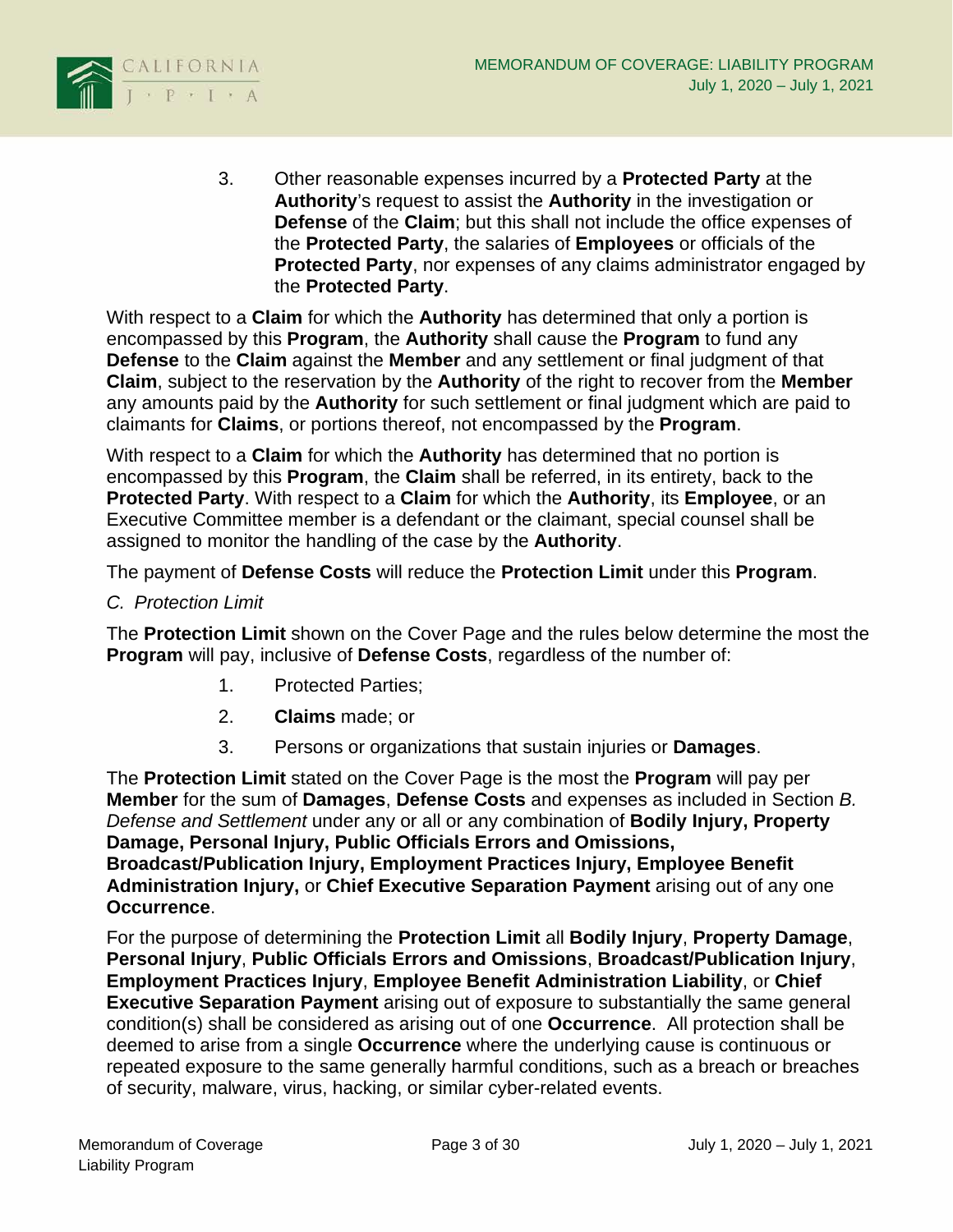

Any actual or alleged loss of use of tangible property not physically injured or destroyed shall be deemed to occur at the time of the **Occurrence** that caused such loss of use. Any other injury or damage occurring or alleged to have occurred over more than one **Protection Period** shall be deemed to have occurred during the **Protection Period** when the **Occurrence** began.

For an **Additional Contribution, Tort Liability** may be assumed in a **Protected Contract**  on behalf of a **Railroad**, and the **Protection Limit** for such assumed **Tort Liability** shall be \$2,000,000 per occurrence and in the aggregate. For purposes of this coverage, the **Additional Contribution** shall be determined based upon the number of railroad crossings for which a **Member** seeks coverage.

#### <span id="page-6-0"></span>*D. Statutory Limitations*

Notwithstanding Sections II.*A. Payments on Behalf of Protected Parties* and II.*B. Defense and Settlement* above, the defense and/or indemnity protections afforded by this agreement to a past or present elected or appointed official or **Employee** of a **Member** are not broader than the **Member's** own duty to defend and indemnify its official or **Employee** under California Government Code sections 825, et seq. and 995, et seq. All immunities, defenses, rights, and privileges of the **Member** under the Government Code apply to the **Program** as well, including any defense that the official or **Employee** acted outside the course and scope of employment or acted with fraud, corruption or actual malice, or any defense that the action or proceeding or type of damage sought is not the type for which the **Member** is obligated to provide defense and/or indemnity. The defense and/or indemnity protections are also subject to all the terms, conditions, and Exclusions of this **Memorandum** and do not apply if not covered by this **Memorandum**, even if an obligation to defend and/or indemnify would exist under the Government Code.

#### <span id="page-6-1"></span>*E. Territorial Limitation*

This **Memorandum** applies to **Claims** arising out of **Occurrences** during the **Protection Period**, anywhere in the world, that are filed in the state or federal courts of the United States of America.

<span id="page-6-2"></span>*F. Chief Executive Separation Payment* – Excess Liability Program – please see Endorsement

This **Program** will also pay a **Chief Executive Separation Payment** to an eligible **Chief Executive** who is separated from employment involuntarily, by the governing body of the **Member**. A **Chief Executive** that is forced to resign in lieu of termination will also be eligible for the **Chief Executive Separation Payment**. A **Chief Executive** that is subjected to a **Termination for Cause**, as defined in this **Memorandum**, shall not be eligible for the **Chief Executive Separation Payment**, nor will an interim or acting **Chief Executive**. The **Authority** at its sole discretion shall determine eligibility for the **Chief Executive Separation Payment**.

Conditions of eligibility require the separated **Chief Executive** to place the **Authority** on notice of intent to be considered for the **Chief Executive Separation Payment** within 60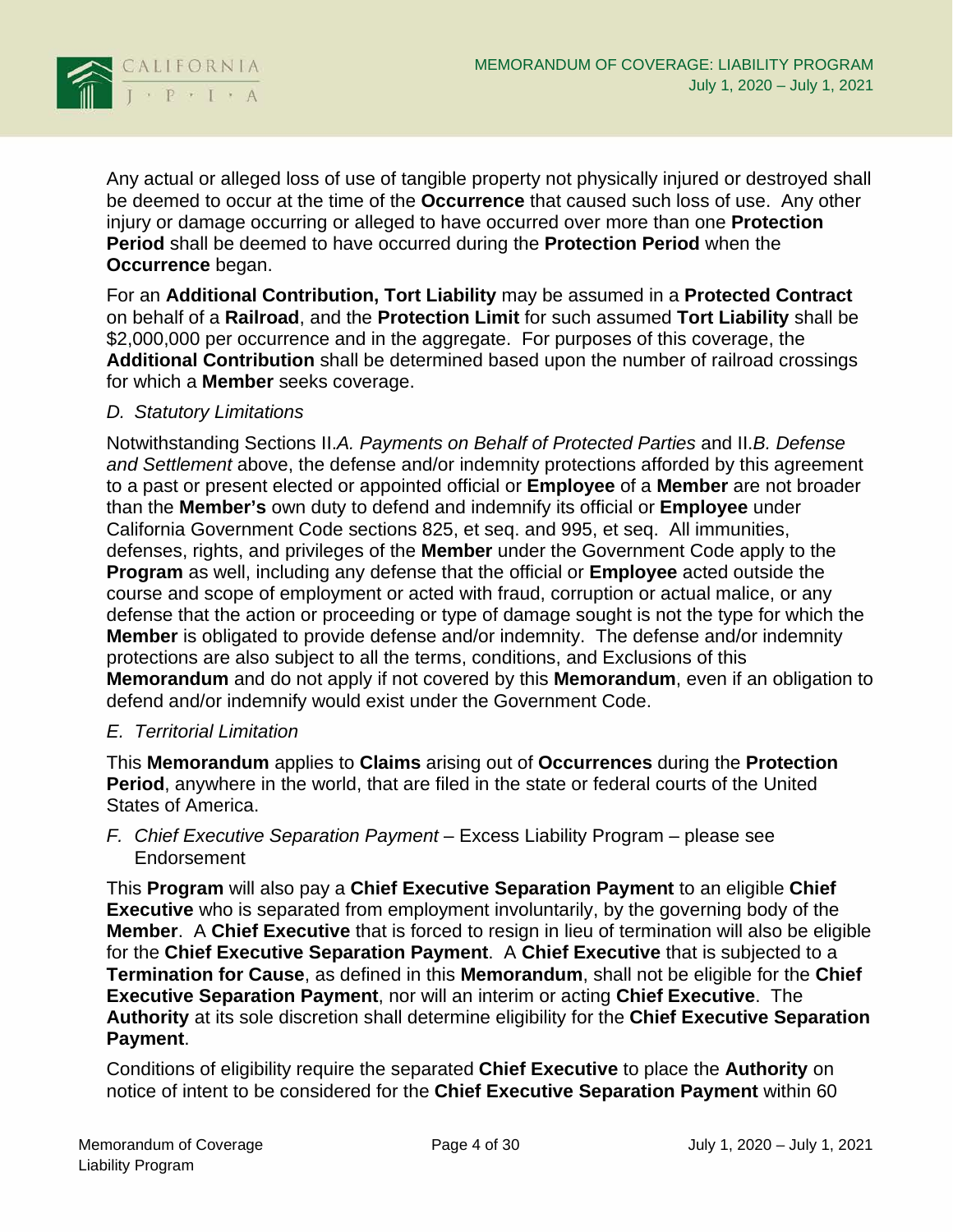

days of the date of separation. The **Chief Executive** will be required to complete and submit a **Waiver** to the **Authority**, within 60 days of the date of separation. The **Chief Executive**  will further be required to submit a **Certification** to the **Authority** within 60 days following the **Waiting Period**. Failure to complete the **Waiver** or **Certification** shall render the **Chief Executive** ineligible for the **Chief Executive Separation Payment**.

The **Authority** will compute the proper payment, and payment shall commence within 30 days following the submission of the first **Certification**. For a qualifying **Chief Executive**  who has applied for, but not yet received benefits from a public retirement system, the **Authority** will require the **Chief Executive** to provide written proof, from the provider, of the amount of public retirement benefit to be paid, prior to calculating and paying the **Chief Executive Separation Payment**. Payments will be made in arrears where necessary.

The **Chief Executive Separation Payment** shall not be considered "unemployment insurance," nor shall it be considered a "severance" payment.

The **Chief Executive Separation Payment** can only be waived by the **Chief Executive** if it is specifically noted, by name, within any separation or employment agreement entered into with the **Member**.

<span id="page-7-0"></span>III. **DEFINITIONS** – Excess Liability Program – please see Endorsement for additional definitions

**Additional Contribution** means an assessment charged to a **Member** for the cost or additional exposure associated with the **Member**'s participation in an optional liability protection available through this **Memorandum**.

**Administration** under **Employee Benefits Administration Liability** means:

- A. Giving counsel to employees with respect to the Employee Benefits Programs;
- B. Interpreting the Employee Benefits Programs;
- C. Handling of records in connection with the **Employee Benefits Programs**; or
- D. Effecting enrollment, termination, or cancellation of employees under the **Employee Benefits Programs**, provided all such acts are authorized by the **Member**.

**Aircraft** means any vehicle designed to transport people or property through the air but does not include Small Unmanned Aircraft, as defined in 14 Code of Federal Regulations, Section 107.3.

**Airport** means any locality either on land or water which is adopted for the landing and taking off of **Aircraft**, including all land, water, buildings, structures, equipment or other improvements necessary or convenient in the establishment and operation of an **Airport**.

**Authority** means the California Joint Powers Insurance Authority.

**Automobile** means a land motor vehicle, trailer, or semi-trailer.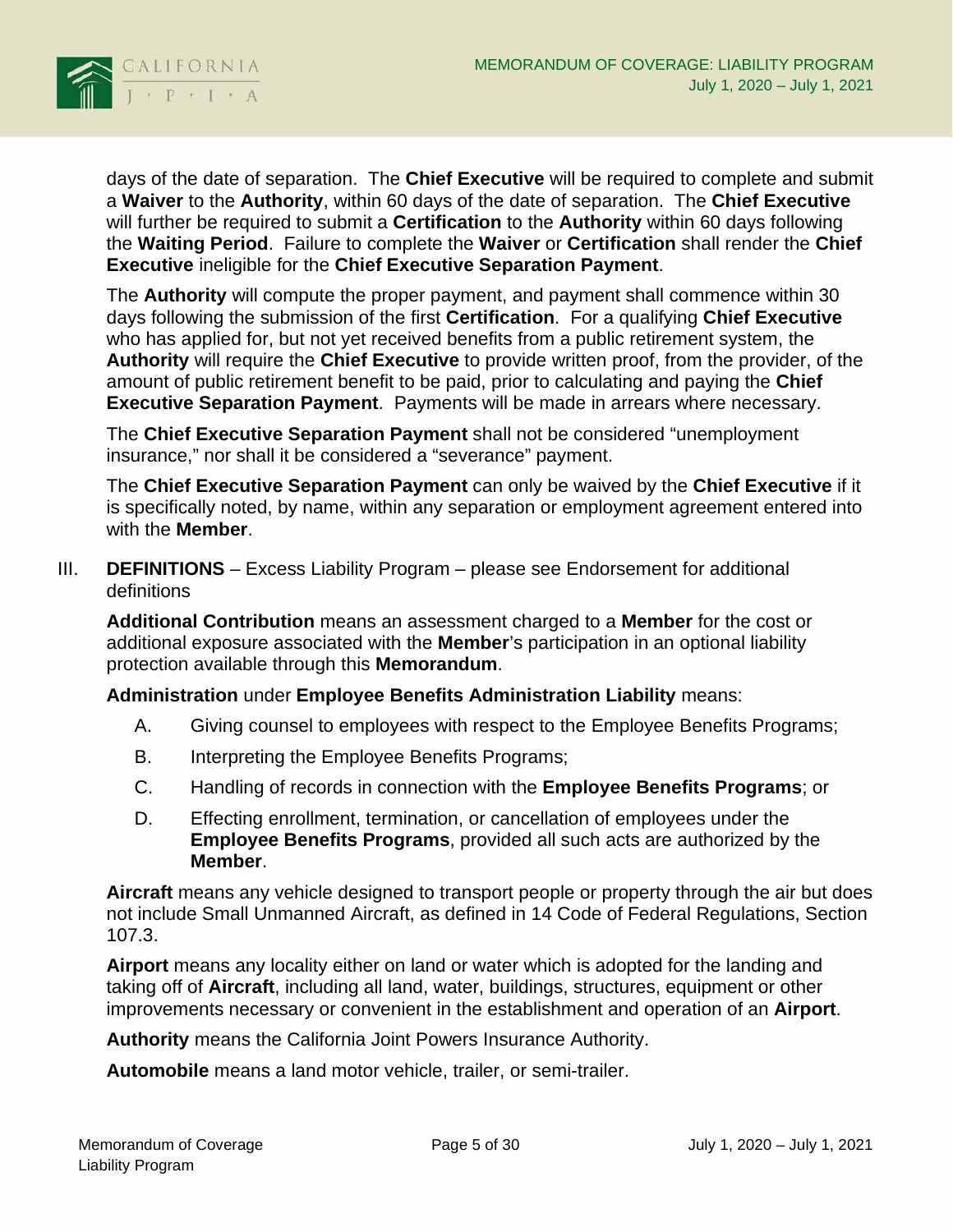

**Automobile Liability** means **Tort Liability** for **Bodily Injury** or **Property Damage**, arising from the use of an **Automobile** by a person defined in the **Protected Party** definition, Sections B., E. or F.

**Bodily Injury** means bodily injury, sickness, or disease sustained by any person, including death resulting from any of these at any time.

**Broadcast/Publication Injury** means injury caused by or arising out of:

- A. Any form of defamation or other tort related to disparagement or harm to the character, reputation or feelings of any natural person or organization including but not limited to libel, slander, product disparagement, trade libel, infliction of emotional distress, outrage, or outrageous conduct;
- B. Any form of invasion of, infringement of, or interference with rights of privacy or publicity; including but not limited to false light, public disclosure of private facts, intrusion, and commercial appropriation of name or likeness;
- C. Infringement of copyright or trademark;
- D. Plagiarism or piracy or misappropriation of ideas under implied contract;
- E. Unauthorized use of names, trade names, trademarks, service marks, titles, formats, ideas, characters, character names, characterizations, performances, plots, musical compositions, slogans, program material, or any other similar material; or
- F. Denial of access to broadcast facilities based upon application of judgment or standards relating to the acceptability of material for public broadcast; committed in the course of the **Protected Party**'s broadcast or publication activities.

**Certification** means a signed statement by a **Chief Executive** that he or she is entitled to the **Chief Executive Separation Payment** because he or she is unemployed or is employed but receiving **Compensation** that is lower than he or she was earning at the time of the **Occurrence**. The initial executed **Certification** is a form provided by the **Authority** and must be received within 60 days following the **Waiting Period**.

**Chief Executive** means the governing body-appointed chief administrative officer of a **Protected Party** whether called city manager, chief administrative officer, general manager or other title designating the highest appointed official of the governmental entity.

**Chief Executive Separation Payment** means a payment that shall be paid once a month, in arrears, for a time period not to exceed six months, following the **Waiting Period**. The payment shall equal the amount of the **Chief Executive's** salary at the time of the separation of employment **Occurrence**, plus payment of the **Medical Benefit**, less the total amount of **Compensation** being received after the separation of employment **Occurrence** and any other payments made to the **Chief Executive**, by the member, during the payment period. The term 'salary' shall be calculated in the same manner as 'pensionable compensation' as defined by Government Code section 7522.34, and applicable related regulations.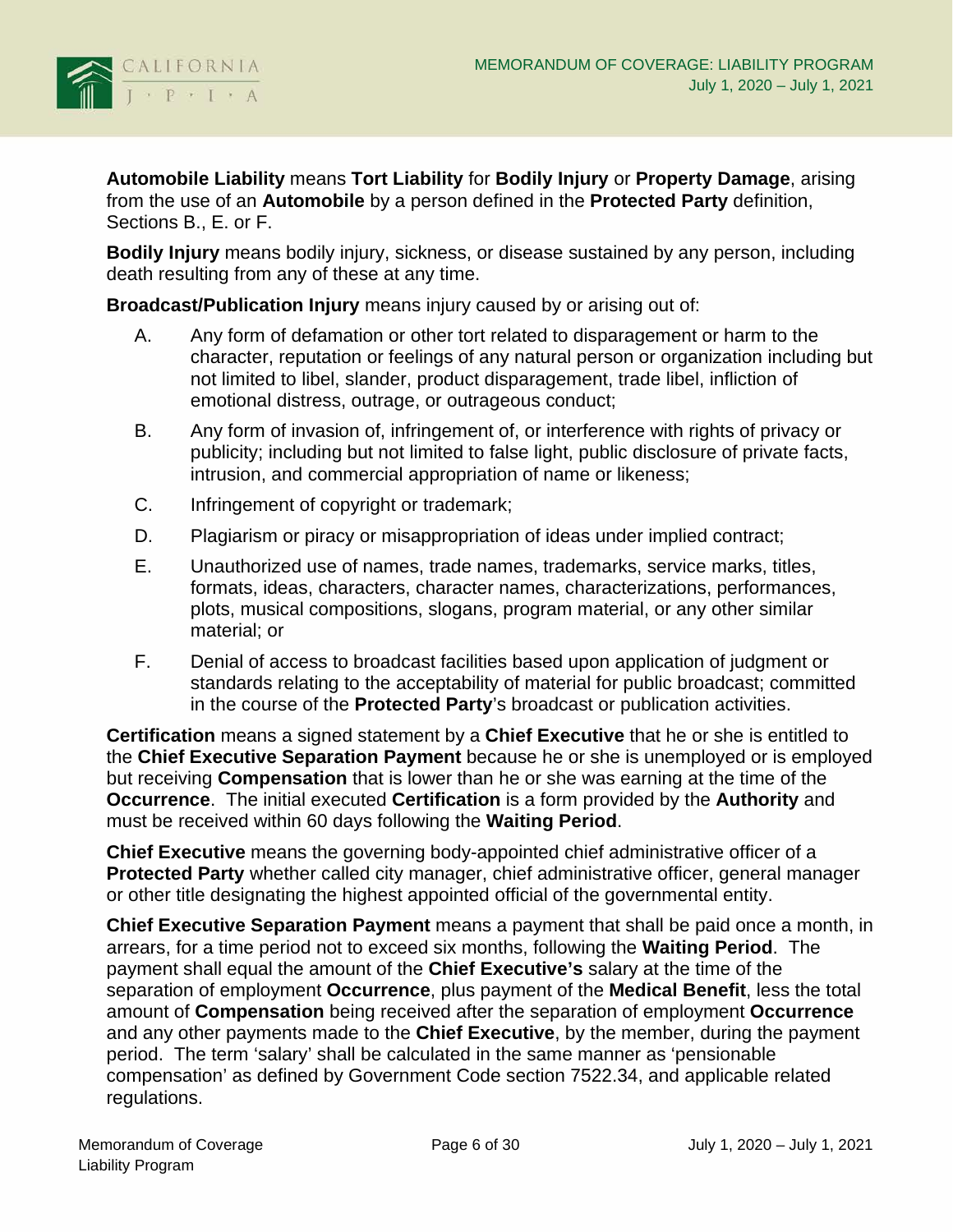

**Claim** means a notice, demand, or **Suit** against a **Protected Party** to recover **Damages**. **Claim** does not include an administrative claim filed with the Equal Opportunity Employment Commission, the California Department of Fair Employment and Housing, Public Employment Relations Board or other similar state or federal administrative agency.

**Compensation** for purposes of computation of the **Chief Executive Separation Payment**  means:

- A. Wages or salary earned as an employee of a new employer, subsequent to separation,
- B. Payments from a defined benefit retirement plan commencing subsequent to separation for which benefits were earned while employed by the **Member**,
- C. Unemployment insurance, and
- D. Income earned from self-employment or from work or activities as an independent contractor, consultant, or in a similar capacity subsequent to separation.

**Compensation** does not include Social Security, Medicare or disability benefits.

**Dam** means a structure described by California Water Code sections 6002 through 6004.

**Damages** means compensation in money recovered by a party for loss or detriment it has suffered through the acts of a Protected Party. **Damages** does not include defense of **Claims**, fines, or any punitive, exemplary or multiplied damages or non-monetary relief or redress or injunctive relief, nor does it include attorney fees or costs awarded to the prevailing party in a **Claim** or **Suit**, except where such attorney fees or costs are attributable to a claim for compensatory damages covered by this **Memorandum**.

**Defense Costs** means all fees and expenses incurred in connection with the adjustment, investigation, defense, and appeal of a **Claim** covered hereunder, including attorney fees, court costs, premiums for appeal bonds, and interest on judgments accruing after the entry of judgment, and also shall include the costs of any claims administrator or defense counsel assigned by the **Authority** to respond to any **Claim** on behalf of the **Authority**. **Defense Costs** shall not include the office expenses of the **Protected Party**, nor the salaries of employees or officials of the **Protected Party**, nor expenses of any claims administrator engaged by the **Protected Party**. **Defense Costs** also do not include any fee or expense relating to coverage issues between the **Authority** and any **Protected Party**.

**Discrimination** means injury caused by or arising out of:

- A. Unlawful discrimination because of race, sex, color, age, religion, or national origin, or membership in any similar legally protected class; or
- B. Violation of the discrimination prohibitions of the Americans with Disabilities Act of 1990, any rules or regulations promulgated thereunder and amendments thereto or similar provisions of any federal, state, or local statutory law or common law.

**Employee** means any person falling within the definition of "employee" under section 810.2 of the Government Code. That section provides: "**Employee** includes an officer…employee,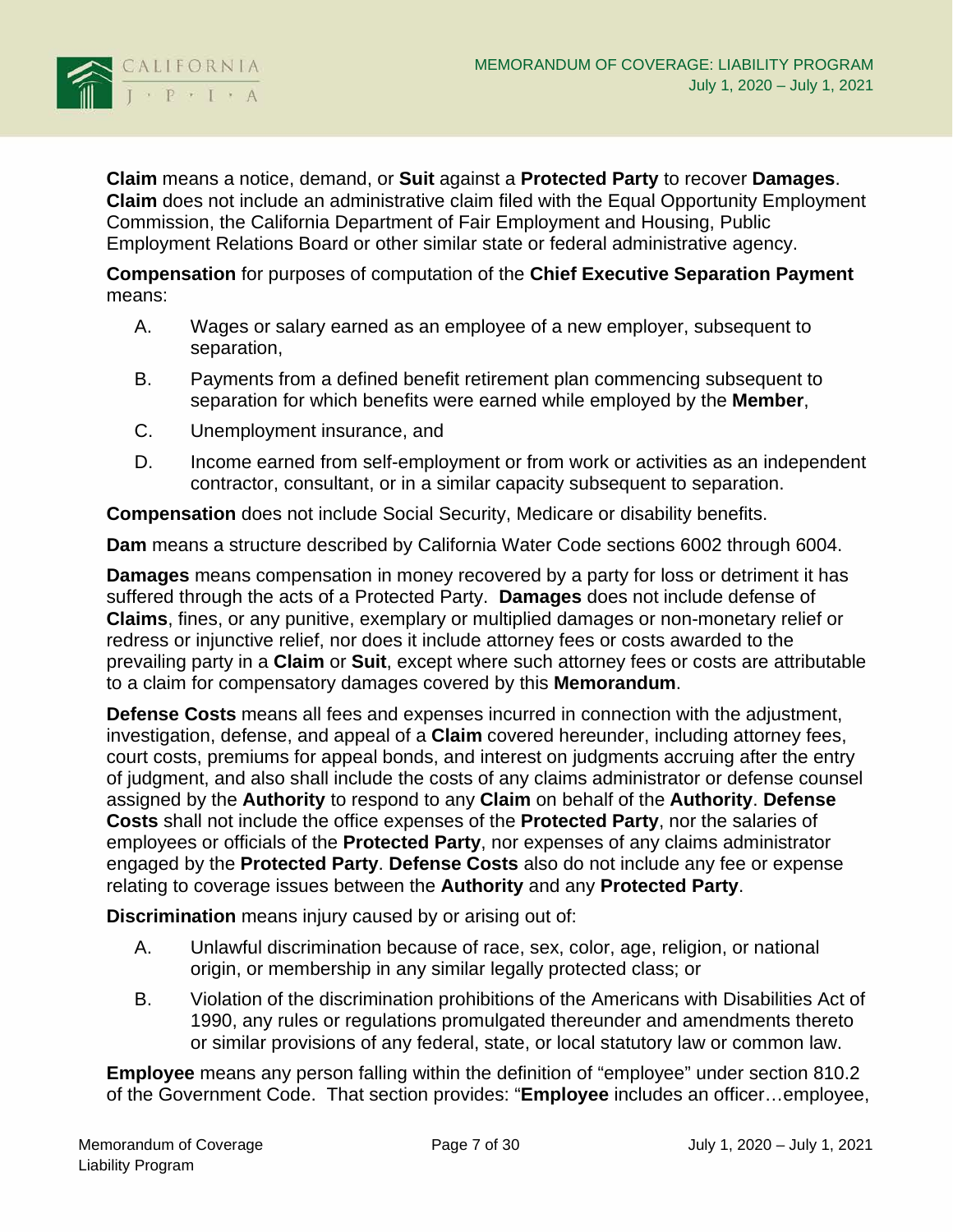

or servant, whether or not compensated, but does not include an independent contractor." **Employee** also includes any volunteer designated by the **Member** to perform specific functions in the course and scope of authorized activities under the direction and control of the **Member**.

**Employee Benefit Administration Liability** means liability for injury or damage caused by or arising out of any negligent act, error or omission of the **Protected Party** in the **Administration** of the **Member's Employee Benefits Programs**.

**Employee Benefits Program** means group life insurance or self-insurance, group medical, dental or vision-care insurance or self-insurance, pension plans, retirement plans, deferred compensation plans, workers' compensation, unemployment insurance, social benefits, disability benefits, and other similar employee benefits.

**Employment Practices Injury** means injury arising out of the following offenses:

- A. Wrongful dismissal, discharge, or termination of employment;
- B. Breach of any oral or written employment contract or quasi-employment contract;
- C. Employment-related coercion or misrepresentation;
- D. Violation of employment discrimination laws;
- E. Workplace sexual or other harassment;
- F. Wrongful failure to employ or promote;
- G. Wrongful discipline, negligent evaluation, or wrongful demotion;
- H. Wrongful deprivation of a career opportunity; or
- I. Employment-related:
	- 1. Invasion of privacy,
	- 2. Defamation, or
	- 3. Wrongful infliction of emotional distress.

**Fungi** means any type or form of fungus, including mold or mildew and any mycotoxins, spores, scents, or byproducts produced or released by fungi.

**Hostile Fire** means a fire that becomes uncontrollable and breaks out from where it is intended to be.

**Levee** means a permanent embankment intentionally constructed for the purpose of preventing overflow of a watercourse or body of water.

**Medical Benefit** means the cost of all benefits to which a **Chief Executive** is entitled under the Comprehensive Omnibus Budget Reconciliation Act of 1986 (COBRA). The **Chief Executive** may provide proof of medical coverage from an alternate provider, not to exceed the cost of coverage through COBRA.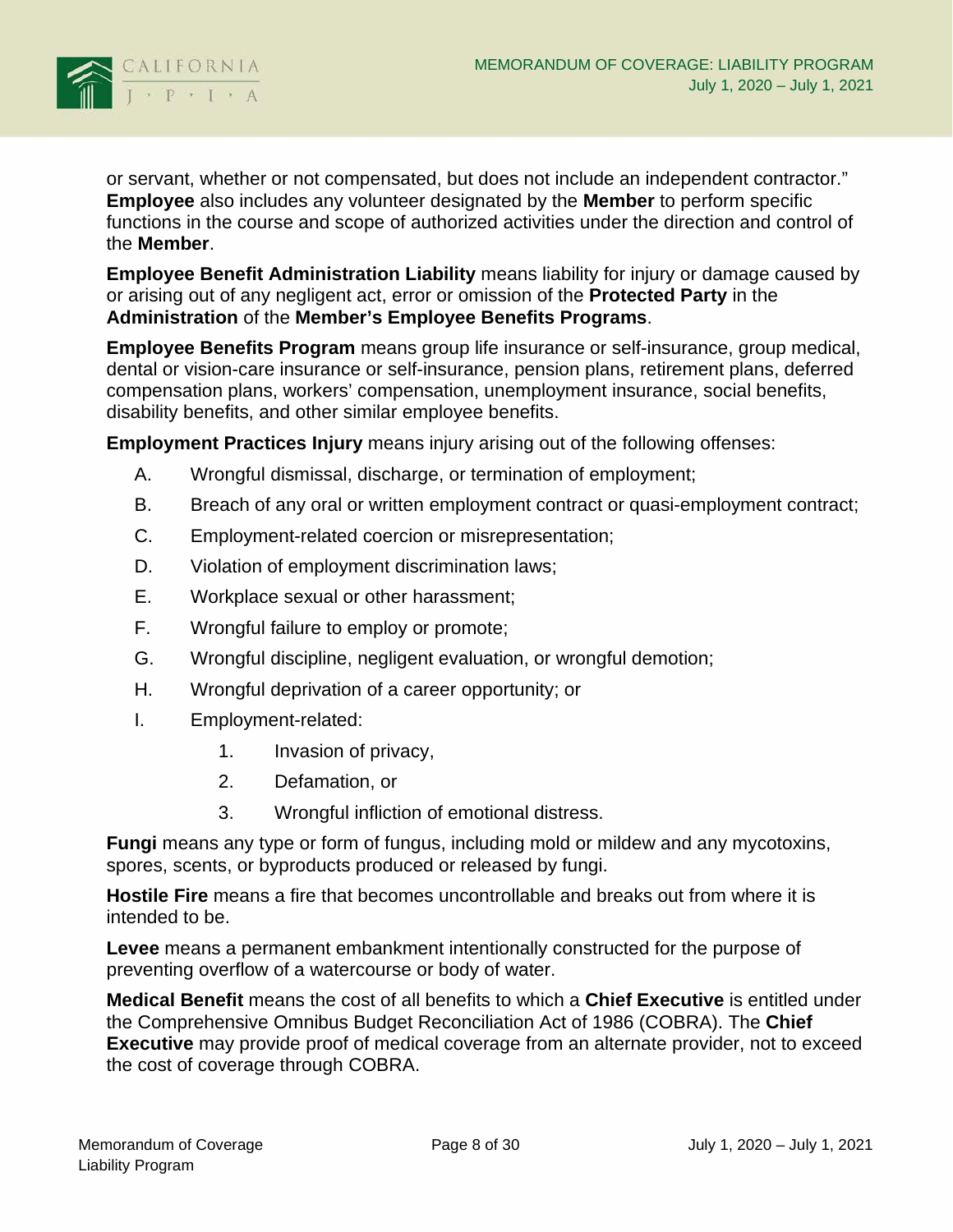

**Member** means the entity, including all of its departments and constituent agencies, that is a signatory to the Joint Powers Agreement creating the **Authority** as may be amended from time to time, which has adopted a resolution to participate in the **Program**, and whose name appears on the Cover Page of this **Memorandum**. **Member** includes any other agency for which the **Member's** governing board or council acts as the governing board, and also includes any commissions, agencies, districts, authorities, successor agencies, boards, or similar entities coming under the **Member's** sole direction and control. **Member** shall include any other agency authorized by the **Authority's** Executive Committee or Board of Directors.

**Memorandum** means this Memorandum of Coverage – Primary Liability Program authorized by the Joint Powers Agreement of the **Authority** specifying the terms and conditions of the **Program** through which certain specified and limited self-insured risks of liability are administered by the **Authority** and shared by its **Members**.

**Nuclear Material** means "source material," "special nuclear material," or "by-product material" as those terms are given meaning in the Atomic Energy Act of 1954 or any law amendatory thereto.

**Occurrence** means:

- A. With respect to **Bodily Injury** or **Property Damage**, an accident, including continuous or repeated exposure to conditions, that first occurs during the **Protection Period** and that results in **Bodily Injury** or **Property Damage** neither expected nor intended from the standpoint of the **Protected Party**;
- B. With respect to Public Officials Errors and Omissions, actual or alleged conduct described in the definition of Public Officials Errors and Omissions during the Protection Period;
- C. With respect to Employee Benefits Administration Liability, actual or alleged conduct described in the definition of Employee Benefits Administration Liability during the Protection Period;
- D. With respect to **Personal Injury**, **Broadcast/Publication Injury**, and **Employment Practices Liability**, an offense described in the definitions of those terms; or
- E. With respect to **Chief Executive Separation Payment**, injury arising out of:
	- 1. Dismissal, discharge, resignation in lieu of termination or termination of the employment of a **Chief Executive**; or
	- 2. Failure to renew an employment contract which results in termination of the employment of a **Chief Executive**

for which liability on the part of a **Protected Party** can be settled through the acceptance by the **Chief Executive** of a **Chief Executive Separation Payment** in exchange for a **Waiver** and **Certification**.

F. All claims based on or arising out of **Harassment** or similar conduct (including molestation or sexual abuse) by an **Employee**, or more than one **Employee**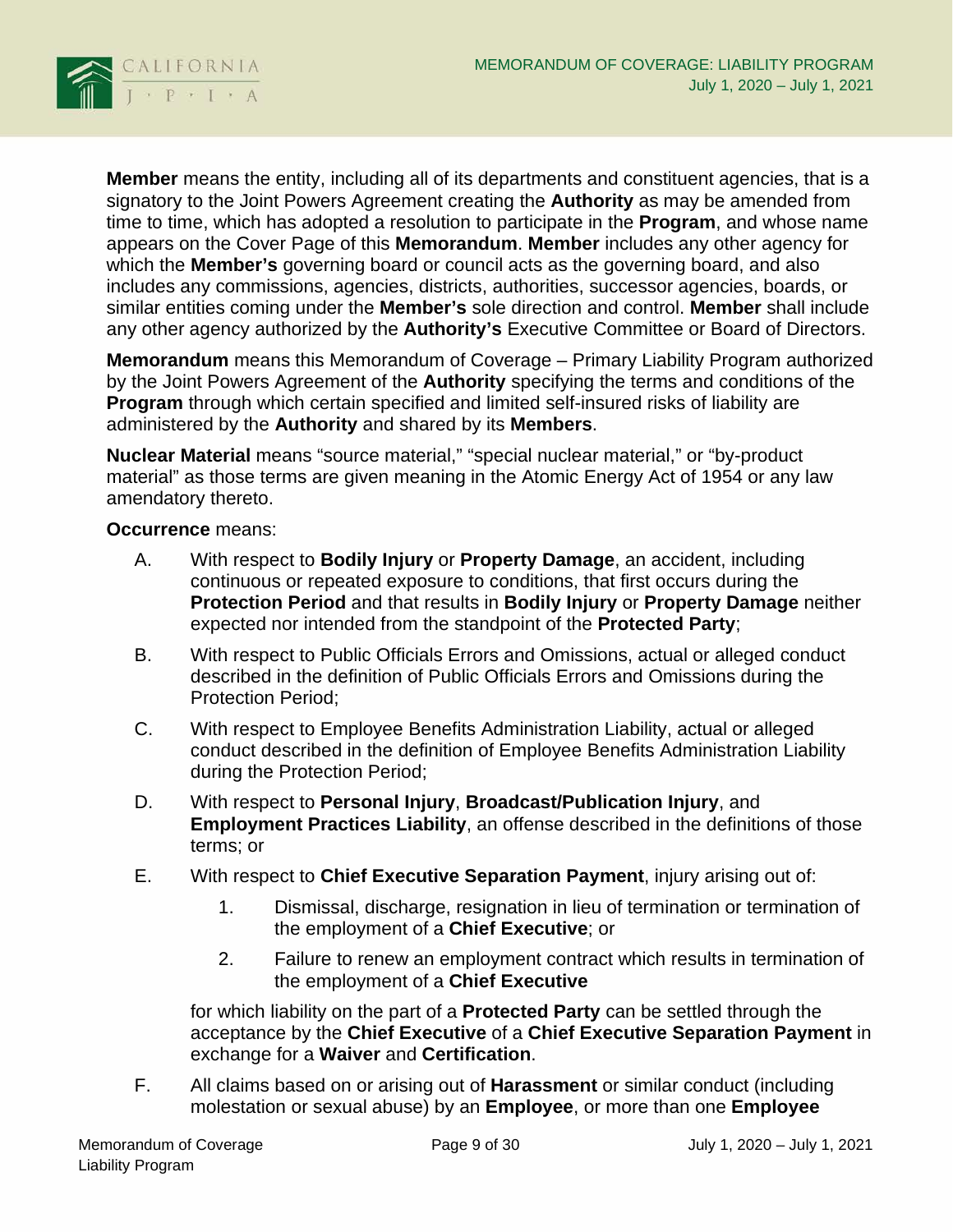

acting in concert, will be considered arising out of one **Occurrence** and shall be deeming to have been committed at the time of the first of such acts or alleged acts, regardless of the number of:

- 1. Protected Parties;
- 2. **Claims** made; or
- 3. persons or organizations that sustain injuries or **Damages**.

If a series of wrongful acts committed by one **Employee**, or more than one **Employee** acting in concert, takes place over more than one **Protection Period**, the wrongful acts will be deemed to have been committed during the first **Protection Period** and only the **Protection Limit** for that **Protection Period** shall apply.

**Personal Injury** means injury, other than **Bodily Injury**, **Property Damage** or **Public Officials Errors and Omissions**, resulting from one or more of the following offenses:

- A. False arrest, detention, or imprisonment;
- B. The use of force for the purpose of protecting persons or property;
- C. Malicious prosecution or abuse of process;
- D. Wrongful entry by any employee of the **Member** into a room, dwelling, or other similar premises that a person occupies;
- E. Wrongful eviction by any employee of the **Member** of a person from a room, dwelling, or other similar premises that such person occupies;
- F. The publication or utterance of a libel or slander, including statements that disparage a person's or organization's goods, products, or services;
- G. A publication or utterance that violates a person's right of privacy;
- H. Interference with an existing or prospective economic advantage, contract, or agreement;
- I. Discrimination;
- J. Violation of civil rights; or
- K. Infliction of emotional distress.

### **Pollutants/Hazardous Materials** includes without limitation:

A. Any flammable or explosive substances, radioactive materials, asbestos, polychlorinated biphenyls, chemicals, substances known to cause cancer or reproductive toxicity, pollutants, contaminants, hazardous wastes, toxic substances, or related materials which are regulated by or under any federal, state, or local environmental law;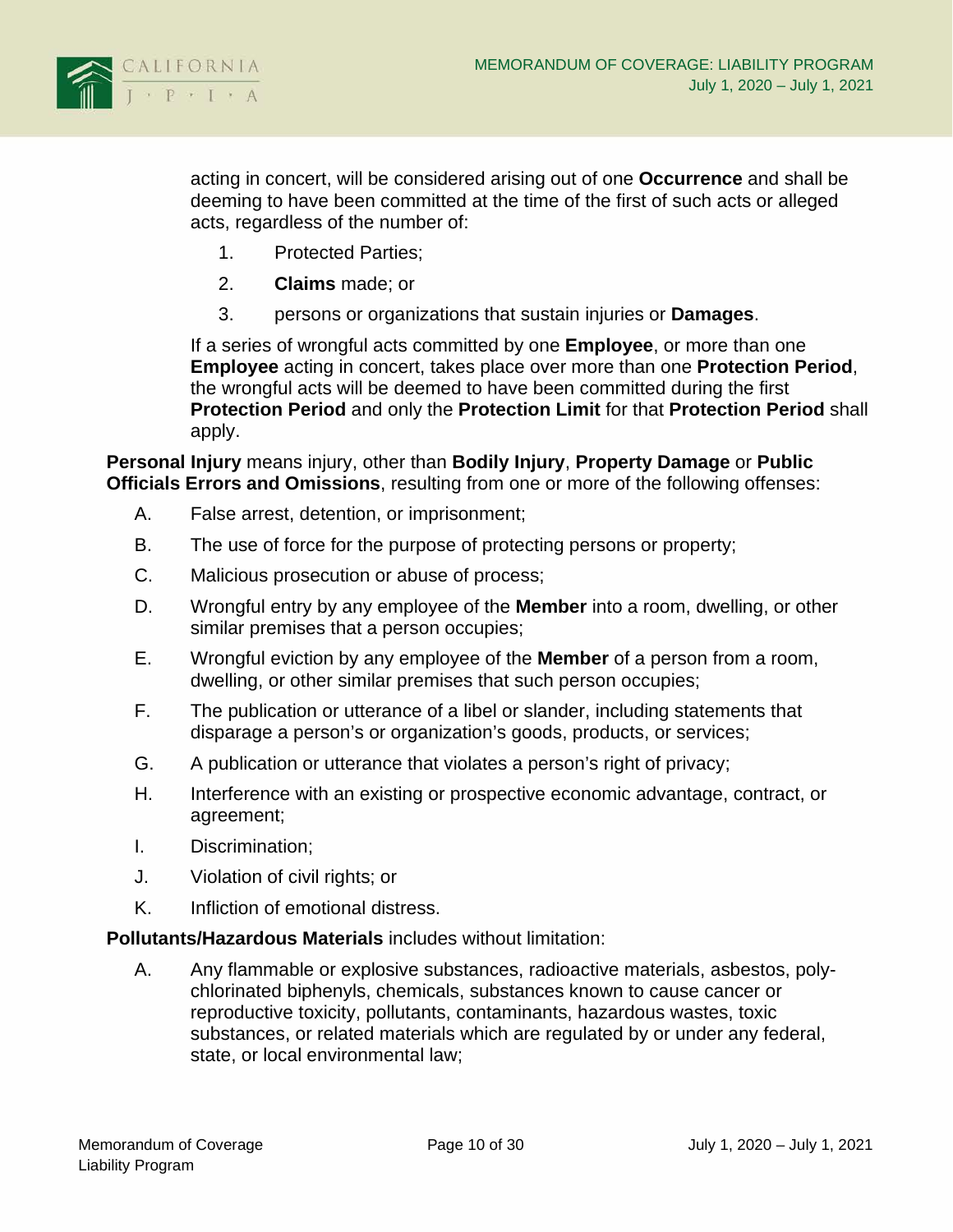

- B. Any material identified as hazardous in Sections 66261.10 through 66261.126 of Title 22 of the California Code of Regulations, as amended from time to time (collectively);
- C. Any solid, liquid, gaseous or thermal irritant or contaminant, including smoke, vapor, soot, fumes, acids, alkalis, chemicals, and waste. The term "waste" includes materials to be recycled, reconditioned, or reclaimed; or
- D. **Fungi** and bacteria of any kind, unless caused by an otherwise covered **Occurrence**.

**Program** means the California Joint Powers Insurance Authority Primary Liability Protection Program described by this **Memorandum** and the Joint Powers Agreement of the **Members** creating the **Authority**. The **Program** is a fund created by the **Members** for the purpose of pooling self-insured losses.

#### **Property Damage** means:

- A. Physical injury to or destruction of tangible property which occurs during the **Protection Period**, including the loss of use thereof at any time resulting there from; or
- B. Loss of use of tangible property that has not been physically injured or destroyed provided such loss of use is caused by an **Occurrence** during the **Protection Period**.

**Protected Contract** means a written agreement that satisfies all of the following:

- A. The agreement pertains to the **Member's** operations and by the contract terms the **Member** assumes the **Tort Liability** of another to pay damages because of **Bodily Injury** or **Property Damage** to a third person or organization;
- B. The agreement is entered into prior to the **Bodily Injury** or **Property Damage** for which a **Claim** is made; and
- C. The agreement, including its value, is reported by the **Member** and approved by the **Authority** through issuance of an evidence of coverage letter prior to the **Bodily Injury** or **Property Damage** and the value is added to the **Member's** annual payroll for use in any retrospective deposit or annual contribution computation.

A **Protected Contract** may cover an architect, engineer, or surveyor for his or her role as a Public Official, except for the application of Sections B.1. and B.2. below. **Protected Contracts** may apply to contract public works directors, building officials, planning directors, city managers, **Chief Executives**, city attorneys, city prosecutors, redevelopment directors, or other contracted Public Officials for occurrences arising out of their official duties, but this coverage applies only to the named contract Public Official and does not extend to other individuals within the contractor's firm.

A **Protected Contract** does not include any part of any contract or agreement: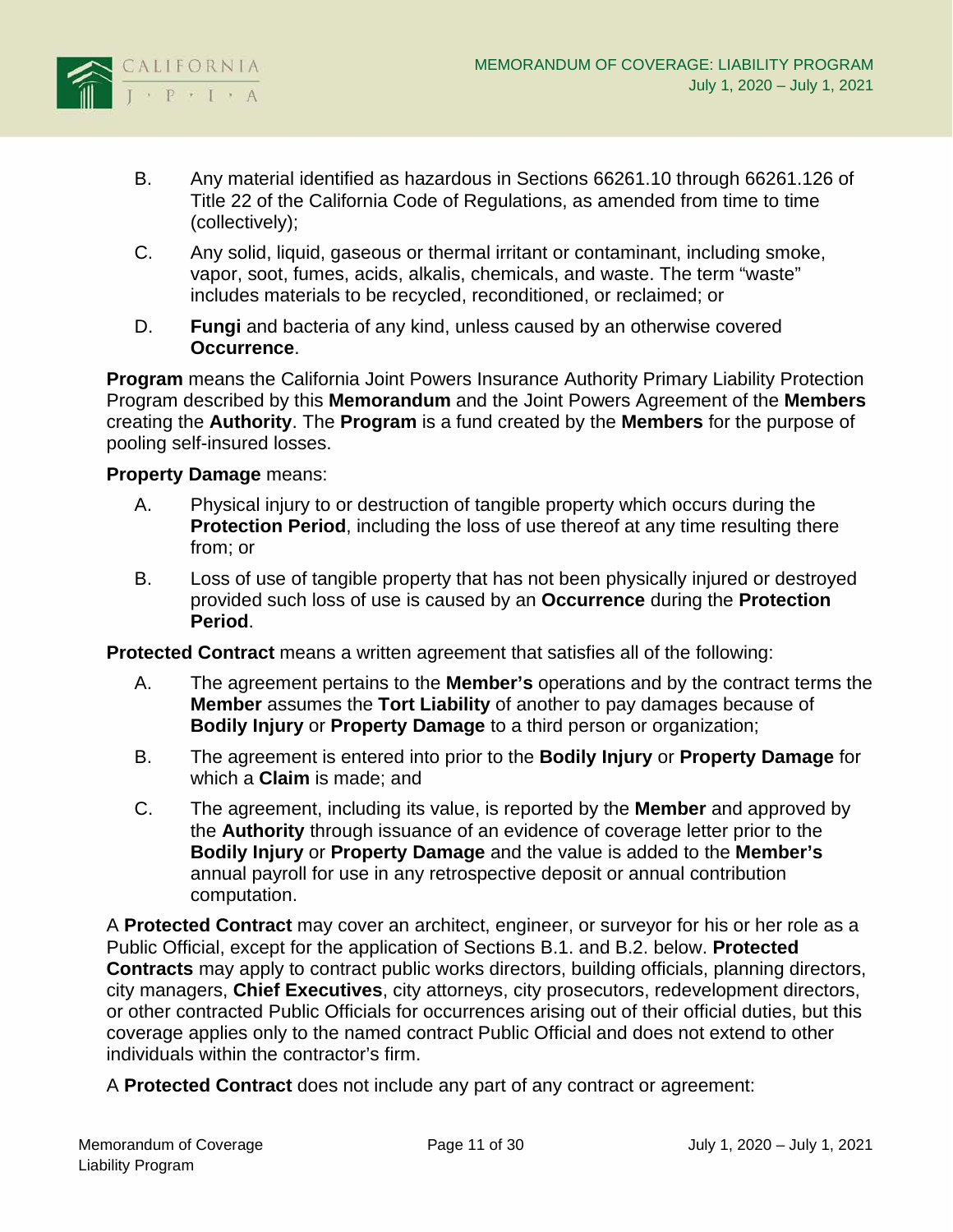

- A. That indemnifies any person or organization for injury or damages caused by or arising out of the ownership, operation, maintenance or use of any **Aircraft**, **Airport** or **Watercraft**;
- B. That indemnifies an architect, engineer, or surveyor. This exclusion does not apply in the instance where an individual is under an exclusive contract as a contract Public Official solely for the benefit of the **Member** (i.e., no work is performed by the person for any other person or entity), for injury or damage arising out of:
	- 1. Preparing, approving, or failing to prepare or approve maps, drawings, opinions, reports, surveys, change orders, designs or specifications; or
	- 2. Giving or failing to give directions or instructions, if that is the primary cause of the injury or damage;
- C. Under which the **Protected Party**, if an architect, engineer, or surveyor, assumes liability for injury or damage arising out of the **Protected Party's** rendering or failing to render professional services, including those listed in Section B. above and supervisory, inspection, or engineering services; or
- D. That indemnifies any person or organization for damages by fire, explosion, or water damage to premises rented or loaned to the **Member**.

**Limited Protected Contract** means a written agreement, contract or permit in which:

- A. The **Member** assumes the **Tort Liability** of another to pay damages because of **Bodily Injury** or **Property Damage** to a third party in one of the following:
	- 1. Easements or License Agreements;
	- 2. Leases of Real or Personal Property;
	- 3. Encroachment Permits;
	- 4. Special Events Sponsored by the Member; or
	- 5. Use of Facilities, Equipment, real or personal property by the Member;
- B. The **Member** assumes the **Tort Liability** of another to pay damages because of **Bodily Injury** or **Property Damage** to a third party for an activity not named in Section A. directly above, and upon its review of the agreement, **Authority** staff has determined at its sole discretion that any risks assumed in the agreement do not significantly increase the **Member's** risk exposure, and an Evidence of Coverage letter has been issued by the **Authority**; or
- C. The **Member** is obligated to provide evidence of coverage for a third party to participate in a funding program administered by another government or evidence of coverage required by bond indentures entered into by the **Member** if **Authority** staff has determined in its sole discretion that any risks assumed in the agreement do not significantly increase the **Member's** risk exposure, and an Evidence of Coverage letter has been issued by the **Authority**;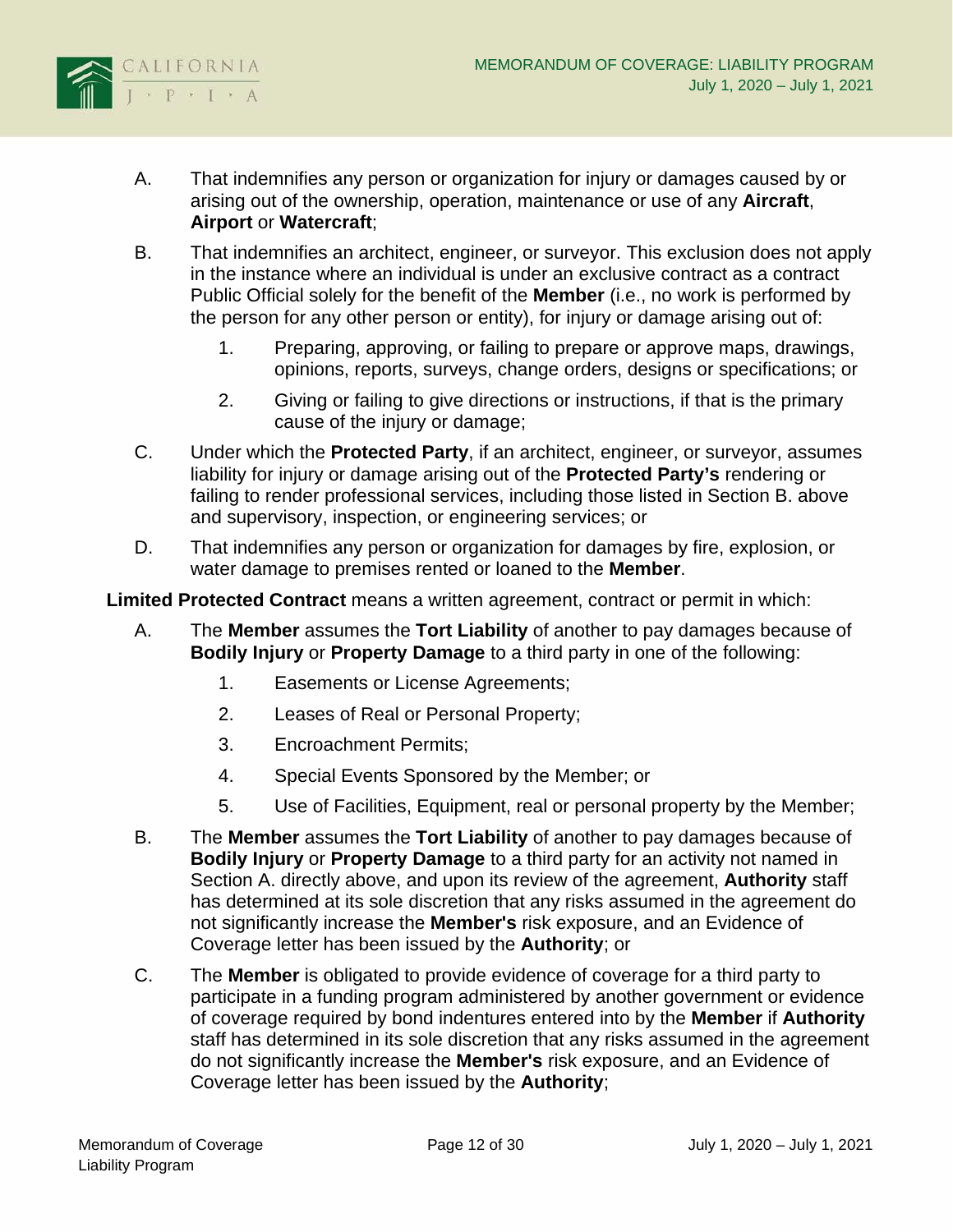

and which is entered into prior to the **Bodily Injury** or **Property Damage** for which a **Claim** is made.

A **Limited Protected Contract** does not include any part of any contract or agreement that indemnifies any person or organization for injury or damages caused by the sole negligence of such person or organization, or that cannot be included in a **Protected Contract**.

A **Limited Protected Contract** also does not include any part of a contract or agreement that indemnifies the owner or operator of a **Railroad**.

#### **Protected Party** means:

- A. The **Member** named on the Cover Page;
- B. Persons who are, or were, elected or appointed officials or **Employees** of the **Member**, whether or not compensated, while acting within the scope of their duties or employment as such, including while acting on outside committees, commissions, or boards at the direction of the **Member**, except that the protection so provided does not apply to **Bodily Injury** to another official or employee of the **Member** in the course of and arising out of his or her duties to or employment by the same **Member**, nor does it apply to other individuals within the contract appointed official's firm or organization, but only to the named appointed official.
- C. Any nonprofit California corporation or unincorporated association under written contract, approved by the **Member's** governing board or council, to perform specified functions under the **Member's** direction and control. The corporation or unincorporated association is a **Protected Party** only for **Occurrences** arising out of the functions described in the contract. For the purposes of this Section C., direction and control means the Authority of the **Member** to be involved in decision making and to overturn decisions;
- D. Any person or entity identified as an additional **Protected Party** in a letter certifying such additional **Protected Party** status issued by the **Authority**, for **Bodily Injury** or **Property Damage** during the time period identified in the letter; if a particular activity is identified in the letter, the person or entity is a **Protected Party** only for **Occurrences** arising out of the described activity. Additional **Protected Party** status will apply only where required by the terms of a written agreement;
- E. Any person while using an **Automobile** owned, hired, or leased by a **Member**, and any person or organization legally responsible for the use thereof, provided the use is with the express permission of the **Member**, and only for **Bodily Injury** and **Property Damage**. This protection does not apply to:
	- 1. Any person or organization, or any agent or employee thereof, other than the member, engaged in selling, repairing, servicing, delivering, testing, road testing, parking or storing, **Automobiles**, with respect to any **Occurrence** arising out of any such occupation or activity;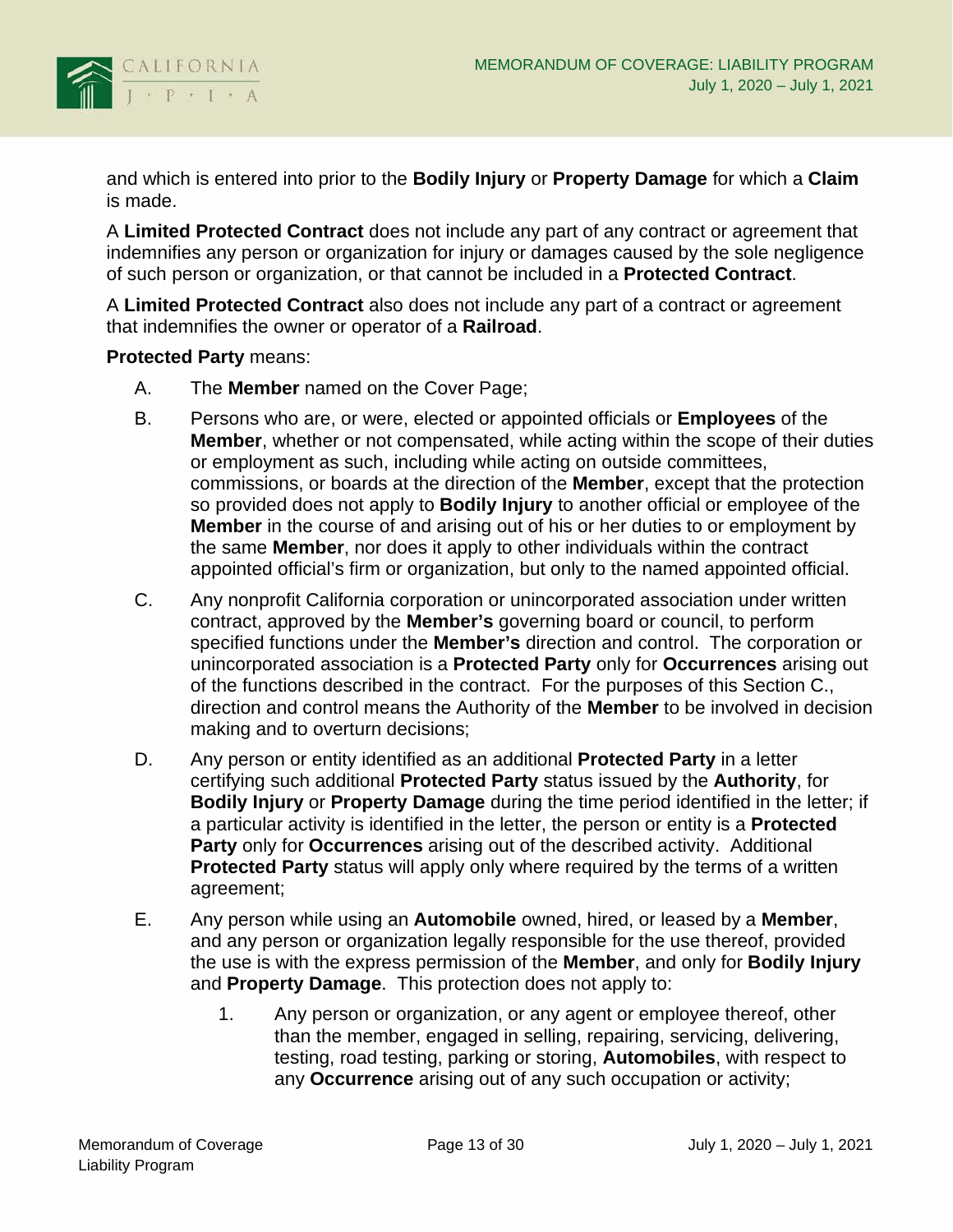

- 2. With respect to any hired automobile, to the owner or a lessee thereof, other than the **Member**, or to any agent or employee of such owner or lessee; or
- 3. Any person or organization, or to any agent or employee thereof, engaged in a business of operating buses or other **Automobiles** for the transport of members of the public unless that business is owned by the **Member** and operated by its employees.
- 4. This **Memorandum** does not provide Underinsured or Uninsured Motorist coverage.
- F. The **Authority**, its officers and employees while acting in the course and scope of their duties or employment.

No person or entity is a **Protected Party** with respect to the conduct of any current or past partnership, joint venture or joint powers authority (including any separate entity created pursuant to a joint powers agreement). However, for any person who is an official or **Employee** of a **Member**, who participates in the activities of a partnership, joint venture, or joint powers authority and is acting for or on behalf of the **Member** at the time of the **Occurrence**, protection is afforded by this **Memorandum**. Such coverage shall be in excess of, and shall not contribute with, any collectible insurance, self-insurance or other coverage provided to the other joint powers authority, agency or entity.

**Protection Period** means the time period shown on the Cover Page of this **Memorandum**.

**Public Officials Errors and Omissions** means any act, error, omission, misstatement, misleading statement, neglect, or breach of duty by any **Protected Party** in the discharge of that individual's duties for the **Member**; or any matter claimed against any **Protected Party** solely by reason of the individual being or having been an employee of the **Member. Public Officials Errors and Omissions** does not include **Bodily Injury, Property Damage**, **Personal Injury, Broadcast/Publication Injury,** or **Employment Practices Injury.**

**Radioactive Contamination Injury** means **Bodily Injury** or **Property Damage** caused by or arising from ionizing radiations or contamination by radioactive material.

**Railroad** means a commercial railway as described by the California Public Utilities Code, Section 229. **Railroad** includes street railroad as described by the California Public Utilities Code, Section 231. **Railroad** does not include amusement railroad rides that do not cross public streets.

**Suit** means a civil proceeding in which a **Protected Party** is named as a defendant or cross defendant, or an arbitration proceeding or alternative-dispute resolution proceeding to which a **Protected Party** submits with the **Authority**'s written consent.

**Termination for Cause** means dismissal, discharge, termination of employment, or failure to renew a contract for the reasons stated in California Government Code section 7522.72(a) relating to conviction for conduct arising out of or in the performance of official duties, in pursuit of office or employment, or in connection with obtaining salary, disability retirement, service retirement or other benefits. This also includes dismissal, discharge, termination of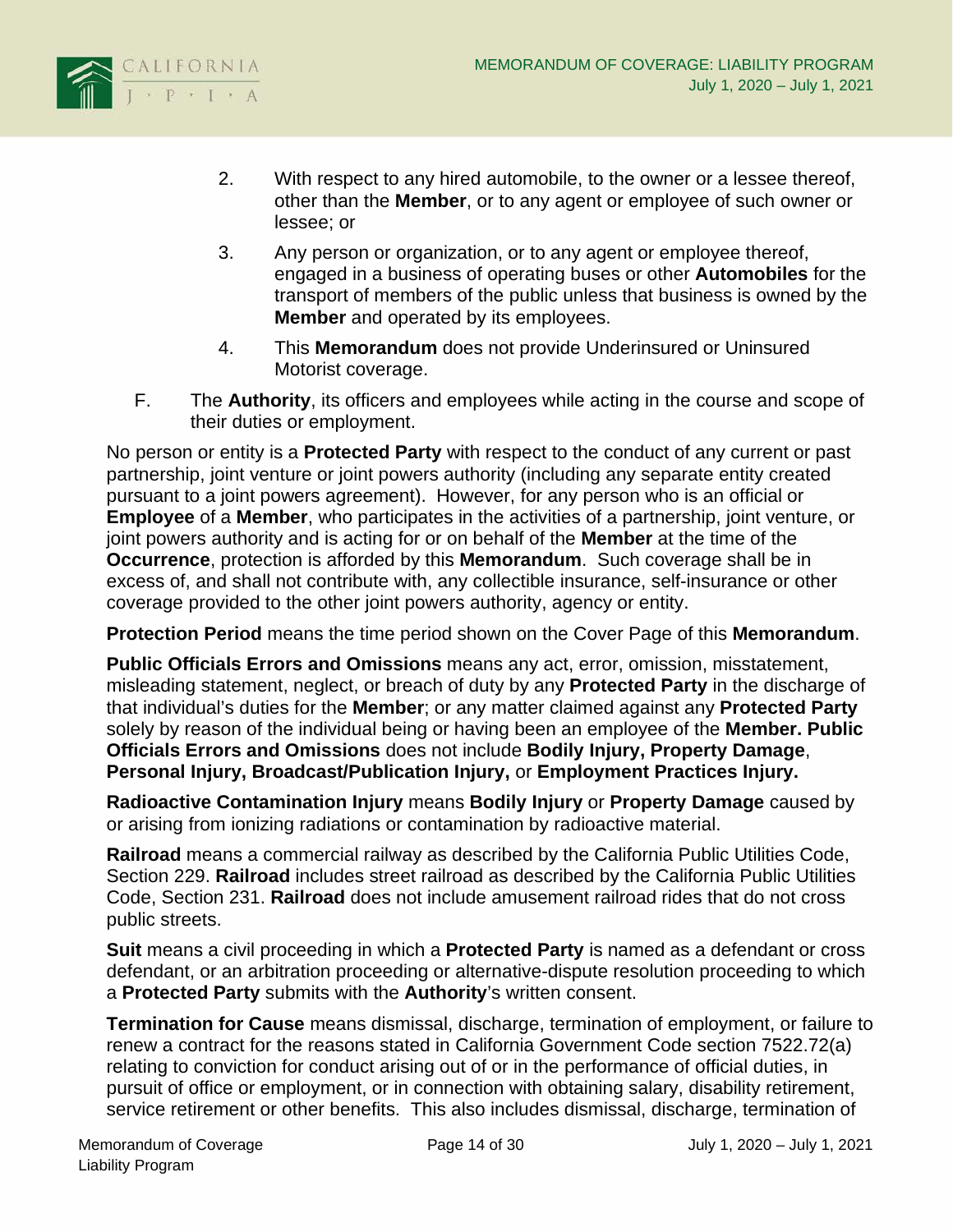

employment, or failure to renew a contract of the employment of a **Chief Executive** because the **Chief Executive** has been convicted of robbery, bribery, extortion, embezzlement, fraud, grand larceny, burglary, arson, a felony violation of a state or federal law regulating a controlled substance (felony drug conviction), murder, rape, kidnapping, perjury, assault with intent to kill, or any felony involving abuse or misuse of the **Chief Executive's** position to obtain illegal personal gain.

In the event that charges for any of the offenses referred to in this paragraph are brought and pending at the time of termination, the **Authority** will be authorized to defer determination of eligibility for **Chief Executive Separation Payment** until the outcome of criminal proceedings.

**Tort Liability** means civil liability that would be imposed by law in the absence of any agreement or contract.

**Waiting Period** means a period of time after the termination of employment **Occurrence** equal to the greater of (1) six months or (2) the number of months of salary received by the **Chief Executive** as a severance payment from the **Member**, regardless of whether the severance payment is made in lump sum or in multiple payments.

**Waiver** means a full and complete relinquishment by a **Chief Executive** of any and all rights to sue a **Protected Party** for any **Benefit**, compensation, injury, or damages, known or unknown, past, present or future, arising out of the employment of, termination of the employment of, or failure to employ the **Chief Executive**. The **Waiver** is a form provided by the **Authority** and must be signed and returned to the **Authority** within 60 days following the termination of employment. **Waiver** does not mean any waiver and release agreement signed by the **Chief Executive** directly with the member, during the separation process.

**Watercraft** means a vessel, 26 feet or more in length, designed to transport persons or property in, on, or through water.

<span id="page-17-0"></span>IV. **EXCLUSIONS** – Excess Liability Program – please see Endorsement for additional definitions

This **Memorandum**, including any obligation to defend or to pay **Defense Costs**, does not apply to:

- A. Any **Claim**, liability, alleged liability, loss, cost, or expense caused by or arising out of the ownership, maintenance, use or operation of any **Watercraft, Aircraft,** or **Airport** or any air show events sponsored or controlled by the **Protected Party** or conducted on property owned by the **Protected Party**. Protection does apply to use of an **Aircraft** or **Watercraft**, if the **Aircraft** or **Watercraft** is not owned in whole or in part by the **Member** and the **Member** exercises no part in the servicing or maintenance of the **Aircraft** or **Watercraft**. However, this limited protection does not apply to:
	- 1. Loss, loss of use of, or damage to the **Aircraft** or **Watercraft**;
	- 2. Use of any **Aircraft** or **Watercraft** for hire or reward; or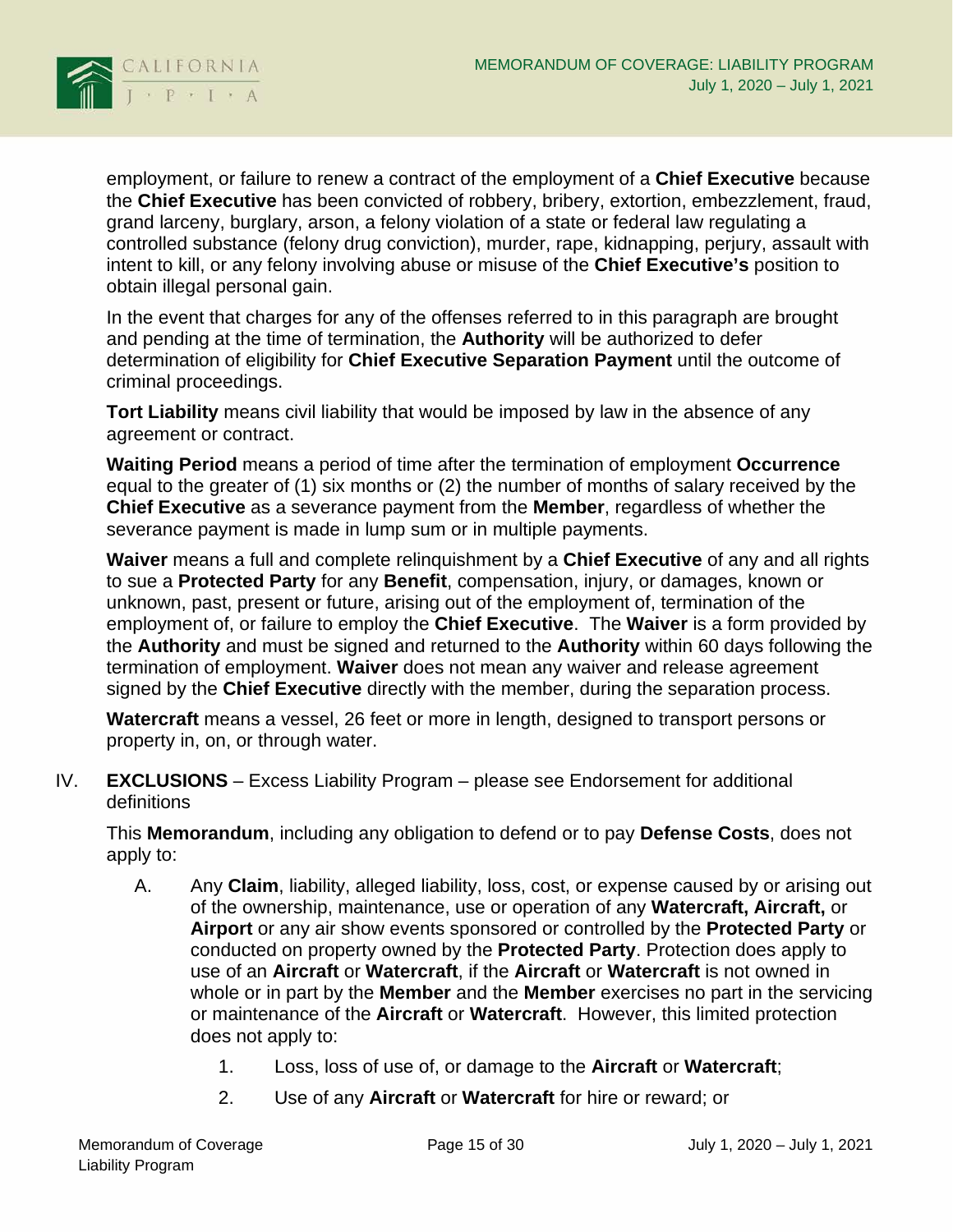

- 3. Public Officials Errors and Omissions coverage.
- B. Any **Claim**, obligation or alleged obligation for which a **Protected Party** or any insurance company as his/her/its insurer may be held liable under any workers' compensation, unemployment compensation or disability benefits law, or under any similar law.
- C. Any **Claim**, liability, alleged liability, loss, cost, or expense for **Bodily Injury** to:
	- 1. An employee of the **Protected Party** arising out of and in the course of employment by the **Protected Party**; or
	- 2. The spouse, child, parent, brother, or sister of that employee as a consequence of Section 1. above.

"Employee" for purposes of this Exclusion C. shall mean a person deemed to be an employee under Labor Code Sections 3352 and 3600, et seq.

This Exclusion C. applies whether the **Protected Party** may be liable as an employer or in any other capacity, and to any obligation to share damages with or repay someone else who must pay damages because of the injury. However, this Exclusion C. does not apply to liability assumed in a **Protected Contract** or **Limited Protected Contract.**

- D. Injury to or destruction of:
	- 1. Property owned by the **Protected Party**;
	- 2. Property rented to or leased to the **Protected Party** where it has assumed liability under any contract for damage to or destruction of such property unless the **Protected Party** would have been liable in the absence of such assumption of liability; or
	- 3. Property in the care, custody, or control of any **Protected Party**.
- E. Any **Claim**, liability, alleged liability, loss, cost, or expense caused by, arising out of or in any way connected with the operation of the principles of eminent domain, condemnation proceedings, or inverse condemnation, by whatever name called, whether such liability accrues directly against the **Protected Party** or by virtue of any agreement entered into by or on behalf of the **Protected Party**. This Exclusion E. shall not apply to liability, loss, cost or expense arising from **property damage** caused by earth movement, subsidence of land, flooding not caused by the failure of a **Dam** or **Levee**, or sewer backup, even though a legal theory upon which a claimant seeks recovery is the principle of inverse condemnation. This Exclusion E. shall not apply when the Claim alleges damages arising out of temporary physical measures taken by the **Member** for public safety reasons in an effort to prevent or reduce a loss.
- F. Any Claim, liability, alleged liability, loss, cost, or expense arising out of the actual, alleged or threatened discharge, dispersal, seepage, migration, release, escape, or any other forms of exposure to or the presence of Pollutants/Hazardous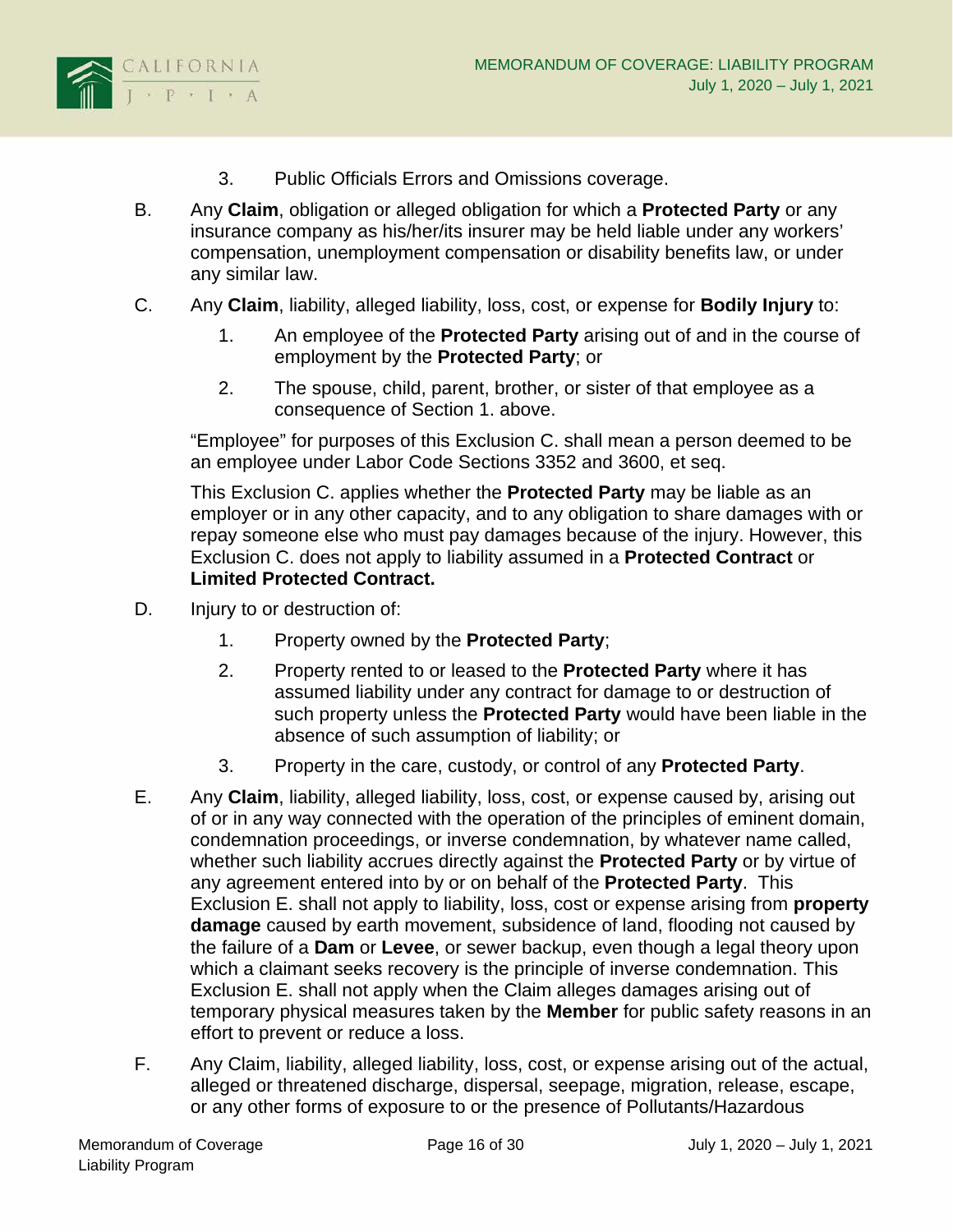

Materials including any Claim, liability, alleged liability, loss, cost or expense directly or indirectly caused by or arising out of any:

- 1. Request, demand, or order that any **Protected Party** or others test for, monitor, clean up, remove, contain, treat, detoxify, or neutralize, or in any way respond to, or assess the effects of **Pollutants/Hazardous Materials**;
- 2. **Claim** by or on behalf of a governmental authority or any other entity or person for costs of or damages because of testing for, monitoring, cleaning up, removing, containing, treating, detoxifying, or neutralizing, or in any way responding to, or assessing the effects of **Pollutants/Hazardous Materials**; or
- 3. Actions or steps taken to mitigate damages or to relocate persons, property or business as a result of **Pollutants/Hazardous Materials.**
- 4. **Claim** or **Suit** brought under the Clean Water Act, including state or federal enforcement actions under 33 U.S. Code sections 1319, et seq.; citizen **Claim** or **Suit** brought under sections 1365, et seq.; or state enforcement actions brought under the California Water Code sections 13385, et seq.; or a **Claim** or **Suit** brought under any similar law relating to discharge permit violations.

EXCEPTION TO EXCLUSION, PROTECTION FOR CERTAIN ACCIDENTAL POLLUTION INJURIES. However, this Exclusion F. does not apply to **Bodily Injury** or **Property Damage** arising out of or caused by any actual, alleged or threatened discharge, dispersal, seepage, migration, release or escape of **Pollutants/Hazardous Materials** if all of the following:

- 1. It was directly caused by **Hostile Fire**, explosion, lightning, windstorm, vandalism or malicious mischief or collision, overturning or upset of a motor vehicle or railroad vehicle;
- 2. It was accidental and was neither expected nor intended by the **Protected Party**;
- 3. It was instantaneous and was demonstrable as having commenced at a specific time and date during the term of this **Memorandum**;
- 4. Its commencement became known to the **Protected Party** within seven days;
- 5. Its commencement was reported in writing to the **Authority** within twenty days of becoming known to the **Protected Party**; and
- 6. Reasonable efforts were expended by the **Protected Party** to correct or terminate the discharge, dispersal, seepage, migration, release, or escape of **Pollutants/Hazardous Materials.**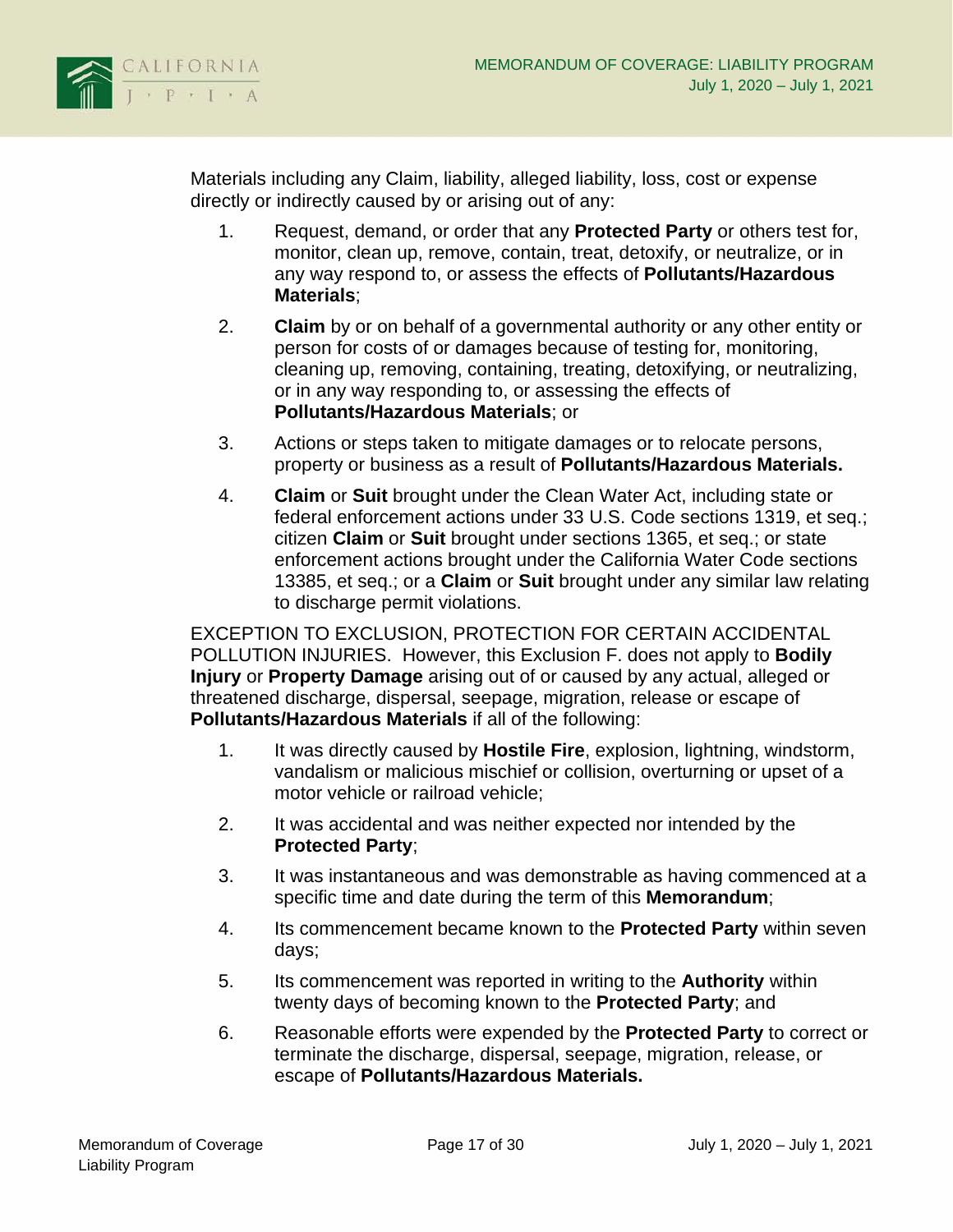

Nothing contained in this EXCEPTION TO EXCLUSION, PROTECTION FOR CERTAIN ACCIDENTAL POLLUTION INJURIES shall operate to provide any protection or obligation to defend or pay **Defense Costs** with respect to:

- 1. Any site or location used by others on the **Protected Party's** behalf for the handling, storage, disposal, dumping, processing, or treatment of waste material. This Exclusion F. applies whether or not the action by others was known to the **Protected Party**;
- 2. Any clean-up costs mandated by the Comprehensive Environmental Response, Compensation and Liability Act (CERCLA) and any similar laws or statutes;
- 3. Clean up, removal, containment, treatment, detoxification or neutralization of **Pollutants/Hazardous Materials** situated on premises the **Protected Party** currently owns, rents or occupies; or
- 4. Any **Claim**, liability, alleged liability, loss, cost, or expense based upon or arising out of **Personal Injury** or **Public Officials Errors and Omissions**.
- G. Any **Claim**, liability, alleged liability, loss, cost, or expense directly or indirectly based on or arising out of the hazardous properties of **Nuclear Material**. However, this Exclusion G. does not apply to **Radioactive Contamination Injury.**
- H. Any **Claim**, liability, alleged liability, loss, cost, or expense directly or indirectly caused by any complete or partial failure, interruption or surge in the member's supply of water, electrical power, gas or fuel, unless such failure, interruption or surge results from sudden and accidental physical destruction of tangible property which is used in the generation or transmission of the supply.
- I. Any **Claim**, liability, alleged liability, loss, cost, or expense arising out of the partial or complete structural failure of a **Dam** or **Levee**.
- J. Any **Claim**, liability, alleged liability, loss, cost, or expense caused by, or arising out of, or in connection with the operation of any hospital, clinic (including a mobile clinic), or established health-care facility owned or operated by the **Protected Party**, but protection does apply to liability arising out of the rendering of emergency medical aid by paramedics, emergency medical technicians, or other **Protected Parties** who are not acting in the course of their employment by a hospital, clinic, or established health-care facility. Protection also applies for liability arising out of the operation of any hospital, clinic (including a mobile clinic) or established health care facility, owned and operated by the **Protected Party** for animal care and control purposes.
- K. Any **Claim**, liability, alleged liability, loss, cost, or expense caused by or arising out of or in connection with the ownership, maintenance, use, or operation by the **Protected Party** of any **Railroad**. However, this Exclusion K shall not apply to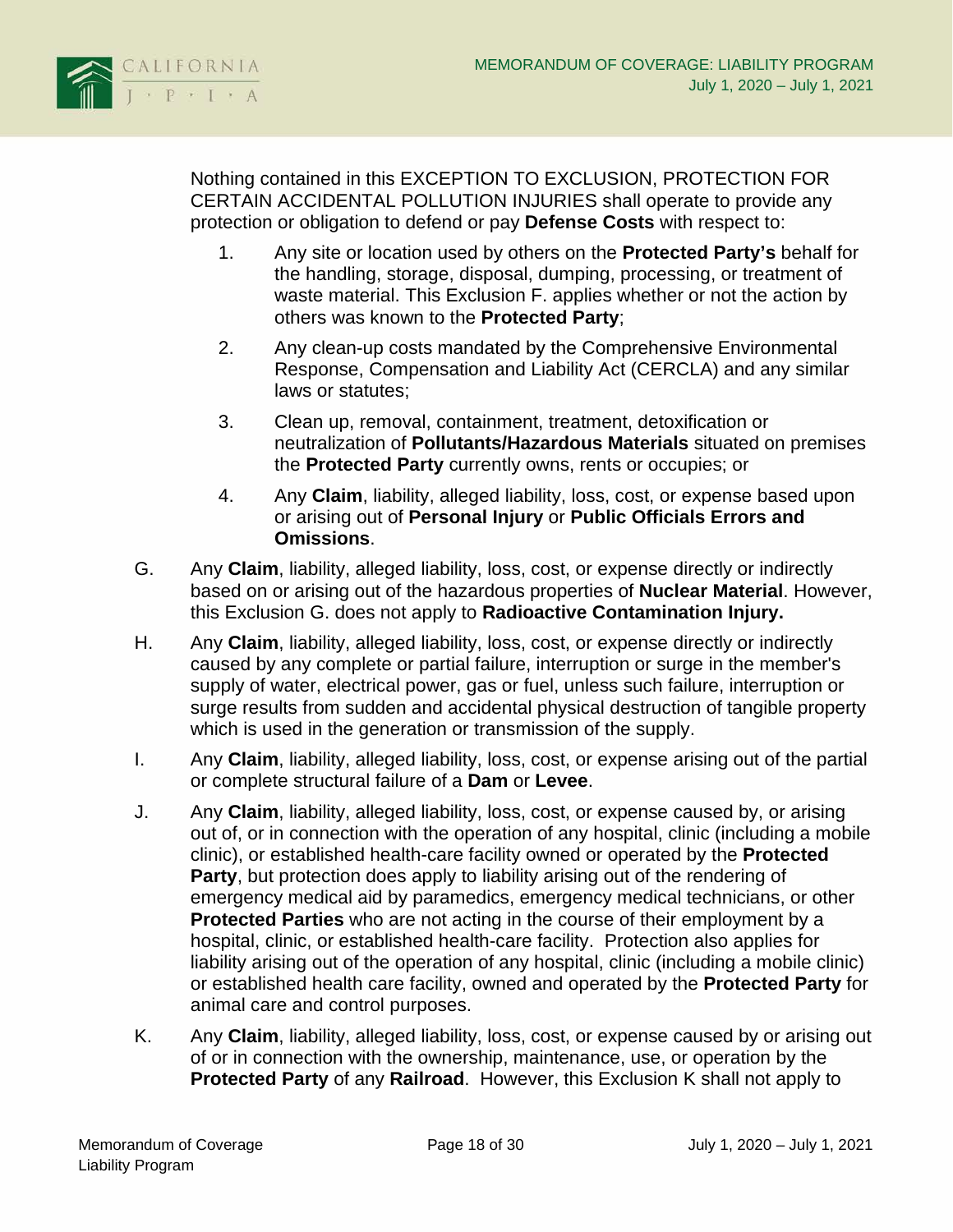

**Member** maintenance of its own property, such as streets, sidewalks or open areas, located at, near, or crossing Railroad property.

- L. Any **Claim**, liability, alleged liability, loss, cost, or expense caused by, based upon or arising out of the Employee Retirement Income Security Act of 1974, Public Law 93-406, or any amendment or addition thereto, or any statute or common law rule which imposes fiduciary duties and responsibilities with respect to employee benefits or retirement plans; however, this Exclusion L. does not apply to liability protected under **Employee Benefit Administration Liability**.
- M. Any **Claim**, liability, or alleged liability for punitive or exemplary damages, fines, penalties or other damages imposed primarily for the sake of example and by way of punishing the **Protected Party**, including liability of a **Member** to defend or pay damages where the governing body thereof has elected to provide a defense or pay damages for a **Claim**, action or judgment for punitive or exemplary damages.
- N. Any **Claim**, liability, alleged liability, loss, cost, or expense caused by the intentional conduct of a **Protected Party** with willful and conscious disregard of the rights or safety of other or with malice. However, where the **Protected Party** did not authorize, ratify, participate in, consent to or have knowledge of such conduct by its past or present **Employee**, elected or appointed official or volunteer and the claim against the **Protected Party** is based solely on its vicarious liability arising from its relationship with such **Employee**, elected or appointed official or volunteer, this Exclusion N. does not apply to that **Protected Party**.
- O. Any **Claim**, liability, alleged liability, loss, cost, or expense caused by or arising out of any violation of state or federal antitrust or restraint-of-trade laws.
- P. Any **Claim**, liability, alleged liability, loss, cost, or expense arising out of
	- 1. The adoption or administrative application of any ordinance, resolution or regulation;
	- 2. The approval or disapproval of any land-use entitlement including but not limited to general plan amendments, zoning amendments, permits, tract maps, development agreements, owner-participation agreements, or disposition-and-development agreements;
	- 3. The approval or disapproval of any rent control ordinance, outdoor advertising ordinance, or adult bookstore ordinance; or
	- 4. The approval or disapproval of the operation of any cannabis dispensary, business, cultivator, or manufacturer; or any ordinances governing that activity and any and all enforcement efforts.
	- 5. The decision by a Member with respect to obtaining water, electrical power, gas or fuel, or other utilities, including decisions relating to the quality thereof; or allocating such water, electrical power, gas or fuel, or other utilities, among the users thereof.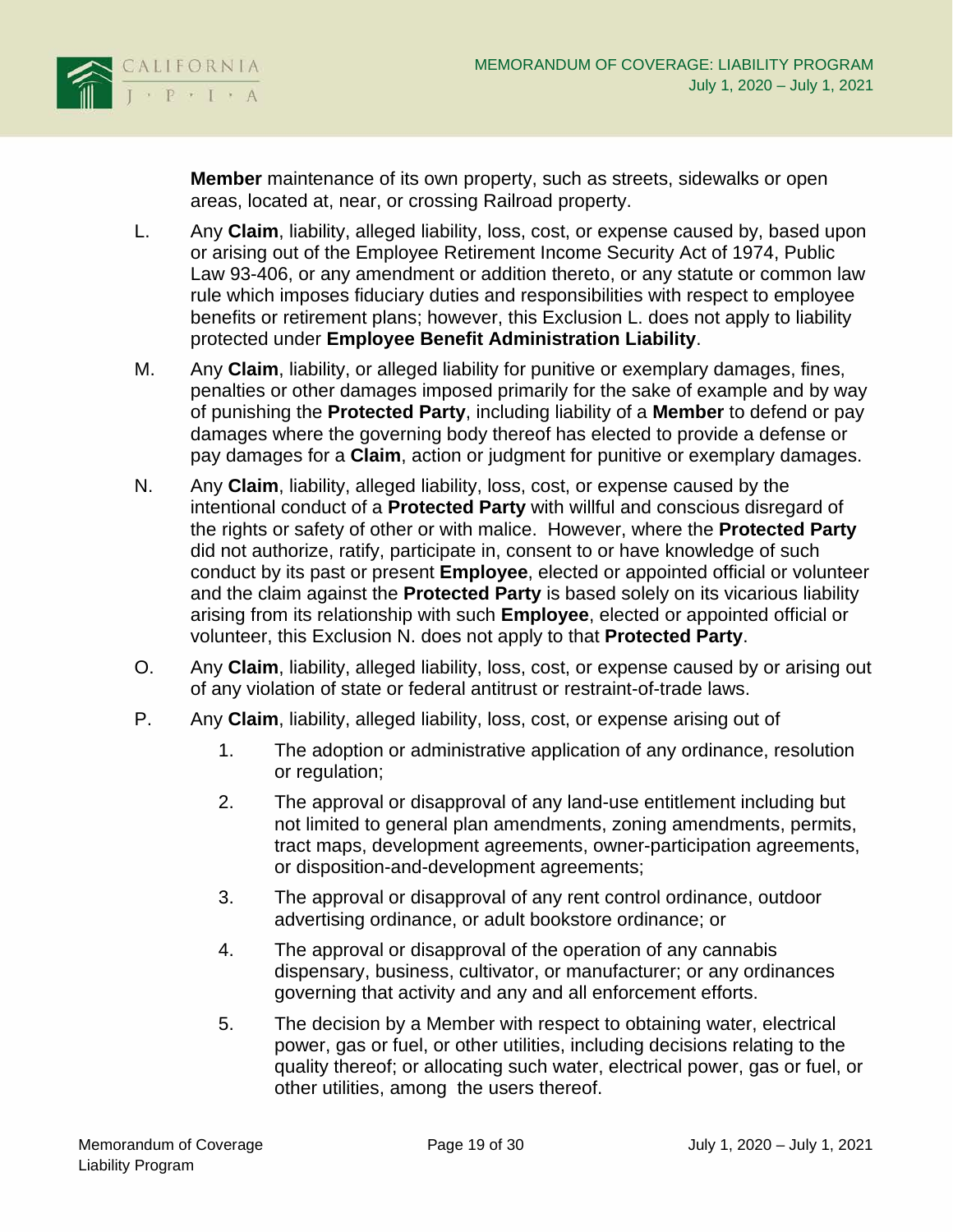

This Exclusion P. shall not apply to the physical enforcement of an ordinance, resolution or regulation, such as **Tort Liability** arising from an **Occurrence** in the act of delivering a fine, citation, warning, notice or inspection.

- Q. Any **Claim**, liability, alleged liability, loss, cost, or expense including **Tort Liability**:
	- 1. Arising out of or as a consequence of an actual or alleged breach of any contract or agreement;
	- 2. For any amount actually or allegedly due under the terms of any contract or agreement; or
	- 3. Arising out of or as a consequence of the failure, refusal, or inability of a **Protected Party** or anyone acting on behalf of a **Protected Party** to enter into or renew any contract or agreement.

However, this Exclusion Q. shall not apply to **Tort Liability** imposed by law for **Damages** caused by, arising out of, or as a consequence of failure or delay by a **Protected Party** or anyone acting on behalf of a **Protected Party** to fully perform any duties or obligations under any contract or agreement.

As used in this Exclusion Q., the term "contract or agreement" shall include but not be limited to a **Protected Contract** or **Limited Protected Contract**.

- R. Any **Claim**, liability, alleged liability, loss, cost, or expense for declaratory, injunctive, equitable or other relief, writs of mandate or prohibition or other prerogative writs, or other relief not seeking **Damages**. This includes any expense or cost incurred by a **Protected Party** arising from the cost of reasonable accommodation of any disabled person, including any **Employee**.
- S. Any **Claim**, liability, alleged liability, loss, cost, or expense for **Personal Injury** or **Broadcast/Publication Injury** directly or indirectly caused by or arising out of any:
	- 1. Oral or written publication of material, if done by or at the direction of the **Protected Party** with knowledge of its falsity;
	- 2. Oral or written publication of material whose first publication took place before the beginning of the **Protection Period**; or
	- 3. Act, omission, or offense committed by a **Protected Party** with actual malice.
- T. Any liability for which the **Protected Party** is obligated to pay damages by reason of liability assumed in a contract or agreement. This Exclusion T. does not apply to liability for **Bodily Injury** or **Property Damage**:
	- 1. Assumed in a contract or agreement that is a **Protected Contract** or **Limited Protected Contract**; or
	- 2. That the **Protected Party** would have independent of a written contract or agreement.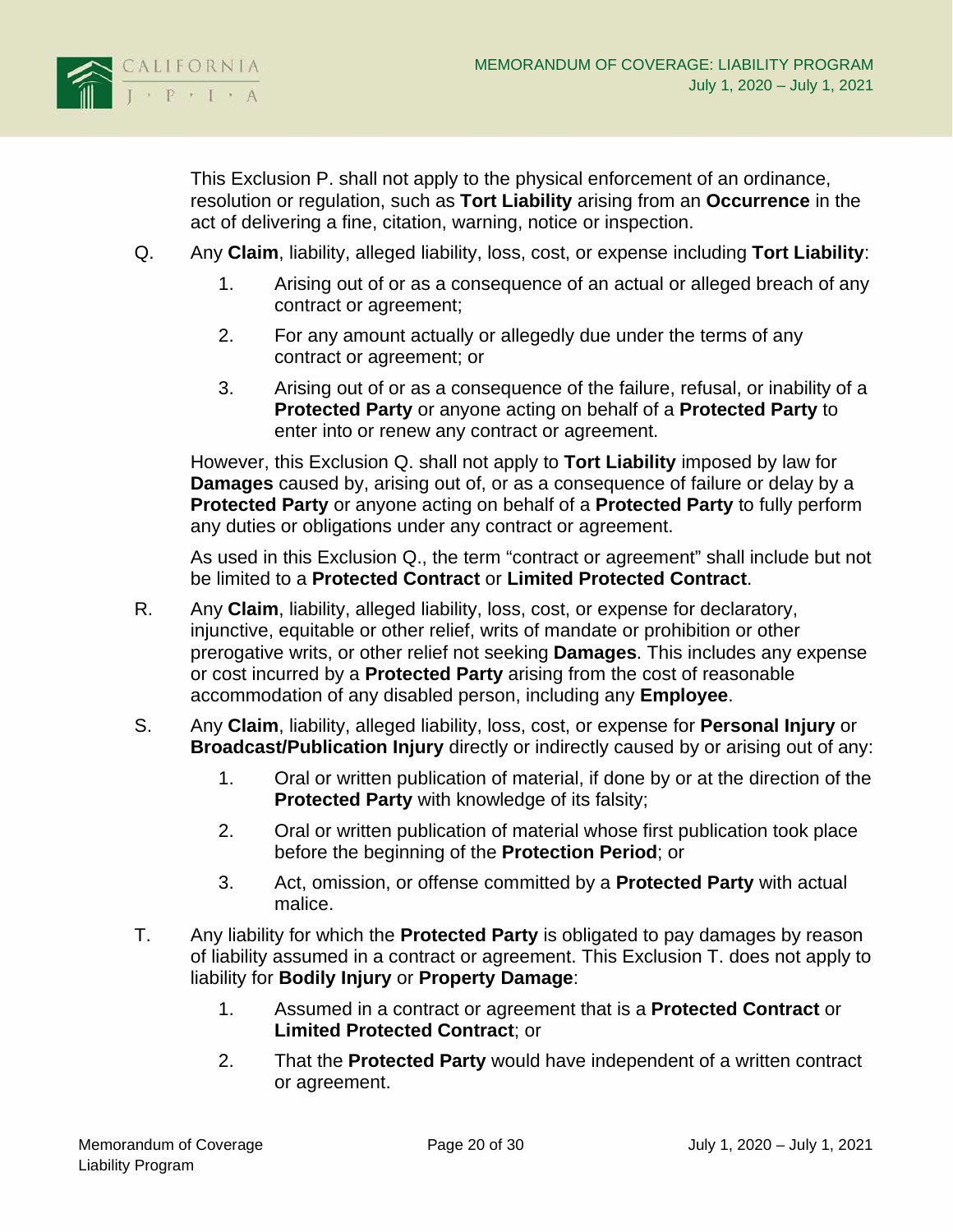

- U. Any **Claim** by a **Member** against a **Protected Party**, except that this Section U. shall not apply to a **Claim** brought against the **Authority**.
- V. Any **Claim** by a **Member** against another **Member**; or by any present or former **Member**(s) of any legislative body of the **Member** against any present or former **Member**(s) of any legislative body of the **Member**.
- W. Any **Claim**, liability, alleged liability, loss, cost, or expense based upon or arising out of:
	- 1. Loss of, loss of use of, injury to, destruction of, diminution of value of, disappearance of, or costs of recovery of any money or securities, or any financial loss or default;
	- 2. Refunds of taxes, fees, or assessments;
	- 3. The issuance, management of proceeds or repayment of bonds, notes or other debt instruments by any **Member** or any agent acting on behalf of such **Member**; or
	- 4. The purchase, transfer, or sale of any securities by any **Member** or agent acting on behalf of such **Member**.
- X. Any **Claim**, liability, alleged liability, loss, cost, or expense for **Public Officials Errors and Omissions Liability** based upon or arising out of:
	- 1. Liability of any **Protected Party** arising out of estimates of probable costs or cost estimates being exceeded or for faulty preparation of bid specifications or plans including liability for mechanic's lien claims, stop notice claims, change order claims, site differential claims, or similar claims for the value of services or materials provided; this Exclusion X. extends to such claims, however denominated, including claims of breach of oral or written contract, third party beneficiary claims, quantum meruit claims, and/or open account claims;
	- 2. Any **Protected Party** obtaining remuneration or financial gain to which the **Protected Party** is or was not legally entitled;
	- 3. Liability assumed by a **Protected Party** in a contract or agreement, but this Exclusion X. does not apply to liability for **Damages** that the **Protected Party** would have independent of the contract or agreement; or
	- 4. Willful violation of penal code or ordinance committed by or with the knowledge or consent of any **Protected Party**.
- Y. Under **Employment Practices Injury**, any **Claim**, liability, alleged liability, loss, cost, or expense that:
	- 1. Constitutes benefits due or to become due or the equivalent value of such benefits, including but not limited to perquisites, fringe benefits,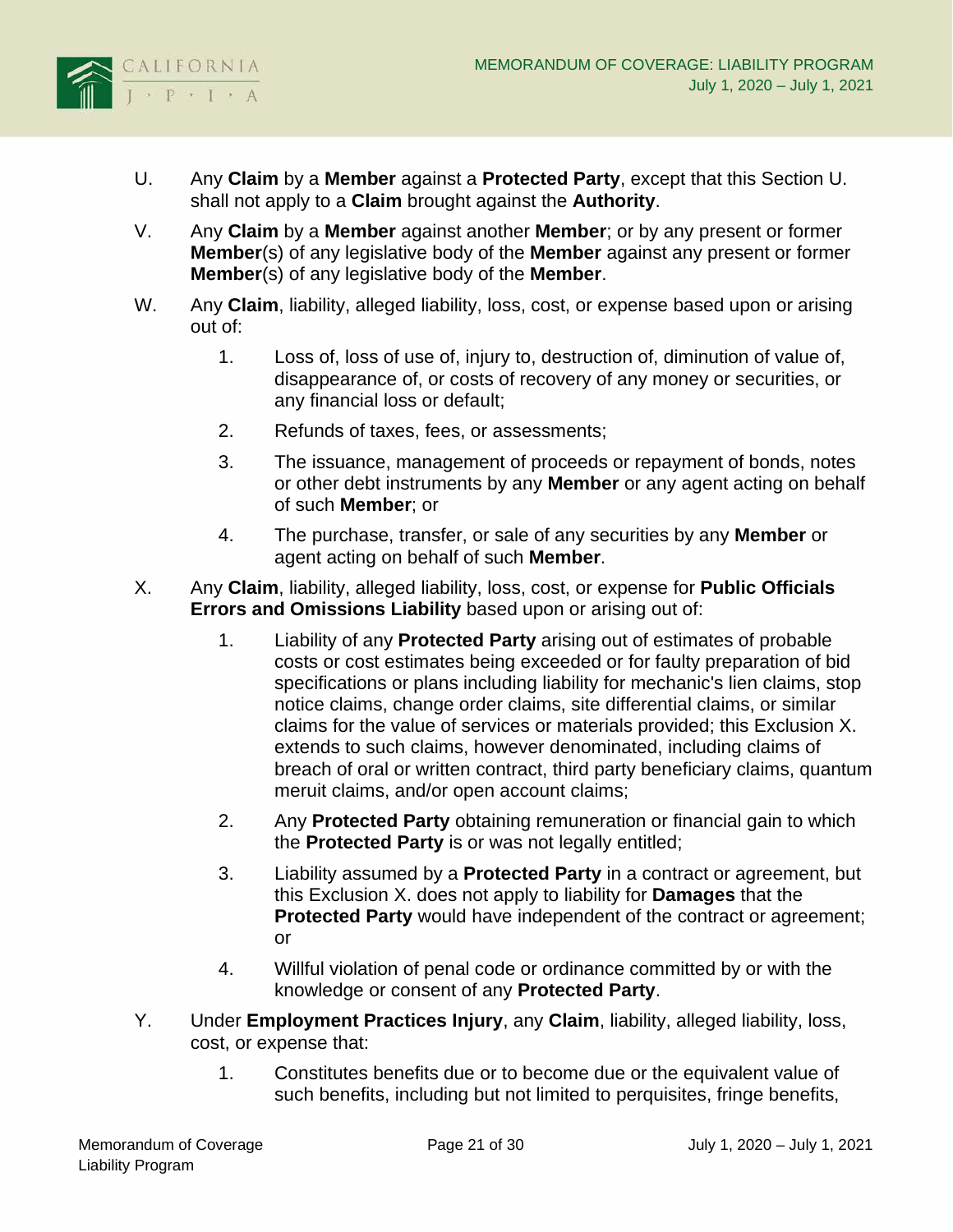

payments in connection with an employee benefits plan, service, disability or industrial disability retirement benefits, severance pay or any other payment other than salary or wages to or for the benefit of an **Employee** arising out of the employment relationship;

- 2. Is representative of back salary either unpaid in whole or part or paid at an improper rate to an **Employee** by the **Member**;
- 3. Is based upon, arises from, or is in consequence of the employment reinstatement of the claimant by the **Member** or the continued employment of the claimant;
- 4. Is based upon, arises from, or is a consequence of an **Occurrence** that began prior to this **Memorandum's Protection Period**;
- 5. Constitutes front pay, future damages or other future economic relief or the equivalent thereof, if the **Member** is ordered to reinstate the **Employee** pursuant to a judgment or other final adjudication, but fails to do so;
- 6. Is in the form of paid administrative leave; or
- 7. Is based upon, arises from or is in consequence of an actual or alleged violation of the responsibilities, obligations or duties imposed by the Employee Retirement Income Security Act of 1974, the Fair Labor Standards Act, the National Labor Relations Act, the Worker Adjustment and Retraining Notification Act, the Consolidated Omnibus Budget Reconciliation Act of 1985, the Occupational Safety and Health Act, rules or regulations promulgated there under and amendments thereto or similar provisions of any federal, state, or local statutory law or common law.

However, with respect to the Exclusion Y., Sections 1. through 7. immediately above, no fact pertaining to or knowledge possessed by any **Protected Party** shall be imputed to any other **Protected Party** to determine if protection is available under this **Memorandum**.

- Z. Any **Claim**, liability, alleged liability, loss, cost, or expense for **Employee Benefit Administration Liability** based upon or arising out of:
	- 1. Any dishonest, fraudulent, criminal or malicious act, libel, slander, discrimination, or humiliation;
	- 2. Failure of performance of contract by an insurer;
	- 3. Failure of any investment plan to perform as represented by a **Protected Party**;
	- 4. Advice given by a **Protected Party** to an **Employee** to participate or not participate in subscription plans; or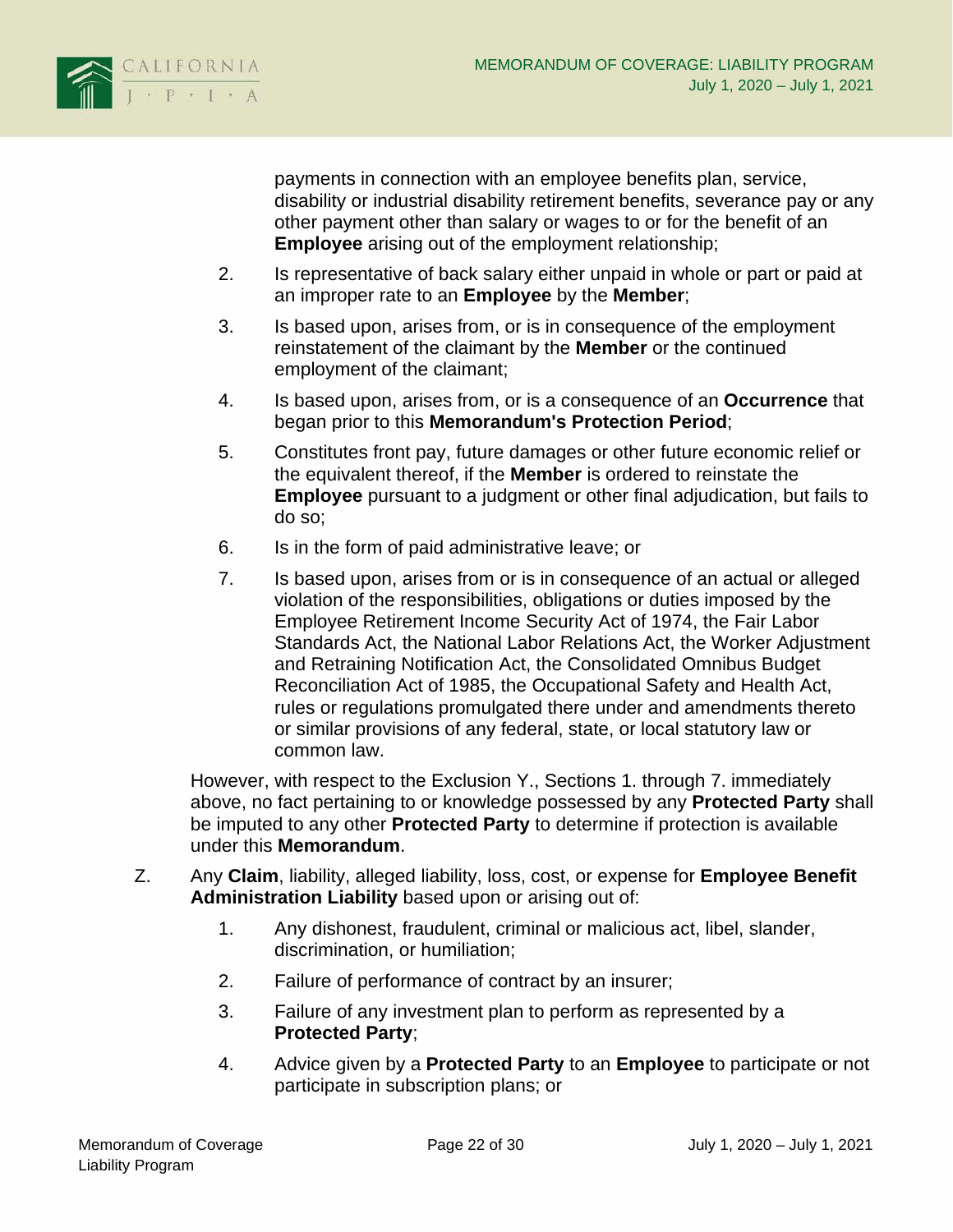

- 5. The inability of any **Employee Benefits Program** to meet its obligations due to insolvency or inadequacy of funding.
- 6. A determination by the Member or its staff that an individual is an independent contractor rather than an Employee, or an Employee rather than an independent contractor, and any consequent decision whether to enroll the person in an Employee Benefits Program and/or whether to withhold payroll taxes for or on account of that person
- AA. Any **Claim**, liability, alleged liability, loss, cost or expense falling within the Protection Provided terms of the "Memorandum of Coverage – Cyber Liability Program" issued by the **Authority**, "Privacy Regulatory Claims Coverage" or "Security Breach Response Coverage."
- BB. Any **Claim** arising from or related to any uninsured motorist or underinsured motorist law and to any sums the **Member** may be legally entitled to, to recover as **Damages** from the owner or operator of an uninsured or underinsured **Automobile** because of **Bodily Injury** or **Property Damage** caused by an **Occurrence** and arising out of the ownership, maintenance or use of such **Automobile**. Use includes operations and loading or unloading.
- CC. **Asbestos** any **Claim,** caused by, or arising out of:
	- 1. Inhaling, ingesting or physical exposure to asbestos or goods or products containing asbestos;
	- 2. The use of asbestos in construction or manufacturing any good, product or structure;
	- 3. The removal of asbestos from any good, product or structure;
	- 4. The manufacture, sale, transportation, storage or disposal of asbestos or goods or products containing asbestos; or
	- 5. Investigation or defense of any loss, injury or **Damage** at any cost, fine or penalty or for any expense of **Claim** related to any of the above.
- DD. **Criminal Acts** any **Claim,** arising out of or involving willful violation of a penal statute or ordinance committed by the **Protected Party** or with the **Protected Party's** consent or knowledge. This Exclusion DD. shall not apply until it has been judicially established in fact that the **Protected Party** did commit such criminal act or willful violation.
- EE. **Landfill** any **Claim,** arising out of the ownership, operation, maintenance, or control of any permanent landfill site or facility. Landfill includes any site for permanent storage accumulation, burial, compost, sludge, or any other process for reducing or disposing of waste.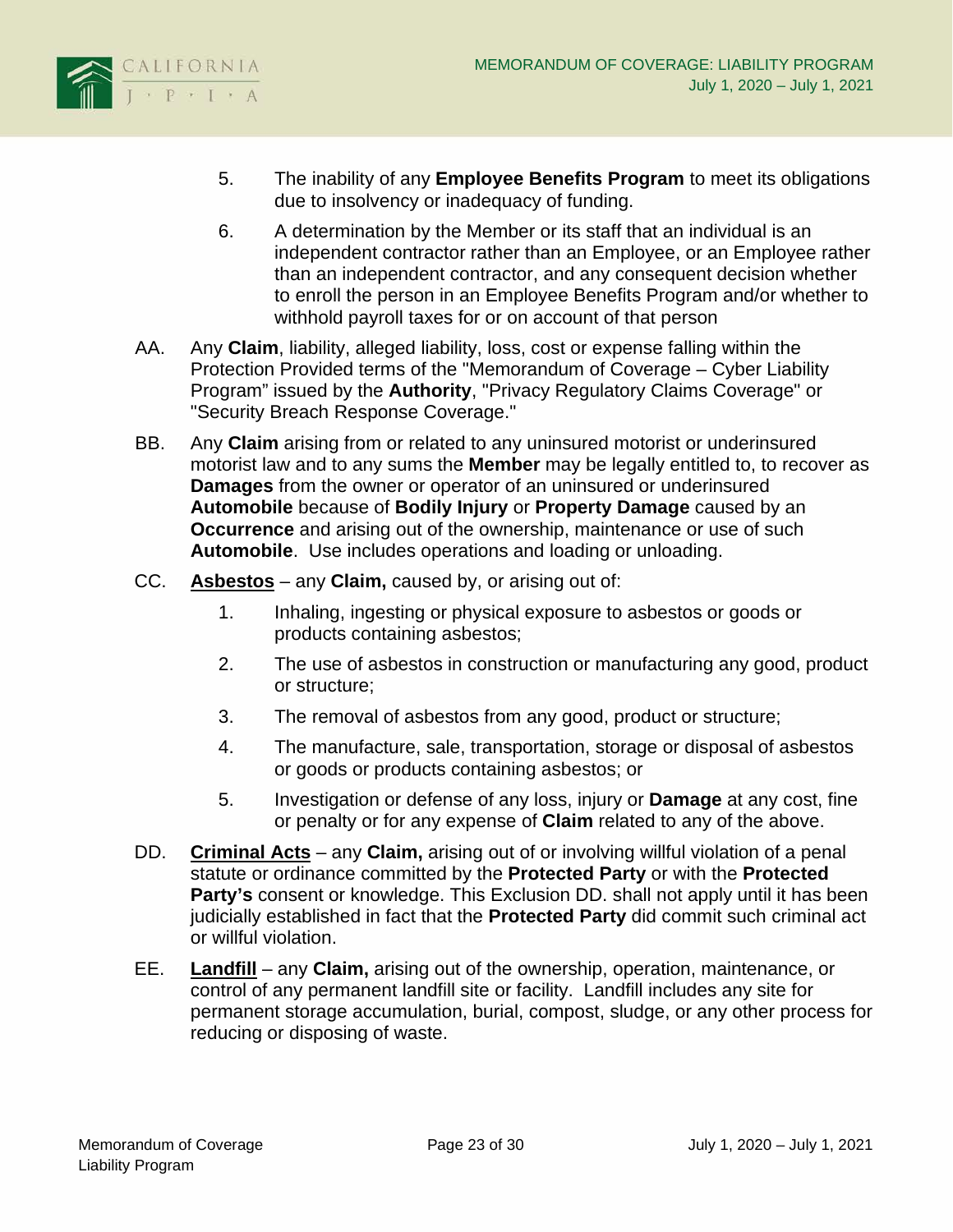

<span id="page-26-0"></span>**V. CONDITIONS AND RESPONSIBILITIES** – Excess Liability Program – please see Endorsement for additional definitions

#### <span id="page-26-1"></span>*A. Inspection and Audit*

The **Authority** shall be permitted but not obligated to inspect the **Protected Party's** property and operations at any time. Neither the **Authority's** right to make inspections nor the making thereof nor any report hereon shall constitute an undertaking, on behalf of or for the benefit of the **Protected Party** or others, to determine or warrant that such property or operations are safe or healthful, or are in compliance with any law, rule or regulations. The **Authority** may examine and audit the **Protected Party's** books and records at any time during the **Protection Period** and extensions thereof and within three years after the final termination of this **Program**, as far as they relate to the subject matter of this **Memorandum**.

#### <span id="page-26-2"></span>*B. Severability of Interest*

The term **Protected Party** is used severally and not collectively, and the protection afforded applies to each **Protected Party** against whom a **Claim** is made as if a separate **Memorandum** were issued to it, but the inclusion herein of more than one **Protected Party** shall not operate to increase the per **Member Protection Limit**.

- <span id="page-26-3"></span>*C. Protected Party's Duties in the Event of Occurrence or Claim*
	- 1. In the event of any **Occurrence**, written notice containing particulars sufficient to identify the **Protected Party** and also reasonably obtainable information with respect to the time, place, and circumstances thereof, and the names and addresses of the injured and of available witnesses, shall be given by or for the **Protected Party** to the **Authority's** Claims Administrator as soon as practicable.
	- 2. If a **Claim** is made against a **Protected Party**, the **Protected Party** shall immediately forward to the **Authority's** Claims Administrator every demand, notice, summons or other process received by the **Protected Party** or the **Protected Party's** representative.
	- 3. The **Authority's** Claims Administrator will review the **Claim**, undertake whatever investigation is indicated, and take appropriate action, depending on the circumstances. A **Claim** may be returned to claimant as "insufficient," if it does not contain minimum and essential information about the incident or the identity of the claimant. A **Claim** may also be returned as "late," if the prescribed time for filing has been exceeded. The Claims Administrator may request that the **Member** reject the **Claim**, or take no action until further notice, or such actions may be taken by the Claims Administrator if claims handling authority has been delegated to the **Authority** by the **Member**.
	- 4. The **Protected Party** shall cooperate with the **Authority** and, upon the **Authority's** request, assist in making settlements, in the conduct of **Claims**, attending hearings and trials, securing and giving evidence,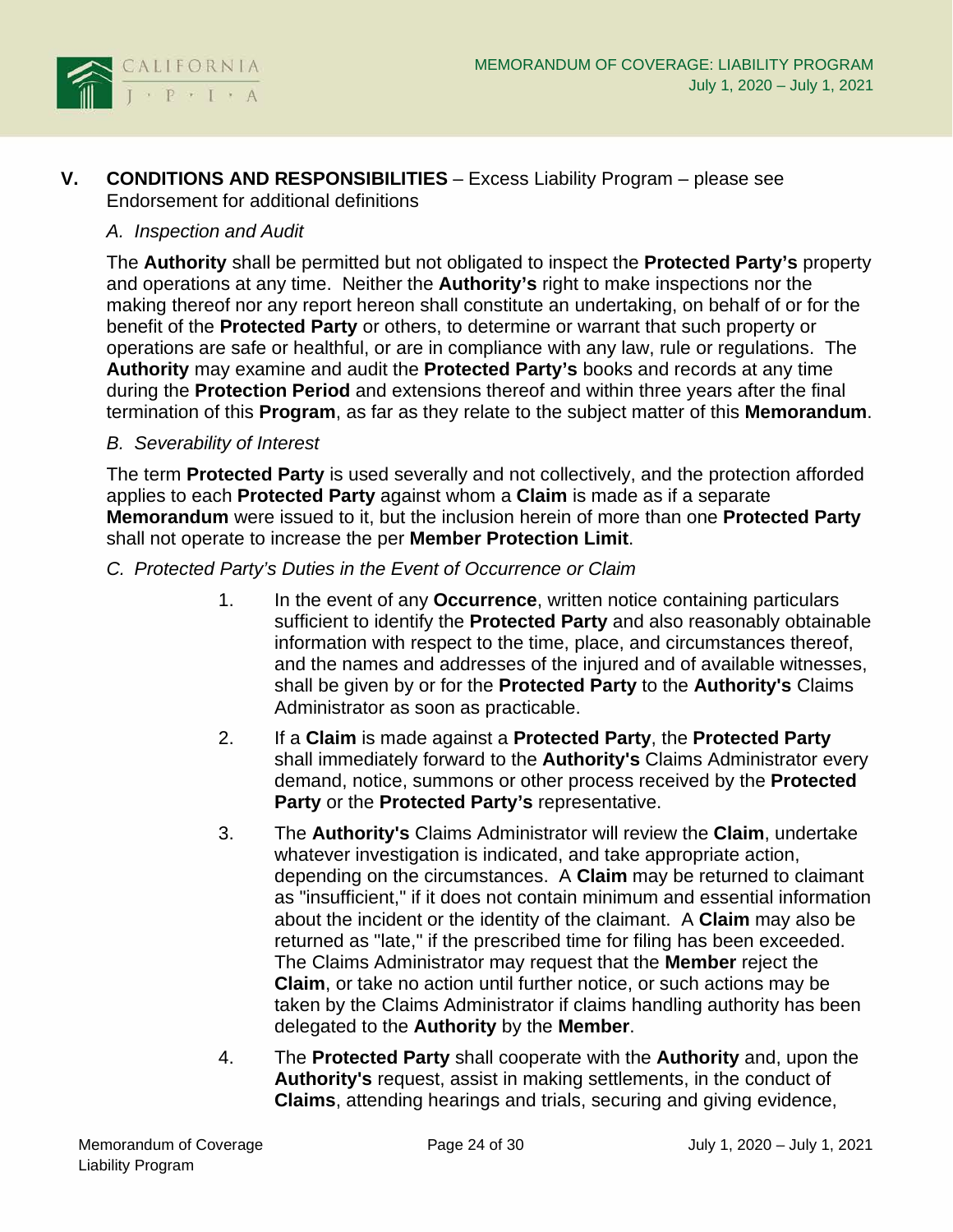

obtaining the attendance of witnesses and in enforcing any right of contribution or indemnity against any person or organization who may be liable to the **Protected Party** because of injury or damage with respect to which protection, including any **Defense** obligation, is afforded under this Memorandum; and the **Protected Party** shall not, except at the **Protected Party's** own cost, voluntarily make any payment, assume any obligation or incur any expense. No **Claim** shall be settled without the prior written consent of the **Authority**, and the Authority shall not be required to contribute to any settlement to which it has not consented. The **Protected Party** shall not take any action whatsoever, subsequent to an **Occurrence** or **Claim** that could increase the liability exposure of, or jeopardize the program or **Authority** in any way.

### <span id="page-27-0"></span>*D. Other Protection*

If collectible insurance or any other coverage or protection with any insurer, any permissibly self-insured general employer, joint powers insurance authority or any other source is available to the **Protected Party** covering a loss also protected hereunder (whether on a primary, excess or contingent basis), the protection hereunder (including any **Defense** obligation) shall be in excess of, and shall not contribute with, such insurance or other coverage or protection, provided that this clause does not apply with respect to any insurance purchased by a **Protected Party** specifically to be in excess of this **Memorandum**. Under no circumstances shall the protection afforded by this **Program** be considered primary, pro rata, concurrent or co-existent with such insurance, coverage, or other protection, unless agreed to by the **Member** through a written agreement approved by the **Authority** through the issuance of an evidence of coverage letter prior to a loss.

Protection Provided under this **Memorandum** of a **Claim**, liability, alleged liability, loss, cost or expense also falling within the coverage terms of the Memorandum of Coverage - Cyber Liability issued by the **Authority**, "Privacy Liability (including employee liability)", "Security Liability", and/or "Multimedia Liability", shall be on an excess and non-contributory basis except that if coverage exists under this **Memorandum**, it shall apply to the Retention amount in the Memorandum of Coverage - Cyber Liability.

### <span id="page-27-1"></span>*E. Termination or Amendment*

This **Memorandum** may be terminated or amended at any time in accordance with the Joint Powers Agreement and Bylaws of the **Authority**. The Executive Committee may adopt exclusions of coverage, copayments, member retained limits or deductibles for actions or omissions of a Member that are deemed to be a risk to the program. Such exclusions, copayments, member retained limits or deductibles may be imposed immediately upon adoption by the Executive Committee or as a consequence of a **Member's** failure to adhere to an approved Performance Improvement Plan as defined in the Healthy Member Protocol.

The member will be given an opportunity to formally appeal the intended action before the Executive Committee if such a request is made within 14 days from the date the Notice of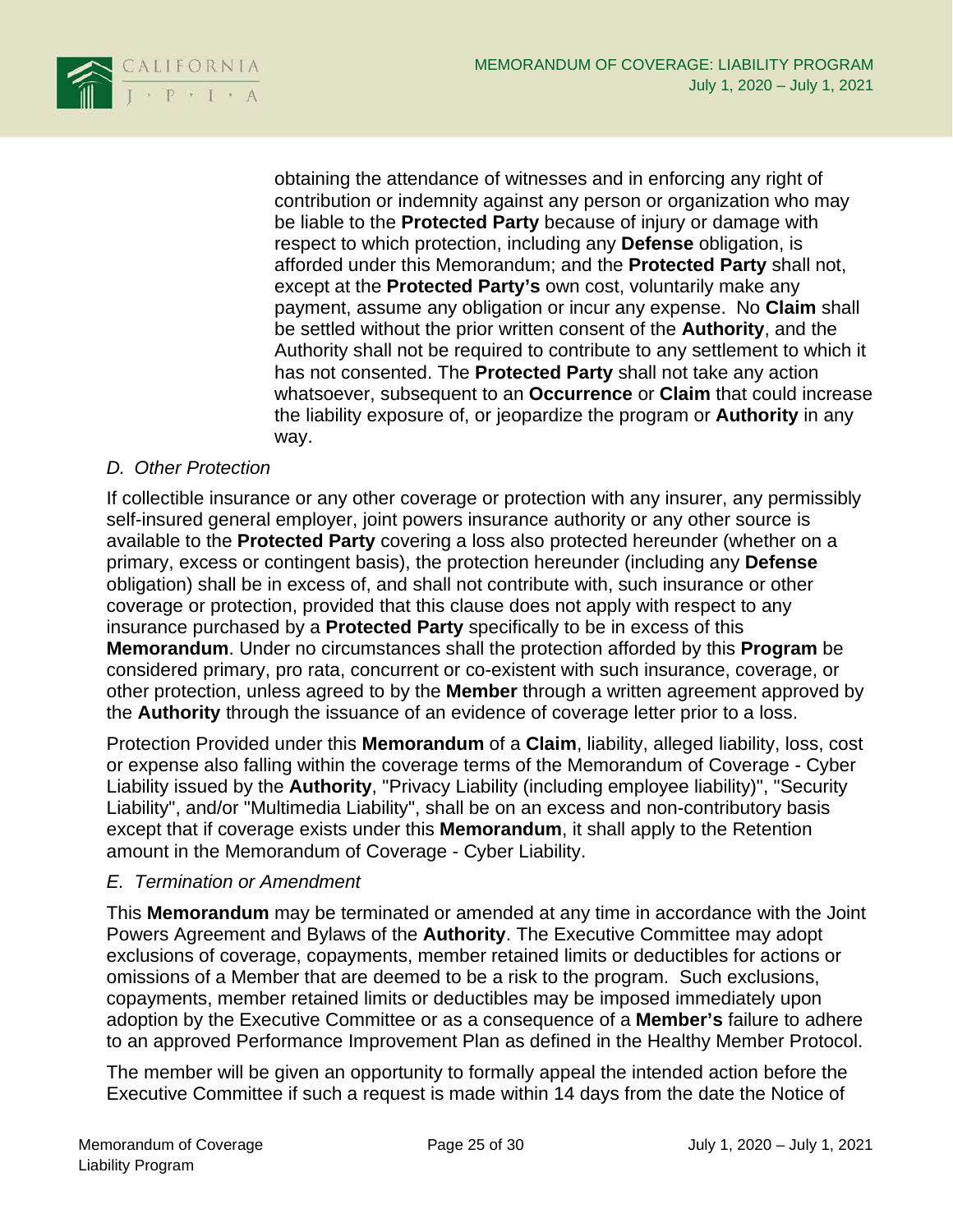

Intent is issued. The Executive Committee will hear any appeal from the member and then take action to either enforce the Notice of Intent or provide additional direction to the Chief Executive Officer.

#### <span id="page-28-0"></span>*F. Changes to Memorandum*

Notice to any agent or knowledge possessed by any agent of the **Authority** or by any other person shall not effect a waiver of or a change in any part of this **Memorandum**, nor shall the terms of this **Memorandum** be waived or changed, except by a written addendum issued by the **Authority** to form a part of this **Memorandum**.

#### <span id="page-28-1"></span>*G. Subrogation and Recovery*

The **Authority** shall reserve the right to subrogate for any payments made hereunder and to assume the **Protected Party's** recovery rights. The **Protected Party** shall do nothing after loss to prejudice such rights and shall do everything necessary to secure such rights. The **Protected Party** may waive subrogation rights, but only through written agreement executed before the **Occurrence** giving rise to the loss. The **Authority** shall have standing to seek subrogation recovery in its own name or in the name of the **Protected Party**, and the **Protected Party** shall cooperate with and assist the **Authority** in pursuing such recovery, including assigning its right to recover subrogated amounts, and if necessary executing a written agreement to effect such assignment. Any amount so recovered shall be apportioned as follows:

- 1. The Authority shall be reimbursed to the extent of all payment under this Memorandum. Any remaining balance shall be applied to reimburse the Protected Party;
- 2. The expenses of such recovery proceedings shall be apportioned in the ratio of respective recoveries. If there is no recovery in proceedings conducted solely by the Authority, the Authority shall bear the expenses thereof.

### <span id="page-28-2"></span>*H. Assignment*

Assignment of interest under this **Memorandum** shall not bind the **Authority** until its consent is endorsed hereon; if, however, the **Member** shall be adjudged bankrupt or insolvent, such protection and **Defense** obligations as are afforded by this **Memorandum** shall apply (a) to **Member's** legal representative, as the **Member**, but only while acting within the scope of said representative's duties as such, and (b) with respect to the property of the **Member**, to the person having proper temporary custody thereof, as a **Protected Party**, but only until the appointment and qualification of a legal representative.

The **Member** shall not assign, transfer, or pledge all or any portion of the **Member's** rights or interests under this **Memorandum**, and the **Authority** shall not be liable to any person or entity claiming any such rights by virtue of any reported assignment, transfer, or pledge thereof. The **Authority's** denial of a defense shall not relieve the **Member** from complying with the provisions of this paragraph. Further, any such assignment, transfer, or pledge shall relieve the **Authority** of all duties, obligations and coverage provided under this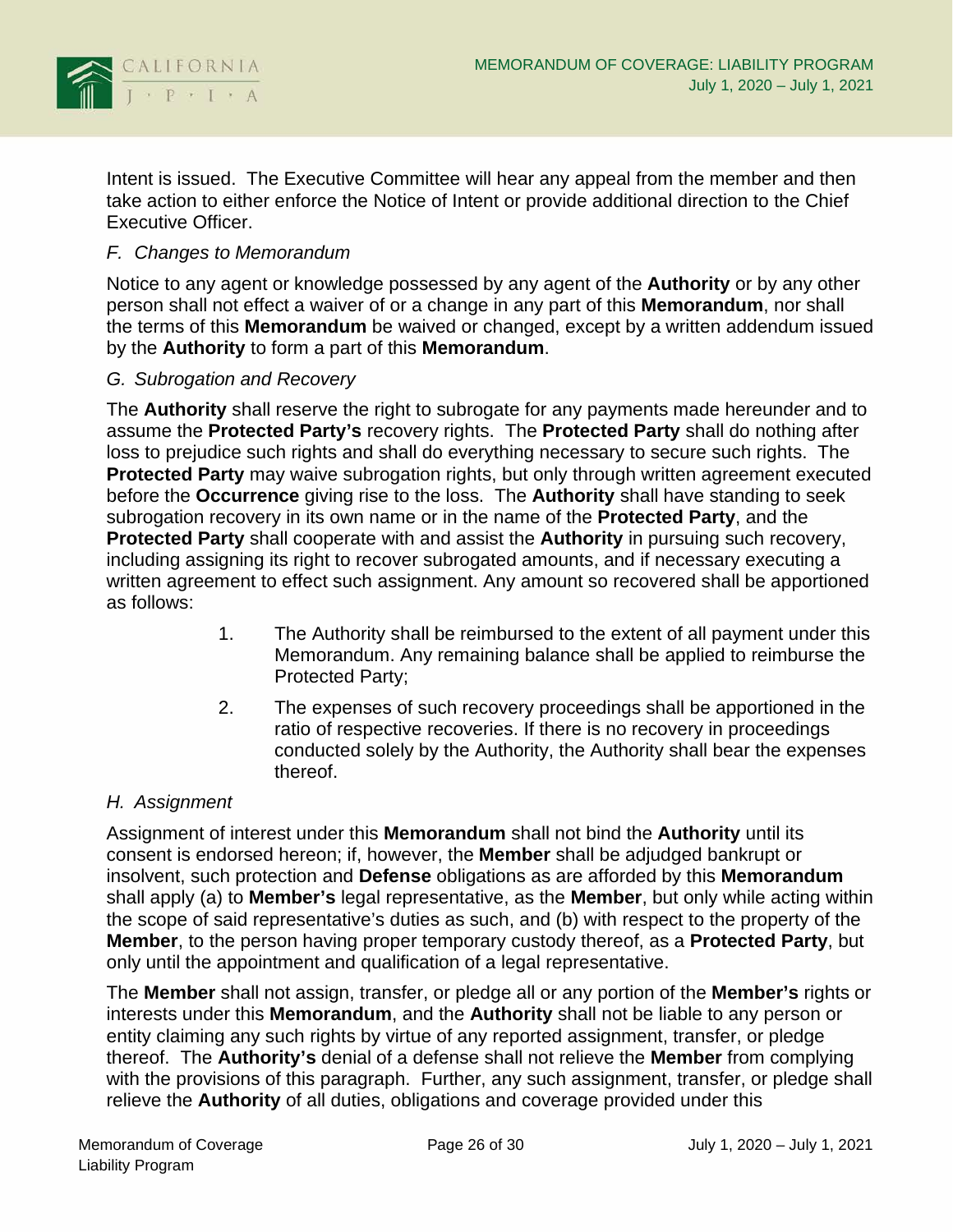

**Memorandum** to the **Member** with respect to the **Claim** in which the rights were assigned, transferred, or pledged.

#### <span id="page-29-0"></span>*I. Joint Powers Agreement*

The provisions of this **Memorandum** are subject to and subordinate to the terms and provisions of the Joint Powers Agreement creating the **Authority**, and in the event of any conflict between the terms and provisions of said Joint Powers Agreement and this **Memorandum**, the terms and provisions of the Joint Powers Agreement shall control.

#### <span id="page-29-1"></span>*J. Appeal of Disputes*

No party is entitled to appeal or arbitrate claims under this **Memorandum** other than the **Member**. Specifically, **Employees** are not intended to be third party beneficiaries of this agreement and shall have no right to bring an action against the **Authority** for a declaration of rights to protection under this **Memorandum**. The sole remedy of any **Employee** shall be the **Employee's** right to defense or indemnity against the employing **Member** under the provisions of the California Government Code.

Any disputes concerning coverage, protection, **Defense** obligations, or procedures of the **Program**, as interpreted by the **Authority's** staff, shall be appealed to the **Authority's** Executive Committee in accordance with the following procedures.

- 1. A written notice that a **Claim** is not covered by the **Memorandum** will normally be provided to the **Member** by the Claims Administrator. A **Member** may request any determination of a lack of coverage made by the Claims Administrator to be reviewed by the Chief Executive Officer. Such a request shall be in writing and must be made within 90 days of the date of the written notice from the Claims Administrator.
- 2. Upon request, the Chief Executive Officer shall review a determination of a lack of coverage made by the Claims Administrator or **Authority** staff and shall send to the **Member** a written determination of coverage.
- 3. If a **Member** disagrees with the coverage determination by the Chief Executive Officer, the **Member** may appeal the decision to the Appeals Committee. The Appeals Committee consists of the Executive Committee and the chairs of the Managers and Finance Officers Committees. Appeals must be in writing within 90 days of the date of the Chief Executive Officers written decision. The appeal request must state why the **Member** disagrees with the denial, and the **Member** should present any information that may have a bearing on the ultimate determination of coverage.
- 4. The appeal request shall be presented by **Authority** staff to the Appeals Committee, on a regularly scheduled Executive Committee meeting day, allowing time for sufficient review and agenda deadlines. Staff shall notify the **Member** in advance of the meeting at which its appeal will be presented.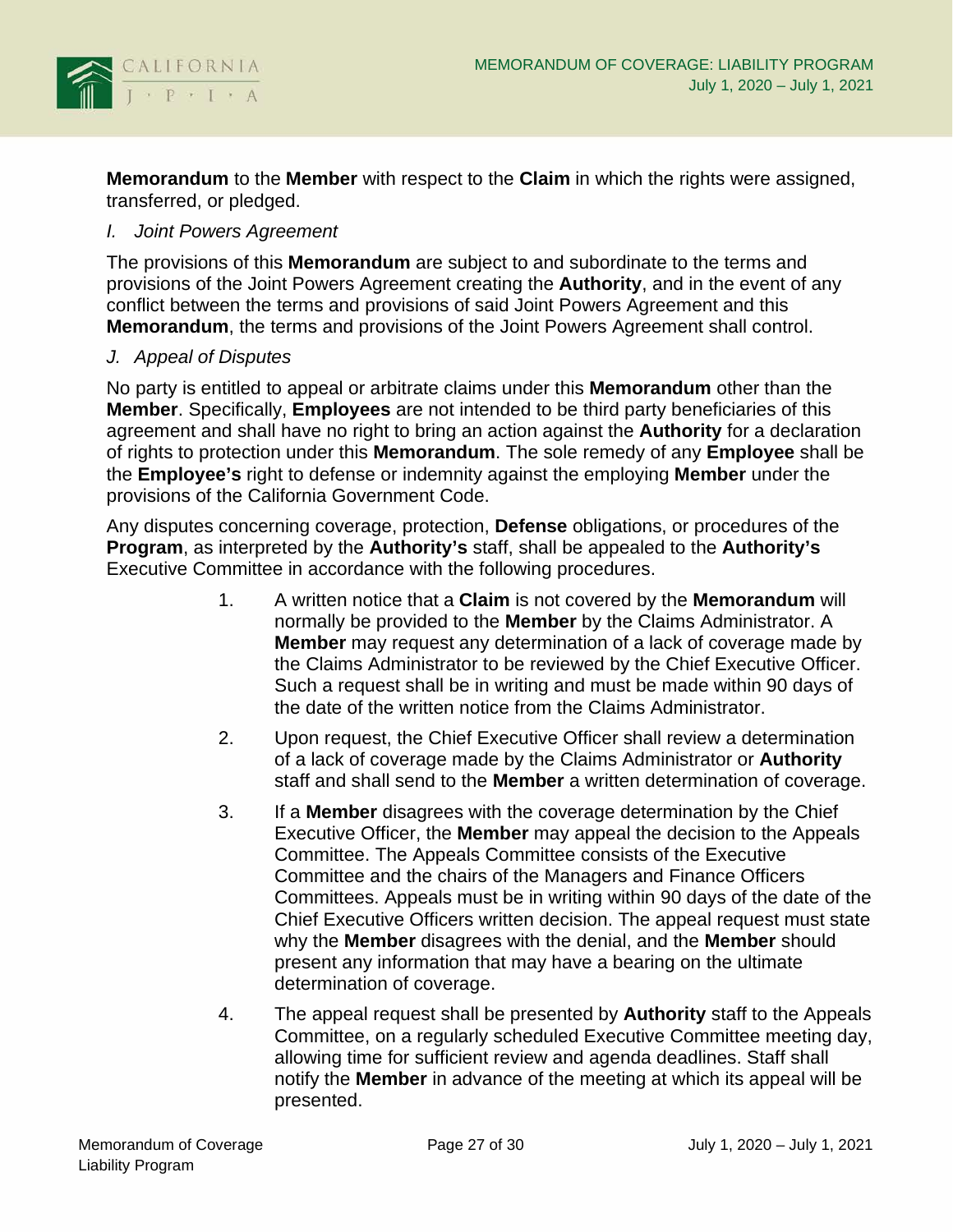

- 5. If the **Member** would like to personally address the Appeals Committee, the Member or the Member's representative may attend the meeting and speak to the issue.
- 6. The Appeals Committee may refer the appeal to the Coverage Committee and consider the recommendation of the Coverage Committee during its deliberation on the appeal. The Appeals Committee's decision is final. **Authority** staff will notify the **Member** of the Appeals Committee's decision in writing.
- 7. Following a final determination regarding a **Claim**, consideration of the decision may be reopened at the request of the **Member** if circumstances change as follows: (1) a new and distinct **Claim** arising out of the prior **Occurrence** is presented to the **Member**, or (2) new and distinct causes of action are added to the **Claim**. If the new **Claim** or causes of action are reasonably thought by the **Member** to be covered, the Appeals Committee will reconsider the issue, in accordance with the procedure in this Section *J. Appeal of Disputes*, upon request. Any request for such reconsideration must be in writing within 90 days of the notice to the **Member** of the new **Claim** or cause of action.

If a **Member** disputes a coverage issue relating to the application or scope of an exclusion, then, during the course of the administrative and arbitration proceedings provided herein, only upon the request of the **Member**, the **Authority** shall defend the **Claim** against the **Member** and have the right to control any settlement of that **Claim**, subject to the right of the **Authority** to recover from the **Member** any amounts paid out by the **Authority** for such defense or settlement which are finally determined by the Appeals Committee, or as a result of the Binding Arbitration Process, not to be owed by the **Authority** under the **Program**. If the **Member** does not elect to request such a defense, **Defense Costs** incurred during the coverage appeal shall be at the sole cost and expense of the **Member**.

## <span id="page-30-0"></span>*K. Arbitration*

If the **Member** has followed the coverage appeals procedure outlined in Section V.*J. Appeal of Disputes* and disagrees with the final determination of the Appeals Committee, the **Member** may request consideration of the coverage issue through the **Authority's** Binding Arbitration Process.

The Arbitration Process shall be as follows:

1. Following a decision by the Appeals Committee, the appealing Member shall notify the Chief Executive Officer in writing, within 30 days of the Appeals Committee's final decision, that it wishes to participate in Binding Arbitration and shall submit a non-refundable \$1,000 arbitration appeal fee. The written notice shall specify the grounds for the arbitration.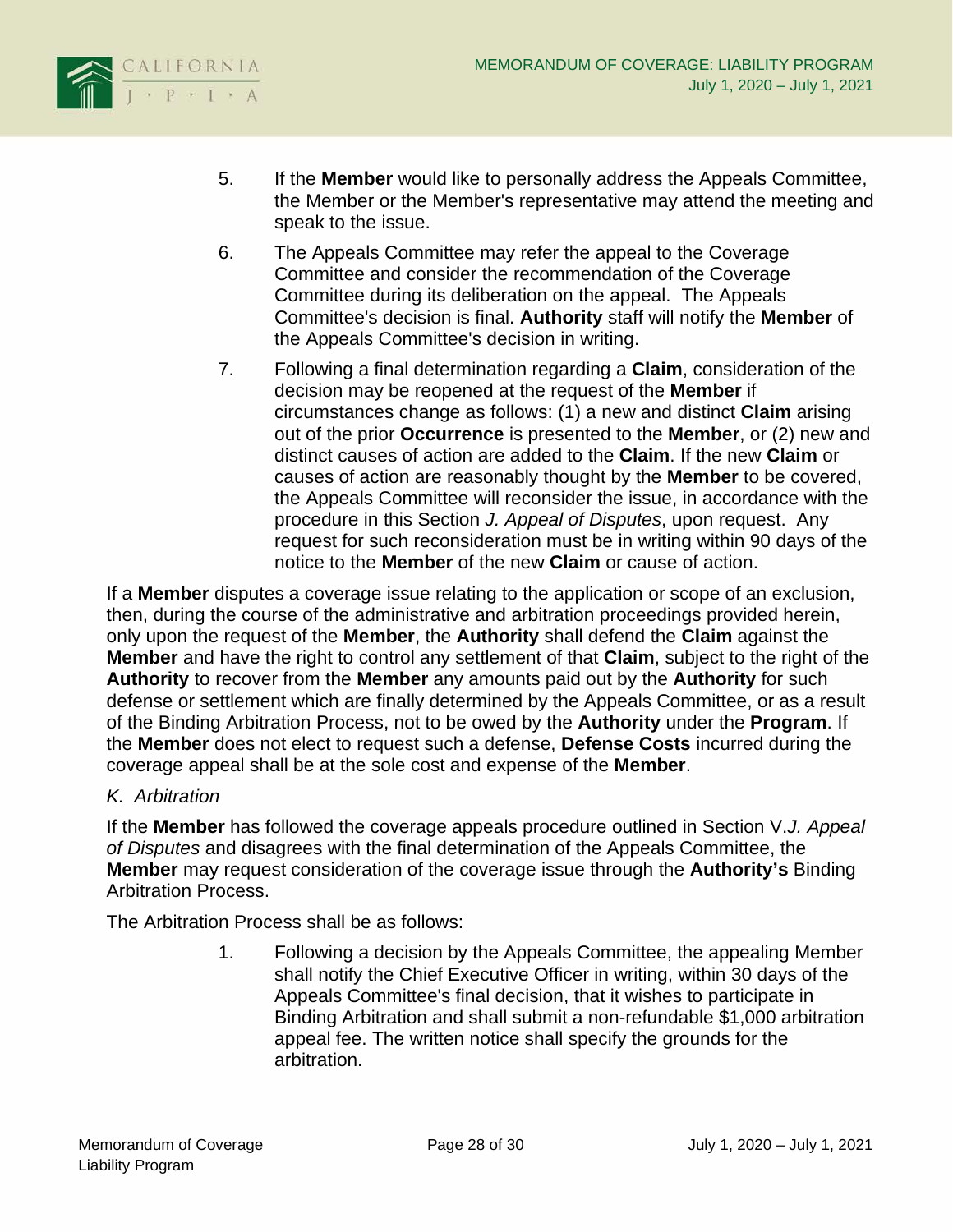

- 2. Following payment of the arbitration appeals fee, the name of each Member, other than the appealing Member and the Members represented on the Appeals Committee, shall be placed in an unmarked envelope. Each envelope shall be placed in a box and eleven envelopes shall be drawn by the Chief Executive Officer. A representative of the appealing Member may be present at the drawing.
- 3. The Chief Executives of the eleven Members shall be the pool of potential arbitrators. The eleven Members and the names of their Chief Executives shall be given in writing to the appealing Member.
- 4. The appealing Member shall have the right to strike two or less names from the pool for any reason which shall not be disclosed. The Authority shall have the right to strike two or less names from the pool for any reason which shall not be disclosed. The appealing Member and the Authority must strike names within five business days of the drawing. The right of either party to strike names shall lapse at 5:00 PM on the fifth day following the drawing. Notice of names stricken by either party shall be given in writing to the other party prior to 5:00 PM on the fifth day following the drawing.
- 5. The remaining Chief Executives shall be contacted by the Chief Executive Officer to determine their willingness to serve on the arbitration panel. If more than five are willing to serve, each name shall be placed in an unmarked envelope, put in a box, and the Chief Executive Officer shall draw five envelopes from the box. The individuals whose names are drawn shall be the arbitration panel and they shall be disclosed in writing to the appealing Member.
- 6. If only five are willing to serve, they shall be the arbitration panel.
- 7. If fewer than five are willing to serve, the name of each member not drawn in the previous selection drawing shall be placed in an unmarked envelope, put in a box, and four envelopes shall be drawn for each arbitration panel position needed to have a five-member panel. A representative of the appealing Member may be present at the drawing. The names drawn shall be disclosed to the appealing Member who may reject, for any reason which shall not be disclosed, one name for each four names drawn. The Authority may also reject one name for each four names drawn and shall not disclose the reason. Names rejected by the appealing Member and the Authority must be rejected within 48 hours of the drawing. The right to reject names shall lapse 48-hours following the drawing.
- 8. The Chief Executives of the Members remaining shall be contacted by the Chief Executive Officer to determine their willingness to serve on the arbitration panel. The names of those willing to serve shall be placed in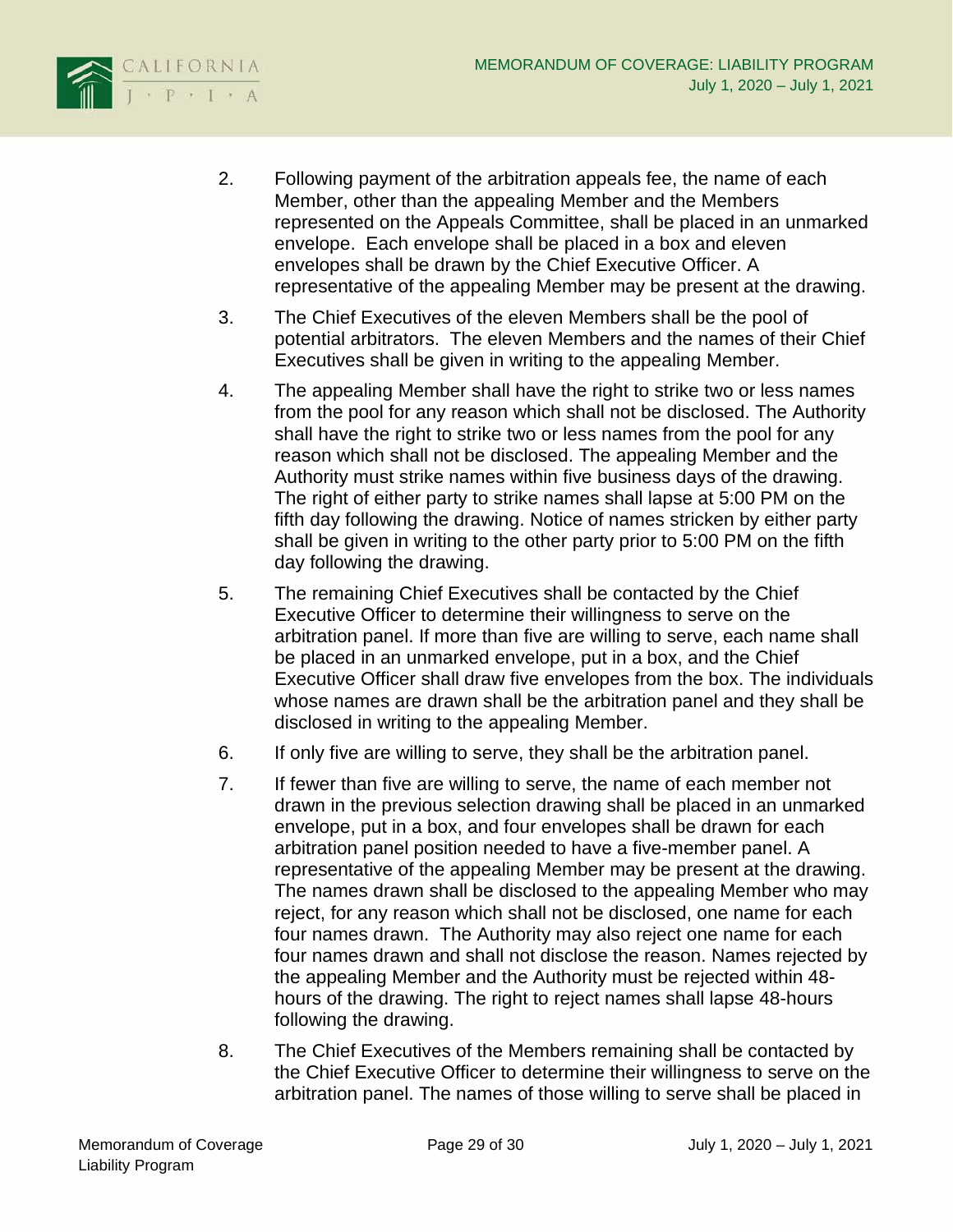

unmarked envelopes, put in a box, and the number necessary to fill out the arbitration panel shall be drawn by the Chief Executive Officer and disclosed in writing to the appealing Member. A representative of the appealing Member may be present at the drawing.

- 9. This process shall be repeated until five members are obtained for the arbitration panel.
- 10. The arbitration panel members shall be compensated at the rate of \$125 per half-day or portion thereof. If a panel member is required to stay away from home overnight, lodging shall be paid by the Authority. Necessary meals shall be provided for all panel members. Mileage costs shall be reimbursed by the Authority at its standard rate.
- 11. The cost of the arbitration panel shall be borne by the Authority. The cost of presentation by the appealing Member, including preparation, exhibits, attorneys, and all other costs of the Member shall be paid by the Member.
- 12. The arbitration panel may request legal counsel that shall be selected by the Chief Executive Officer and paid for by the Authority. Legal counsel shall not be the counsel for the Authority that has advised the staff and Executive Committee. However, counsel for the Authority may participate in or make the presentation to the arbitration panel on behalf of the Authority, as requested by the Chief Executive Officer.
- 13. The parties to the arbitration shall not be governed by formal rules of evidence.
- 14. The arbitration panel's decision shall be final and binding on the Member and the Authority. Decisions of the arbitration panel shall be by majority vote.
- 15. The decision of the arbitration panel shall be written and shall govern the issue decided but may be referred to by the Authority and future arbitration panels for precedent.

### <span id="page-32-0"></span>*L. Limitation of Liability*

Under no circumstances shall the **Authority** be liable for consequential damages, "bad faith" damages, or any sums beyond the amounts due under Section **II. PROTECTION PROVIDED**, plus interest at the same rate as the **Authority** earned on investments for the time period involved.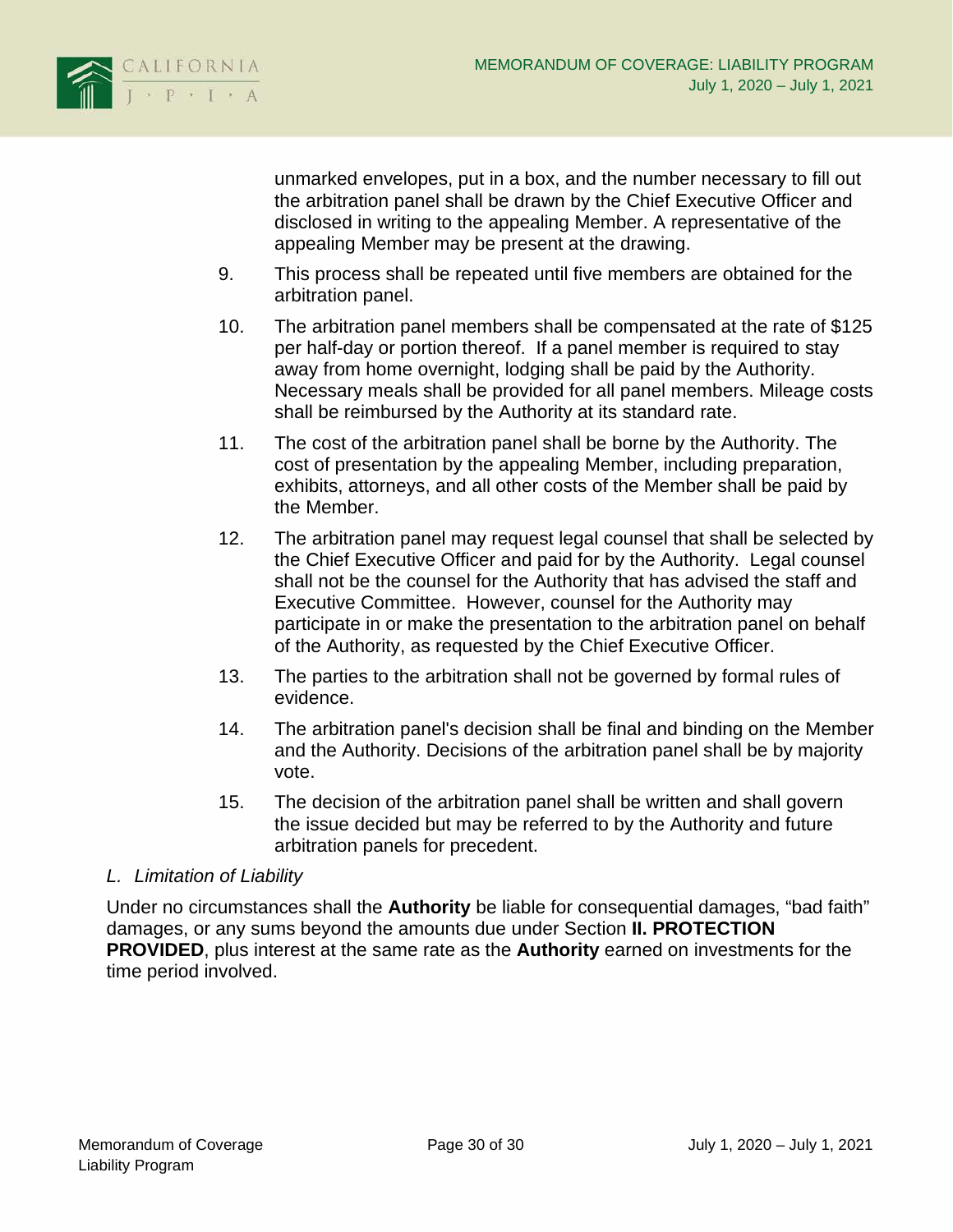

# **Liability Coverage Program Endorsement 1**

### **I. ENDORSEMENT**

The Liability Program Memorandum of Coverage is amended for members of the Primary and Excess Liability Programs.

This Endorsement constitutes an amendment to the coverage found in the 2020-2021 Liability Memorandum of Coverage for members of the Primary and Excess Liability Programs as follows:

#### **II. PROTECTION PROVIDED**

#### *C. Protection Limit*

Notwithstanding what is stated in the Cover Page, a Sublimit of \$1,000,000 (one million dollars) per **Occurrence** applies to any claim arising out of **Organic Pathogens**. The Sublimit is the most the Authority will pay for the total of **Damages** and **Defense Costs**  arising out of or related to:

### **ORGANIC PATHOGENS**

- 1. All liability or expense arising out of any actual, alleged or threatened infectious, pathogenic, toxic or other harmful properties of any **Organic Pathogen**, including exposure to any **Organic Pathogen**; and
- 2. Any loss, cost or expense arising out of any:
	- a) request, demand, order or statutory or regulatory requirement that any **Protected Party** or others test for, monitor, clean up, remove, contain, treat, detoxify or neutralize, or in any way respond to, or assess the effects of any **Organic Pathogen**,
	- b) **Claim** or suit by or on behalf of a governmental authority for damages because of testing for, monitoring, cleaning up, removing, containing, treating, detoxifying or neutralizing, or in any way responding to, or assessing the effects of any **Organic Pathogen**, or
- 3. All liability or expense arising out of any actual or alleged failure by a **Protected Party** to properly quarantine those affected by an **Organic Pathogen**.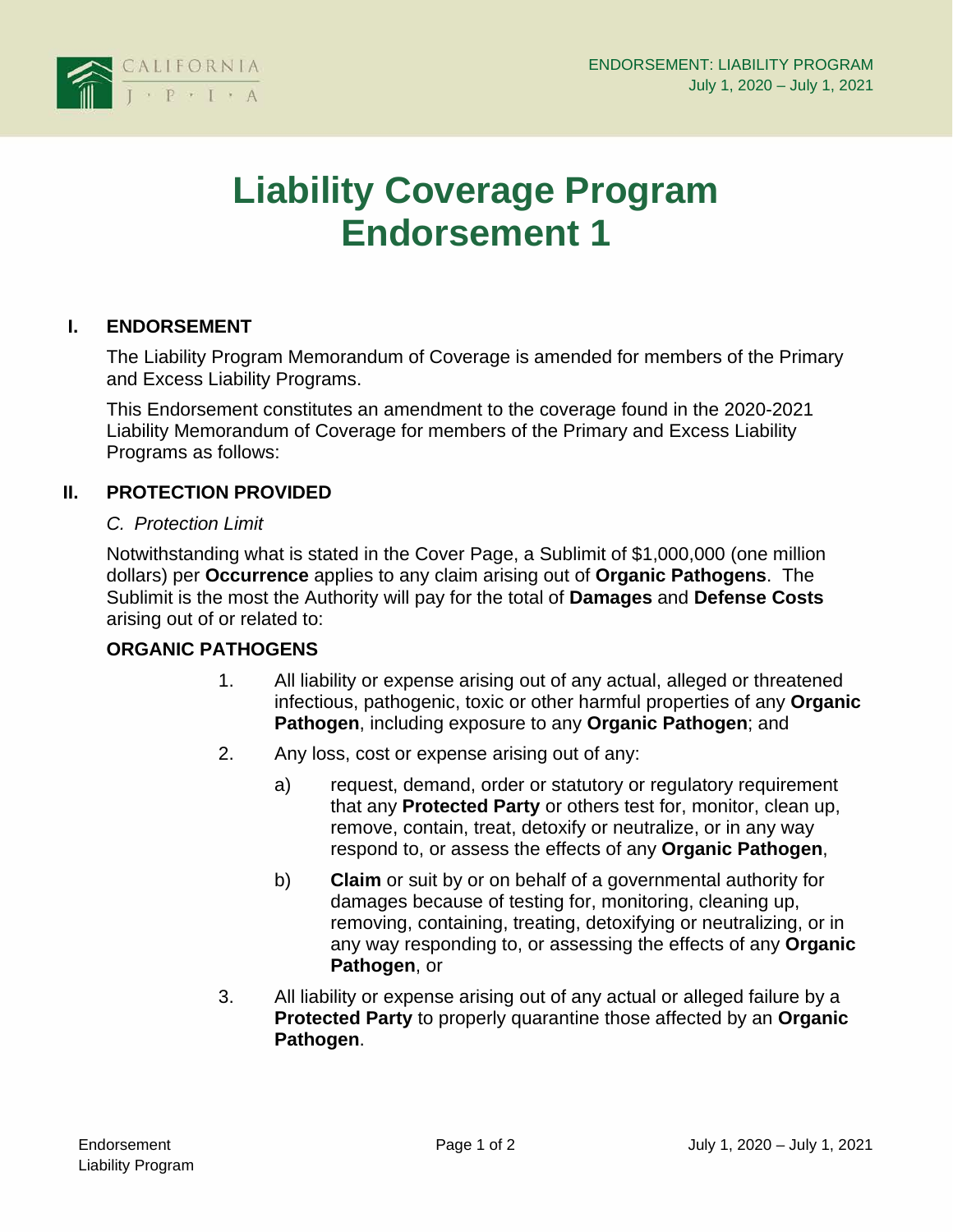

This Endorsement does not apply to **Bodily Injury** caused by any **Organic Pathogen** in or on any food or beverages sold, distributed, served or handled by the **Protected Party**.

## **DEFINITION**

#### **ORGANIC PATHOGEN**

"Organic Pathogen" means any:

- 1. Viruses or other pathogens (whether or not a microorganism); or
- 2. Colony or group of any of the foregoing.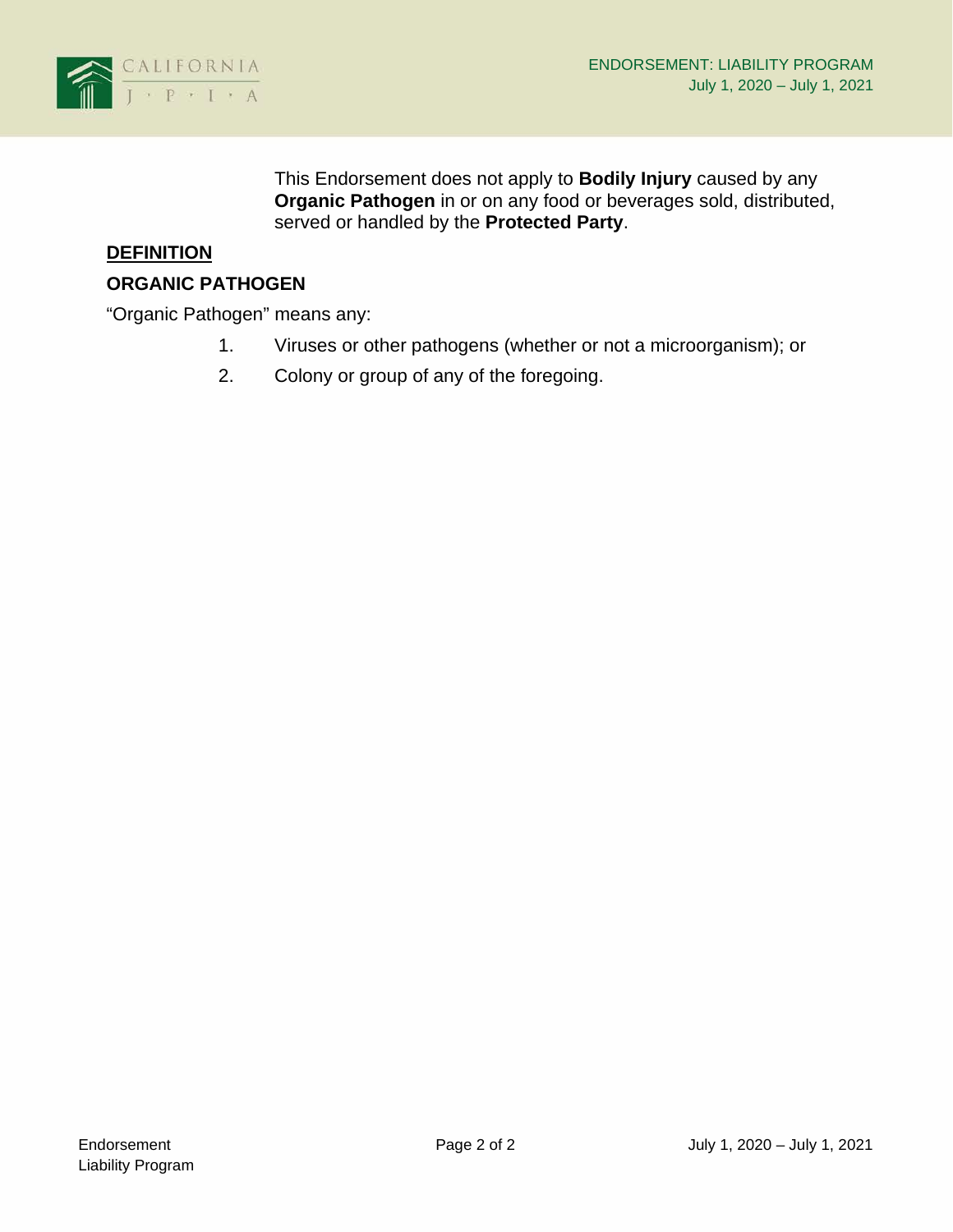

# **Liability Coverage Program Endorsement 2 This Endorsement is issued to:**

| <b>Member Name</b> | <b>Member Retained Limit</b> |  |
|--------------------|------------------------------|--|
|                    |                              |  |
| Alhambra           | \$750,000                    |  |
| Azusa              | \$250,000                    |  |
| Commerce           | \$250,000                    |  |
| Hemet              | \$250,000                    |  |
| Irwindale          | \$150,000                    |  |
| I a Verne          | \$250,000                    |  |
| Pacific Grove      | \$150,000                    |  |
| San Luis Obispo    | \$500,000                    |  |
| Stanton            | \$100,000                    |  |
| Vista              | \$150,000                    |  |
| <b>West Covina</b> | \$1,000,000                  |  |
| West Hollywood     | \$250,000                    |  |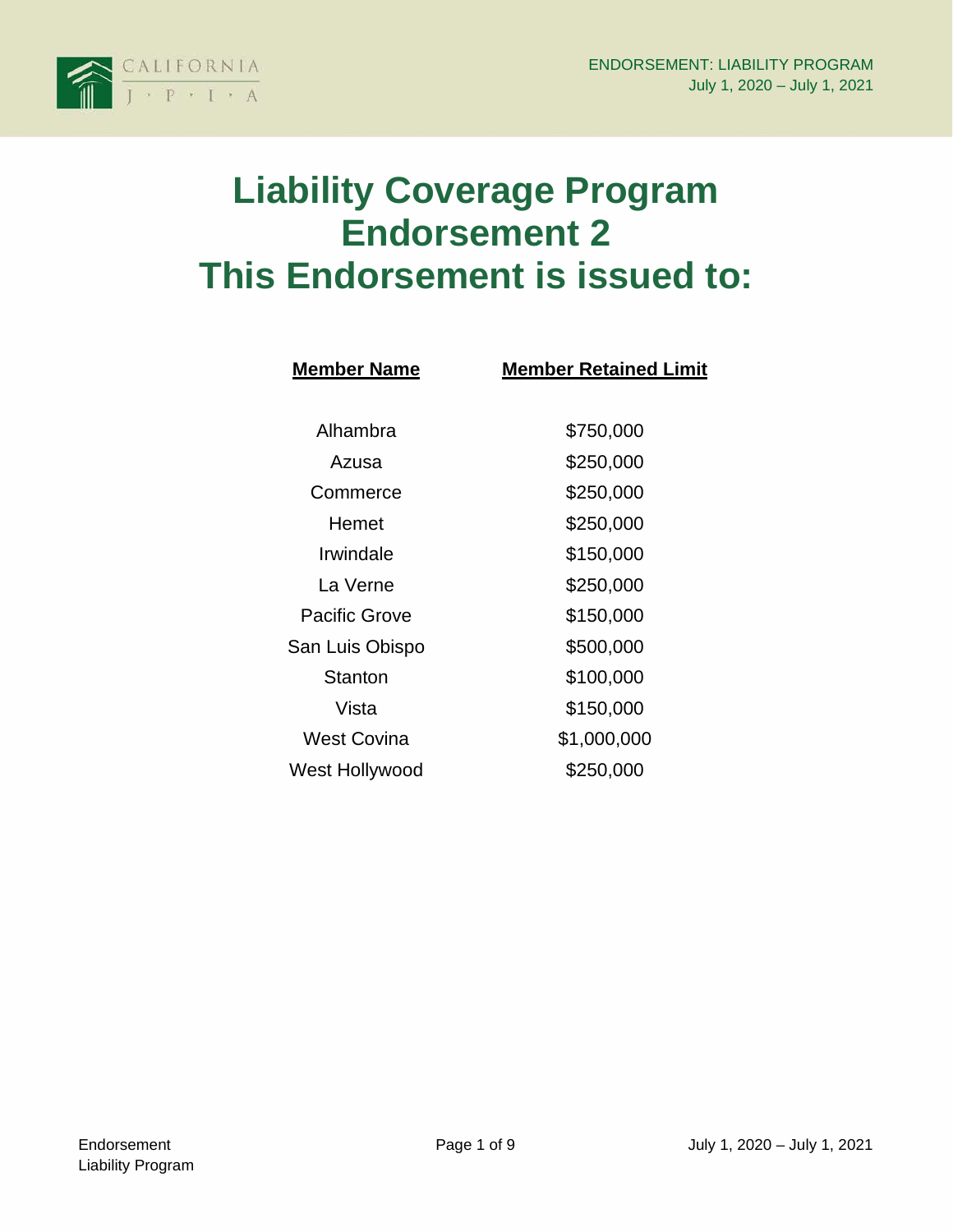

## **I. ENDORSEMENT**

The Liability Program Memorandum of Coverage is amended for the listed participants in the Excess Liability Program.

This Endorsement constitutes an amendment to the coverage found in the 2020-2021 Liability Memorandum of Coverage for members of the Excess Liability Program as follows:

## **II. PROTECTION PROVIDED**

#### *A. Payments on Behalf of Protected Parties*

Subject to all provisions of this **Memorandum**, the **Authority** will cause the **Program** to pay on behalf of the **Protected Party** all sums above the **Member Retained Limit** that the **Protected Party** shall become legally obligated to pay as **Damages** by reason of **Tort Liability** imposed by law, or the **Tort Liability** of others assumed in a **Protected Contract**, because of:

- 1. Bodily Injury or Property Damage, including **Automobile Liability**
- 2. Personal Injury;
- 3. Public Officials Errors and Omissions;
- 4. Broadcast/Publication Injury;
- 5. Employment Practices Injury; or
- 6. Employee Benefit Administration Liability

caused by an **Occurrence** during the **Protection Period**, to which this **Memorandum** applies.

### *B. Defense and Settlement*

The **Authority** shall have no duty to assume charge of investigation or defense of any **Claim**. However, the **Authority** shall have the right to assume control of the negotiation, investigation, defense, appeal, or settlement of any **Claim** which the **Authority** determines, in its sole discretion, to have a reasonable possibility of resulting in a total of **Damages** and **Defense Costs** in excess of the applicable **Member Retained Limit**. The **Member** and **Protected Parties** shall fully cooperate in all matters pertaining to such **Claim** or proceeding. If the **Authority** assumes control of the handling of a **Claim**, the **Member** and **Protected Parties** shall be obligated to pay, at the direction of the **Authority**, any sum as it is incurred, necessary for **Defense Costs** for the settlement of a **Claim** or to satisfy liability imposed by law, up to the applicable **Member Retained Limit**.

No **Claim** shall be settled for an amount in excess of the **Member Retained Limit** without the prior written consent of the **Authority**, and the **Authority** shall not be required to contribute to any settlement to which it has not consented. With regard to **Claims** that are determined by the **Authority** to have a reasonable possibility of exceeding the **Member Retained Limit**, the **Authority** shall, from the point of such determination, have sole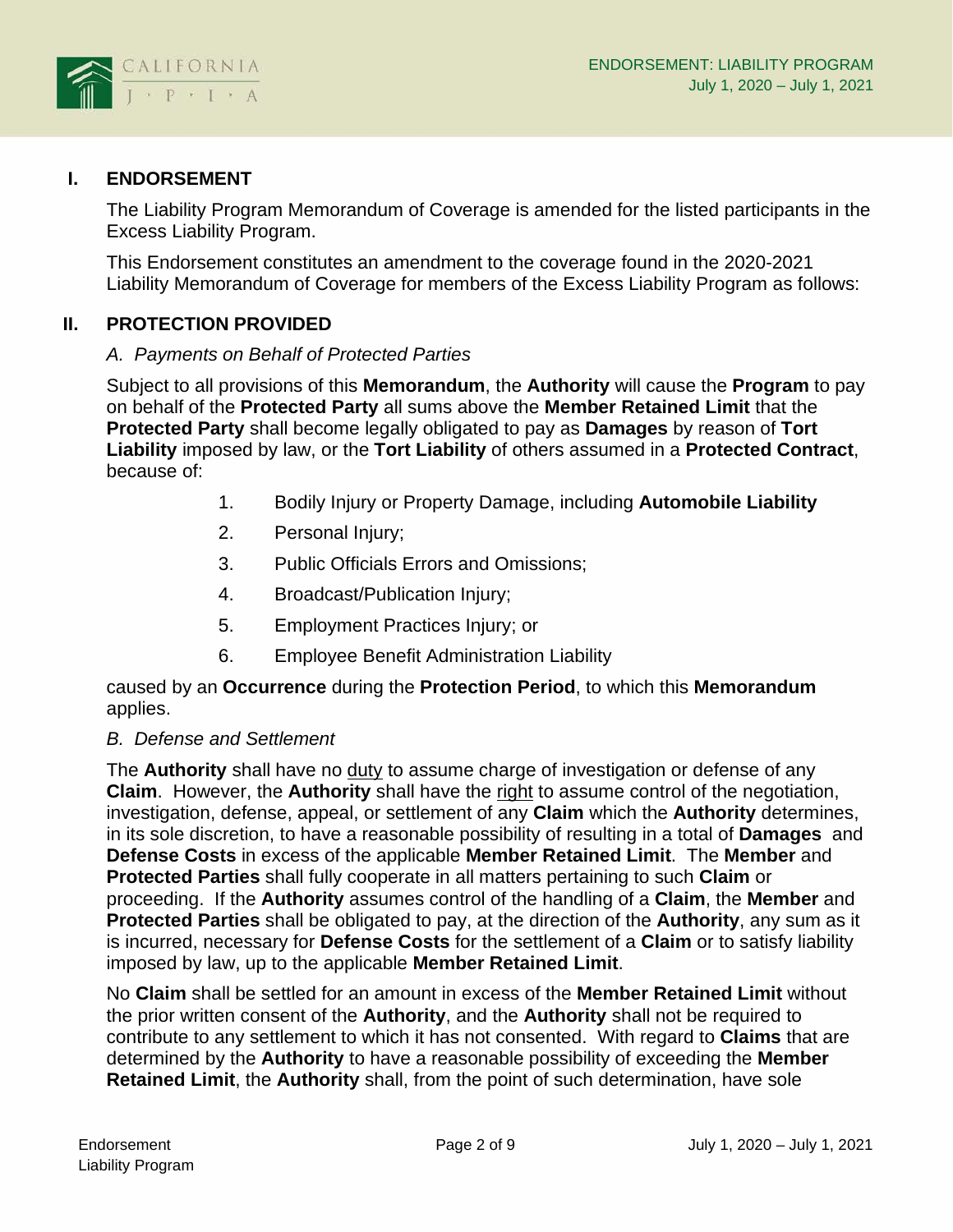

settlement authority, control selection of defense counsel, **Claims** investigation and **Claims** handling.

For **Claims** which have not yet been determined by the **Authority** to have a reasonable possibility of exceeding the **Member Retained Limit**, or for which the **Authority** determines, in its sole discretion, should continue to be managed entirely within the **Member Retained Limit**, a collaborative approach is utilized in which the **Member**:

- 1. Retains settlement authority, except in cases of death or serious injury, or any **Claim** type listed in Section **VI. CONDITIONS AND RESPONSIBILITIES** of the Addendum (claims with catastrophic potential);
- 2. Retains the right to select defense counsel, from the **Authority's** preapproved defense panel;
- 3. Receives professional analysis and recommendations on matters such as defense strategy, and other key decisions throughout the claims handling process;
- 4. Receives regular and frequent communication regarding **Claims** as they develop;
- 5. Retains the ability to tailor participation and level of engagement to its preferences;
- 6. Is required to establish and maintain a trust account for liability claim payments;
- 7. Is required to use the **Authority**-designated Claims Administrator;
- 8. Is encouraged to provide input and guidance concerning procedural preferences for claims handling;
- 9. Is not permitted to self-administer **Claims**.

### *C. Reduction of Limits*

All covered **Claim** payments for **Damages** or **Defense Costs**, which fall within the **Member Retained Limit**, will reduce the **Protection Limit** under this **Program**.

### *D. Partial Coverage And Pre-Tender Fees*

With respect to a **Claim** for which the **Authority** has determined that only a portion is encompassed by this **Program**, the **Authority** shall cause the **Program** to fund any defense of the **Claim** against the **Member** and any settlement or final judgment of that **Claim** above the **Member Retained Limit**, subject to the reservation by the **Authority** of the right to recover from the **Member** any amounts paid by the **Authority** for such settlement, **Defense Costs**, or final judgment paid to claimants for **Claims**, or portions thereof, not encompassed by the **Program**.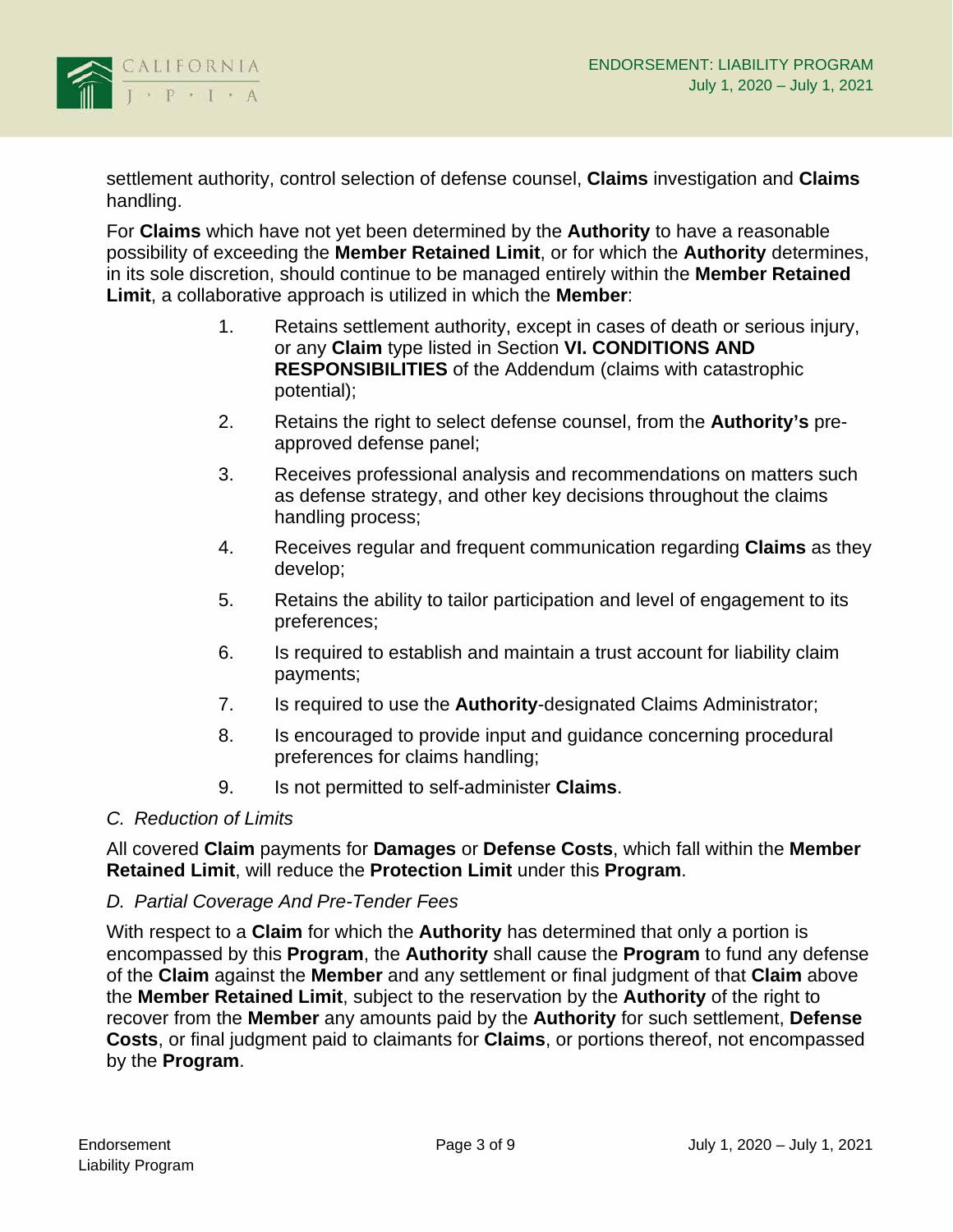

Expenses incurred prior to the reporting of a **Claim**, including but not limited to legal fees, **Defense Costs** and all expenses related to **Claim** investigation are not covered under this **Memorandum**, unless such expenses are approved by the **Authority** in writing.

## *E. Chief Executive Separation Payment*

This **Program** will also pay a **Chief Executive Separation Payment** to an eligible **Chief Executive** who is separated from employment involuntarily, by the governing body of the **Member**. A **Chief Executive** that is forced to resign in lieu of termination will also be eligible for the **Chief Executive Separation Payment**. The **Member Retained Limit** shall not be assessed to this coverage. A **Chief Executive** that is subjected to a **Termination for Cause**, as defined in this **Memorandum**, shall not be eligible for the **Chief Executive Separation Payment**, nor will an interim or acting **Chief Executive**. The **Authority** at its sole discretion shall determine eligibility for the **Chief Executive Separation Payment**.

### **III. MEMBER RETAINED LIMIT**

#### *A. General Rules*

The **Member Retained Limit** shall be applied to the aggregate of all covered **Claims** arising from an **Occurrence** as defined in this **Memorandum**. The **Member Retained Limit** shall be reduced by both the payment of **Damages** and **Defense Costs**. The following general rules apply to **Claims** within the **Member Retained Limit**:

- 1. The **Member Retained Limit** shall not be impaired by any **Claim** brought against a **Member** which is not covered under this **Memorandum**.
- 2. The **Member** agrees not to insure or otherwise reinsure the **Member Retained Limit** without the **Authority's** written permission.
- 3. This **Memorandum** will not drop down to assume or satisfy the financial obligations of the **Member** for **Damages** or **Defense Costs** within the **Member Retained Limit**. The **Member Retained Limit** can be satisfied only through payments for **Damages** and **Defense Costs** actually paid by the **Member**, to which the **Authority** has agreed.
- 4. The **Member** agrees that in the event of a judgment, settlement, or any **Claim** payment (including **Defense Costs**), in excess of the **Member Retained Limit**, all outstanding amounts within the **Member Retained Limit** will be due and payable to the **Authority** upon demand. Such payment must be made before the **Authority** pays, tenders, or deposits in court, any part of said judgment, settlement, or defense expenditure. Failure of the **Member** to comply with this provision will not invalidate the **Memorandum**, but in the event of such failure, the **Authority** will be liable only to the extent that it would have otherwise been liable had the **Member** complied with this provision.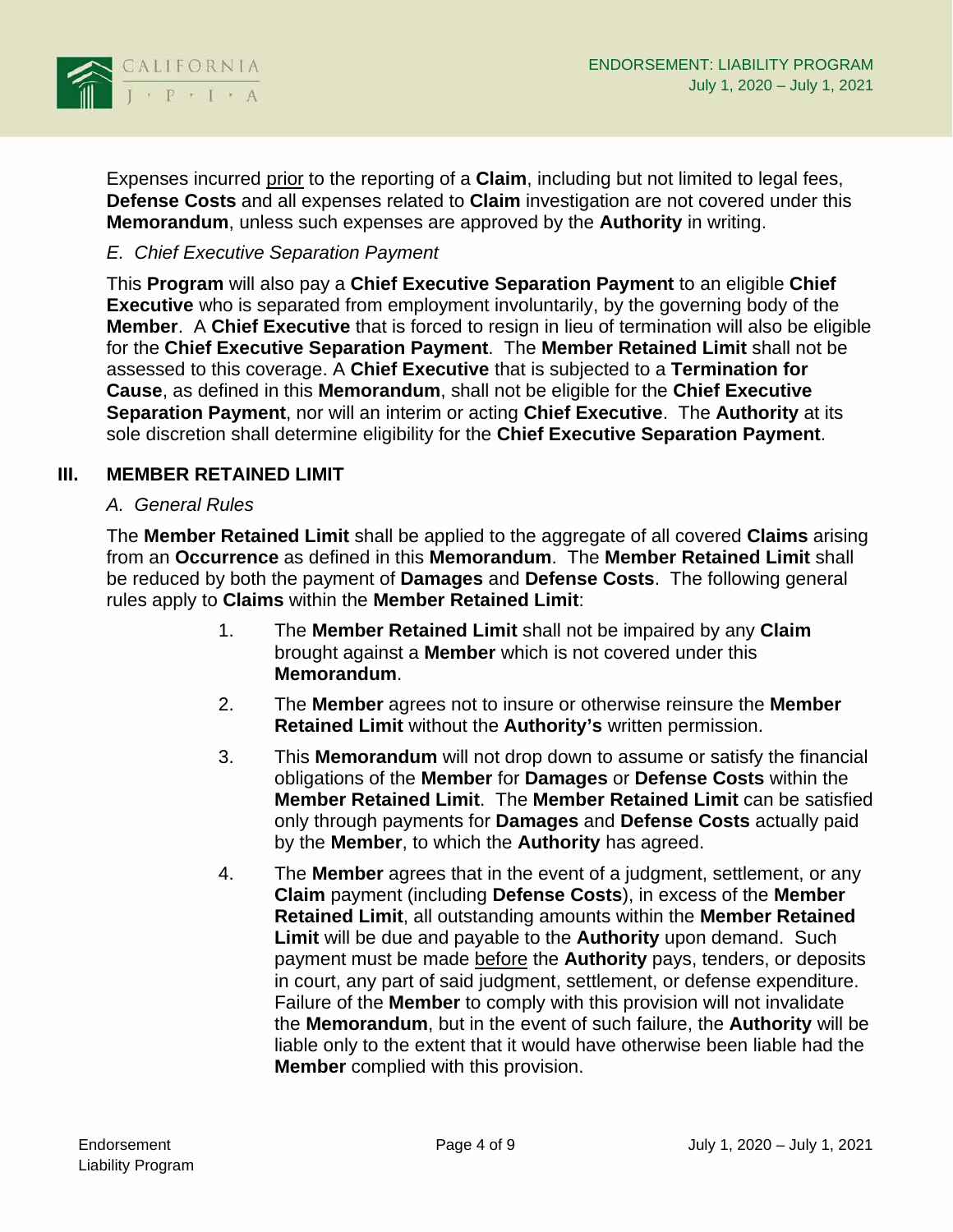

# *B. Reserving Policy*

With regard to the case reserves of individual **Claims** within the **Member Retained Limit**, the **Authority**-designated Claims Administrator, with oversight from **Authority** staff, shall determine reserve amounts as necessary and appropriate, in a manner consistent with the **Authority's** reserving policy, using reasonable estimates of probable liability exposure, based on facts and circumstances relevant to individual **Claims**. The **Authority**-designated Claims Administrator and **Authority** staff shall inform the **Member** of large reserve changes and provide the **Member** with an opportunity to give input concerning the establishment of reserve estimates for large **Claims**, however the **Member's** sole recourse for disputing reserve estimates is to appeal in writing to the Executive Committee. The Executive Committee shall make a determination by majority vote, and the Executive Committee's determination shall be final and binding.

## *C. Total Incurred Claim Value Trigger*

Total incurred **Claim** values, which include actual **Claim** payments as well as reserves for defense, indemnity, and expenses shall serve as the basis for the **Authority** determining whether a **Claim** has a reasonable possibility of exceeding the **Member Retained Limit**, and therefore trigger the **Authority's** control of settlement and disposition of the **Claim**. At such time as the total incurred value of a **Claim** exceeds the **Member Retained Limit**, settlement authority and control of the **Claim** shall transfer from the **Member**, and become the sole responsibility of the **Authority**.

## *D. Transfer Of Settlement Authority*

Upon transfer of settlement authority from the **Member** to the **Authority** as described in Section III.*C. Total Incurred Claim Value Trigger* of the Addendum, the **Authority's** control of settlement and disposition of the **Claim** is inclusive of the **Member Retained Limit**; meaning, the **Member** is required to contribute up to the full amount, if necessary, of its **Member Retained Limit** in order to pay for **Damages** and **Defense Costs**, as those payments become due. The **Member** shall be notified by the **Authority** of the transfer of settlement authority from the **Member** to the **Authority**.

### *E. Trust Account For Claim Payments*

The **Member** agrees to establish and maintain a trust account with a financial institution for the purpose of paying for **Claims**, **Damages**, **Defense Costs**, and any other covered claims expense within the **Member Retained Limit**. The **Member** further agrees to:

- 1. Grant appropriate authorization to the **Authority**-designated Claims Administrator to issue checks and/or other methods of payment as necessary;
- 2. Use the trust account exclusively for liability claim payments covered under this **Program**;
- 3. Issue all claim payments through the trust account, meaning: no liability claim payments are to be made or disbursed from other accounts, or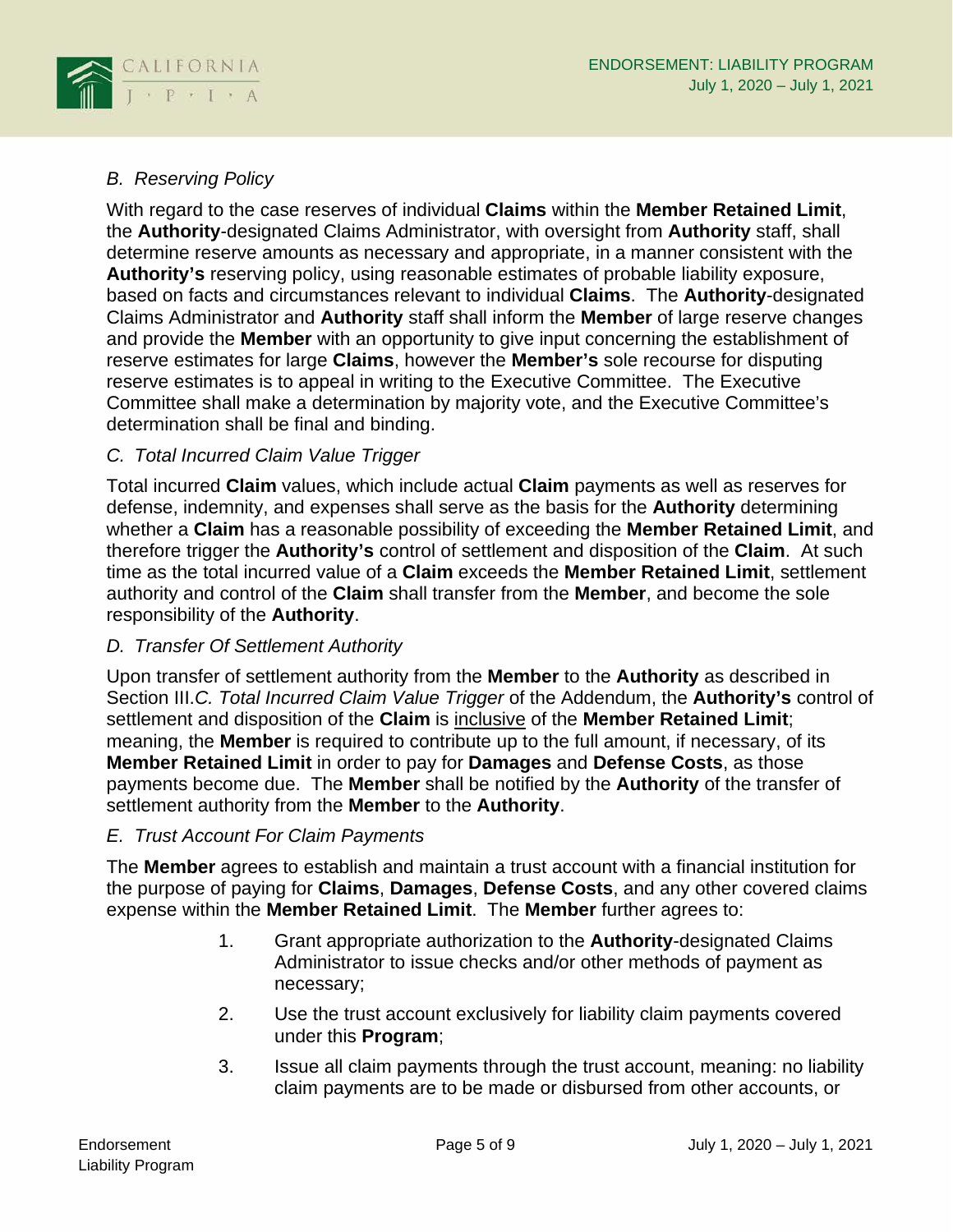

from any other source without first providing written notice to the **Authority**;

- 4. Take reasonable steps to ensure that the trust account is adequately funded so that claim payments can be made without delay, as they become due;
- 5. In the event that funds in the trust account are inadequate to pay for claim expenses as they become due, the **Member** shall be notified and required to deposit the necessary funds. If a lack of funding in the **Member's** trust account results in a delay in the payment of a settlement, judgment, or any other authorized **Claim** expense, which subsequently results in fees or penalties, the **Member** will be solely financially responsible for any and all such costs, arising from the late payment;
- 6. Provide read-only access for on-line banking to the **Authority**, to facilitate claim payment reconciliations, and other data management needs of the **Authority**.

## *F. Authority-Designated Claims Administrator*

The **Member** agrees to exclusively utilize the Claims Administrator that has been approved and designated by the **Authority**, and to report all **Claims**, regardless of whether the estimated **Damages** fall within or exceed the **Member Retained Limit**. Self-administration of **Claims** under this **Memorandum** is not permitted. The **Authority** agrees to take reasonable and appropriate steps to ensure that the designated Claims Administrator is periodically evaluated, and either meets or exceeds performance standards for claims handling and customer service, based on industry best practices. The **Authority** further agrees to provide appropriate oversight, regulate adjuster caseloads, and ensure that claims administration fees remain fair and equitable.

### **IV. DEFINITIONS**

- A. **Member Retained Limit** means the amount per **Occurrence** stated on the cover page that the **Member** retains as its self-insurance. The **Member Retained Limit** includes both **Damages** and **Defense Costs**. For the purpose of settlement authority determination, the **Member Retained Limit** includes actual claim payments, and case reserves.
- B. **Protection Limit** means the sum of the **Member Retained Limit** and the **Pooled Retained Limit**, above which a **Claim** is tendered to the **Program's** excess or reinsurance carriers.

### **V. EXCLUSIONS**

A. **Earth Movement** – Any **Claim** of property damage directly or indirectly arising out of, caused by, resulting from, contributed to or aggravated by the settling, sinking,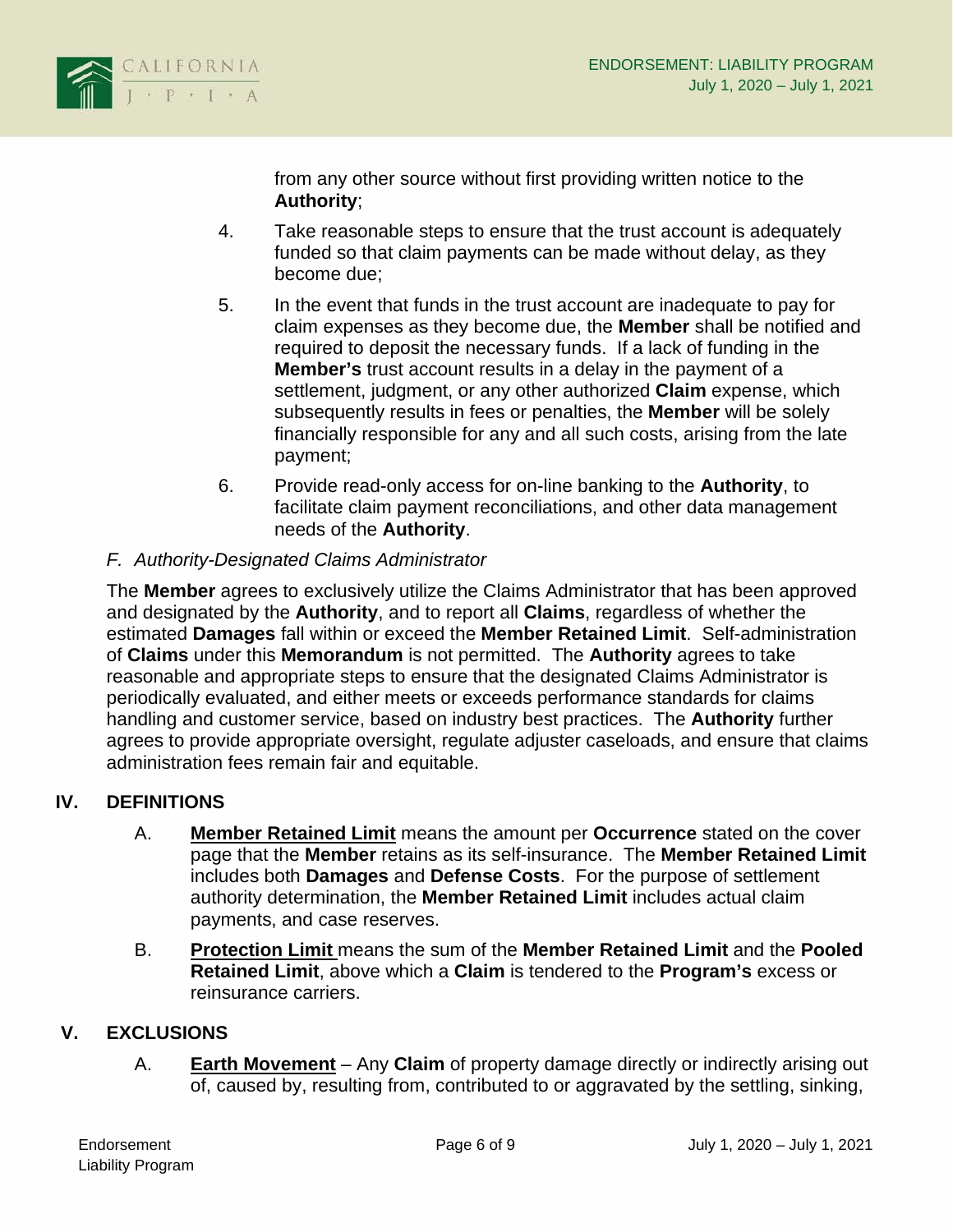

slipping, falling away, caving in, shifting, eroding, mud flow, rising, tilting, or any other subsidence or movement of land.

1. Any **Claim**, liability, alleged liability, loss, cost, or expense caused by, arising out of or in any way connected with the operation of the principles of eminent domain, condemnation proceedings, or inverse condemnation, by whatever name called, whether such liability accrues directly against the **Protected Party** or by virtue of any agreement entered into by or on behalf of the **Protected Party**. This Exclusion A. shall not apply to liability, loss, cost or expense arising from **property damage** caused by, flooding not caused by the failure of a **Dam** or **Levee**, or sewer backup, even though a legal theory upon which a claimant seeks recovery is the principle of inverse condemnation. This Exclusion A shall not apply when the Claim alleges damages arising out of temporary physical measures taken by the **Member** for public safety reasons in an effort to prevent or reduce a loss.

## **VI. CONDITIONS AND RESPONSIBILITIES**

### *A. Authority's Rights And Duties In The Event Of A Claim*

For any **Claim** that has exceeded the **Member Retained Limit**, or has been determined by the **Authority** to have a reasonable possibility of exceeding the **Member Retained Limit**, the following rights and duties apply:

- 1. The **Authority** shall have the right and the duty to defend any **Claim** against the **Member** seeking **Damages** on account of such injury as is covered in this **Memorandum**, after the **Claim** has exceeded the **Member Retained Limit**, even if the allegations of the **Claim** are groundless, false, or fraudulent.
- 2. The **Authority** shall conduct the defense of any **Claim** in the **Member's** name and recover in the **Member's** name for the **Member's** benefit any **Claim** for **Damages** or otherwise, against any third party, and the **Authority** shall have full discretion in the handling of any **Claim**.
- 3. The **Authority** shall have the right to control the litigation and select defense counsel. In the event that there is a coverage reservation of rights between the **Authority** and the **Member**, the **Authority** shall retain its right to select defense counsel and control the defense of the **Claim**, without waiving its right to pay only those **Damages** which are covered under the terms of this **Memorandum**.
- 4. The **Authority** has the right, but not the duty, to appeal any judgment.

#### *B. Authority's Right To Control Claims With Catastrophic Potential*

The **Authority** reserves the right at its sole discretion to exercise exclusive settlement authority and control over the disposition of certain **Claim** types, deemed by the nature of the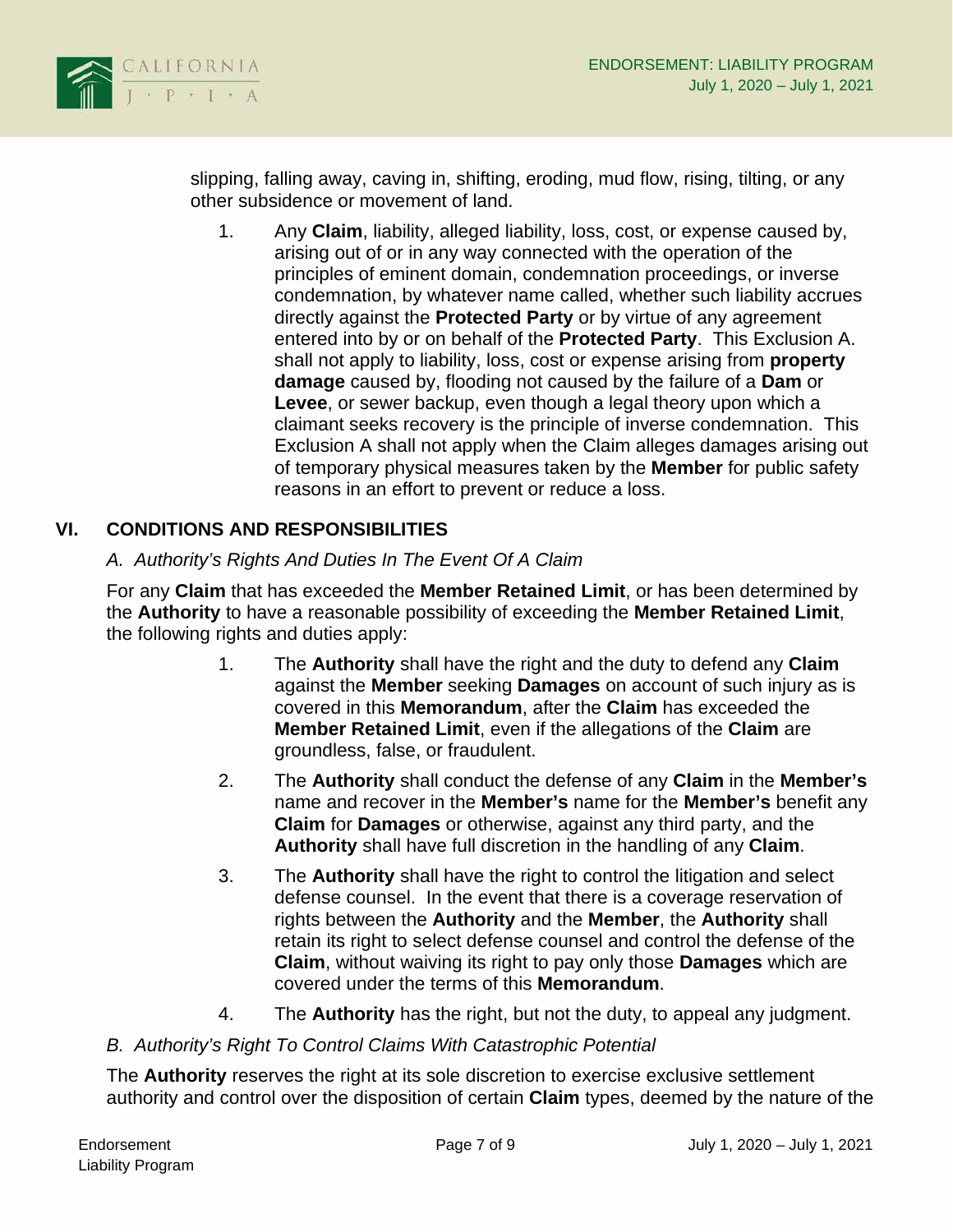

allegations to automatically have catastrophic potential. The **Authority** may, at its sole discretion, exercise this right, commencing at the time the **Claim** is reported, or at any time during the **Claim** evaluation process, regardless of whether the **Claim** falls within or exceeds the **Member Retained Limit** based solely on established reserves.

The **Claim** types deemed to automatically have catastrophic potential are:

- 1. Any **Claim** involving death or serious injury, including but not limited to: spinal cord damage, brain damage, paralysis, loss of limbs, loss of sight or hearing, multiple fractures, damage to major organs, and serious burns;
- 2. Any **Claim** involving a proposed or certified class action;
- 3. Any **Claim** naming the **Authority**;
- 4. Any **Claim** involving environmental damage or injury with catastrophic potential, including those involving contamination, pollution, toxic chemicals, nuclear, radiation, lead, fungus, mold or asbestos;
- 5. Any **Claim** involving terrorism or suspected terrorism;
- 6. Any **Claim** alleging sexual misconduct of any type, including rape, abuse, assault, or molestation;
- 7. Any **Claim** alleging a civil rights violation with potential for an award of substantial attorney fees.

#### *C. Defense Counsel Selection*

Within the **Member Retained Limit**, **Members** retain the right to select defense counsel from the **Authority's** pre-approved defense panel. Should the **Member** desire to retain defense counsel not on the **Authority's** pre-approved defense panel, at the **Authority's** sole discretion, said counsel may be retained subject to the following provisions:

- 1. **Member** selected defense counsel must comply with all **Authority** litigation guidelines, including reporting requirements, preparation of a written litigation management plan, and litigation budget. The negotiated hourly rate for billing must also be equal to, or less than the **Authority's** standard rate applied to the **Authority's** pre-approved defense panel. In the event that the hourly rate charged by **Member** selected defense counsel is greater than the **Authority's** standard rate, the **Member** will be solely financially responsible for the difference, and the difference in cost shall not be considered a covered expense under the **Program**.
- 2. **Member** selected defense counsel must furnish any and all information related to the **Claim** that is requested by the **Authority**, and cooperate with any counsel selected by the **Authority** to monitor or participate in the defense of the **Claim**.